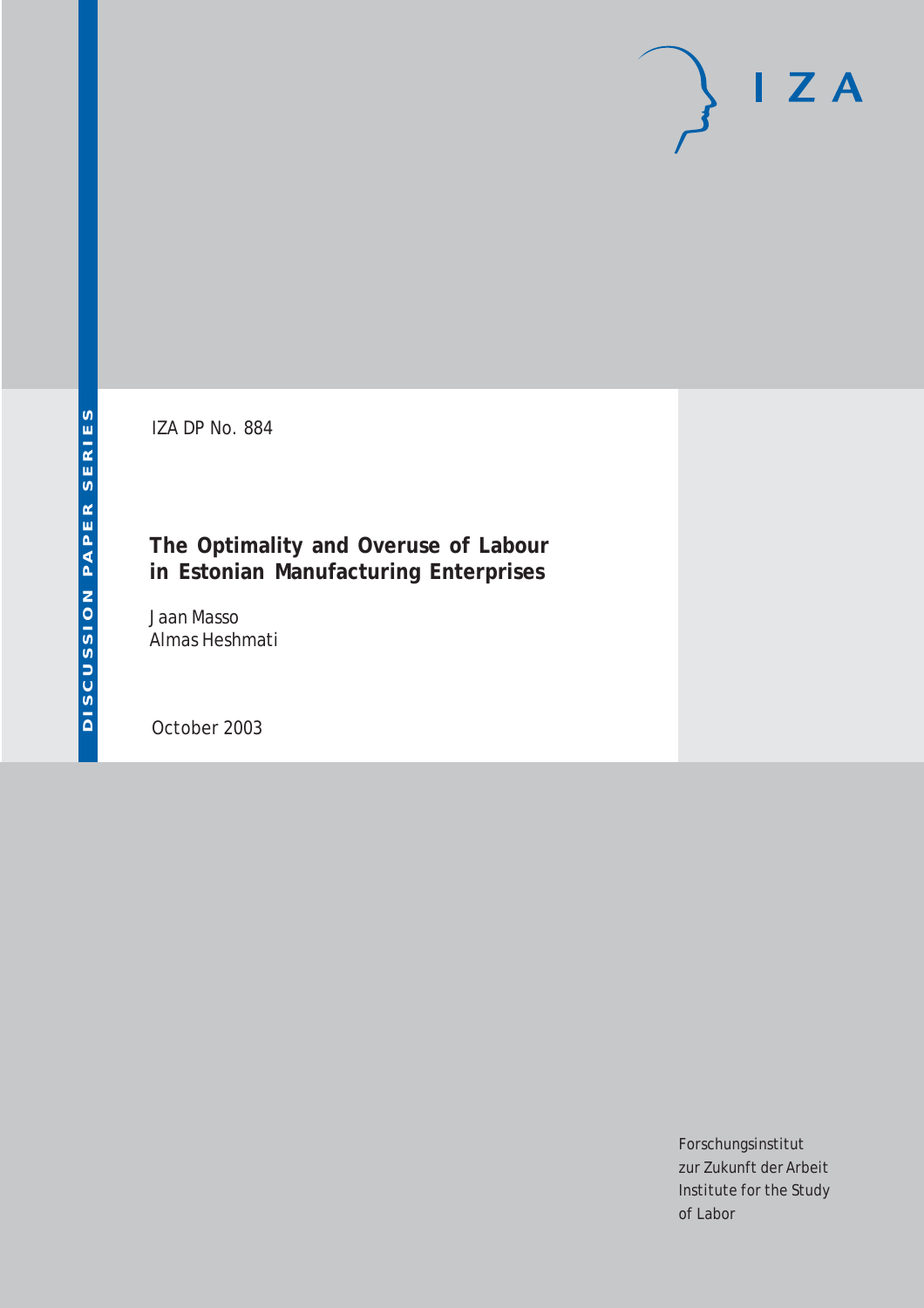# **The Optimality and Overuse of Labour in Estonian Manufacturing Enterprises**

### **Jaan Masso**

*University of Tartu* 

## **Almas Heshmati**

*WIDER, United Nations University and IZA Bonn* 

Discussion Paper No. 884 October 2003

IZA

P.O. Box 7240 D-53072 Bonn Germany

Tel.: +49-228-3894-0 Fax: +49-228-3894-210 Email: [iza@iza.org](mailto:iza@iza.org)

This Discussion Paper is issued within the framework of IZA's research area *Labor Markets in Transition Countries.* Any opinions expressed here are those of the author(s) and not those of the institute. Research disseminated by IZA may include views on policy, but the institute itself takes no institutional policy positions.

The Institute for the Study of Labor (IZA) in Bonn is a local and virtual international research center and a place of communication between science, politics and business. IZA is an independent, nonprofit limited liability company (Gesellschaft mit beschränkter Haftung) supported by Deutsche Post World Net. The center is associated with the University of Bonn and offers a stimulating research environment through its research networks, research support, and visitors and doctoral programs. IZA engages in (i) original and internationally competitive research in all fields of labor economics, (ii) development of policy concepts, and (iii) dissemination of research results and concepts to the interested public. The current research program deals with (1) mobility and flexibility of labor, (2) internationalization of labor markets, (3) welfare state and labor market, (4) labor markets in transition countries, (5) the future of labor, (6) evaluation of labor market policies and projects and (7) general labor economics.

IZA Discussion Papers often represent preliminary work and are circulated to encourage discussion. Citation of such a paper should account for its provisional character. A revised version may be available on the IZA website ([www.iza.org](http://www.iza.org/)) or directly from the author.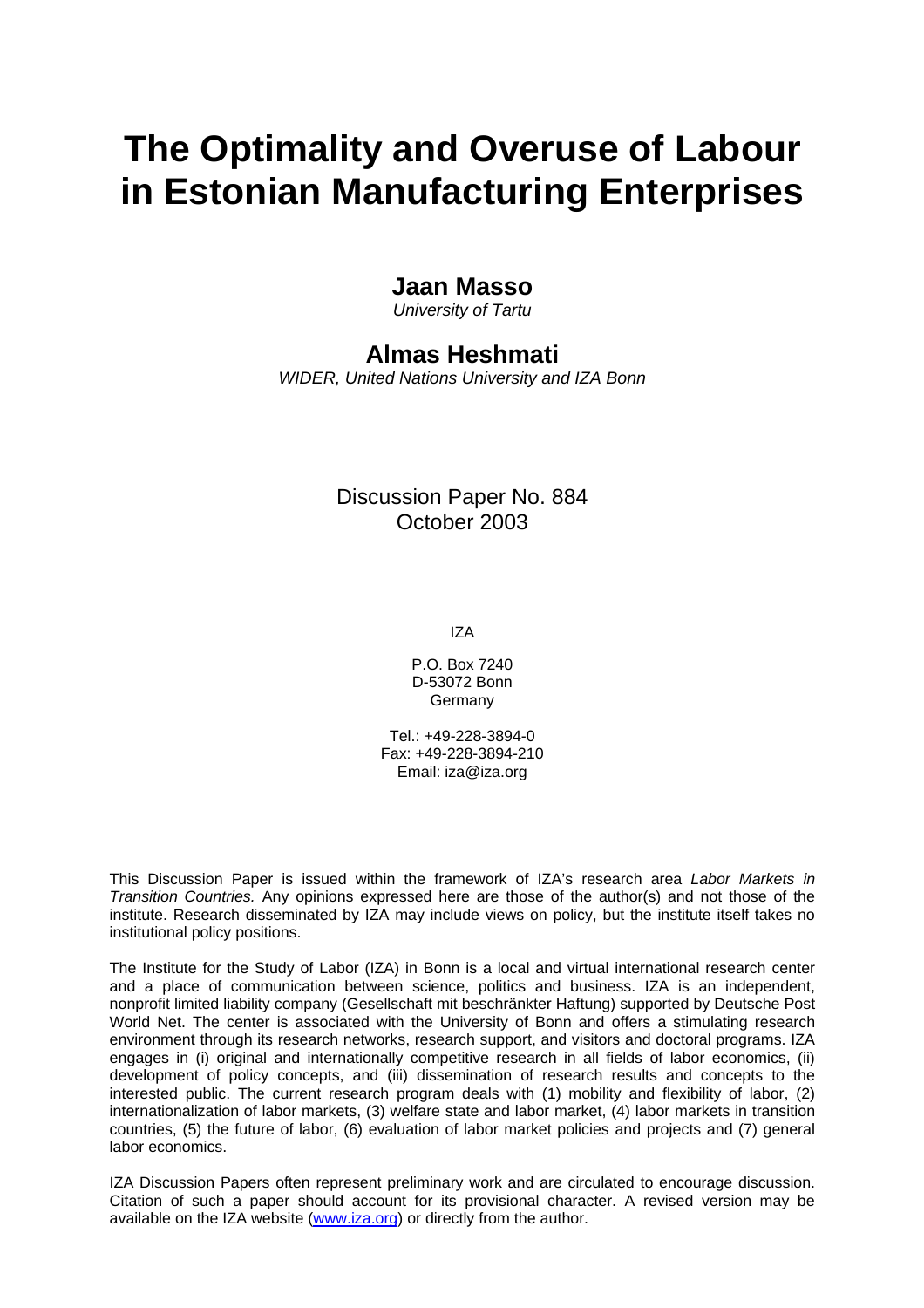IZA Discussion Paper No. 884 October 2003

## **ABSTRACT**

## **The Optimality and Overuse of Labour in Estonian Manufacturing Enterprises**[∗](#page-2-0)

For transition economies labour market flexibility is necessary for successful restructuring and reallocation of labour force and for coping with the requirements of the European Monetary Union. In this paper we apply a novel approach to the issue of labour market flexibility in transition countries by studying the optimality and efficiency of labour usage among Estonian manufacturing enterprises. A dynamic model is employed where both the long run optimal level of employment and the speed at which actual employment is adjusted to the optimal are modelled as functions of several variables. Firm level panel data from 1995 to 1999 were used. The results showed that in the long run employment responds greatest to wages, followed by value-added and capital stock. Speed of adjustment and labour use optimality and efficiency show much greater variations over firms than over time. In the course of time there occurs both labour saving technical change and an increase in the efficiency of labour usage. On average there is shortage of labour compared to firms' own optimal level, while over use of labour compared to best-practice technology. Capital seems to be a binding constraint on the development of employment in the Estonian labour market.

JEL Classification: C23, J23, P23

Keywords: labour, efficiency, employment, flexibility, Estonia

Corresponding author:

 $\overline{a}$ 

Almas Heshmati The United Nations University World Institute for Development Economics Research Katajanokanlaituri 6B 00160 Helsinki Finland Tel.: +358 9 6159 9212 Fax: +358 9 6159 9333 Email: [Almas.Heshmati@wider.unu.edu](mailto:Almas.Heshmati@wider.unu.edu)

<span id="page-2-0"></span><sup>∗</sup> The authors are grateful for comments by Adam Swallow, Jouko Kinnunen, Antonio Rodriguez-Andres, Karsten Staehr, Raul Eamets, Otto Toivanen and Michael Funke. The usual disclaimer applies. This study has been prepared within the UNU/WIDER project on New Directions in Development Economics.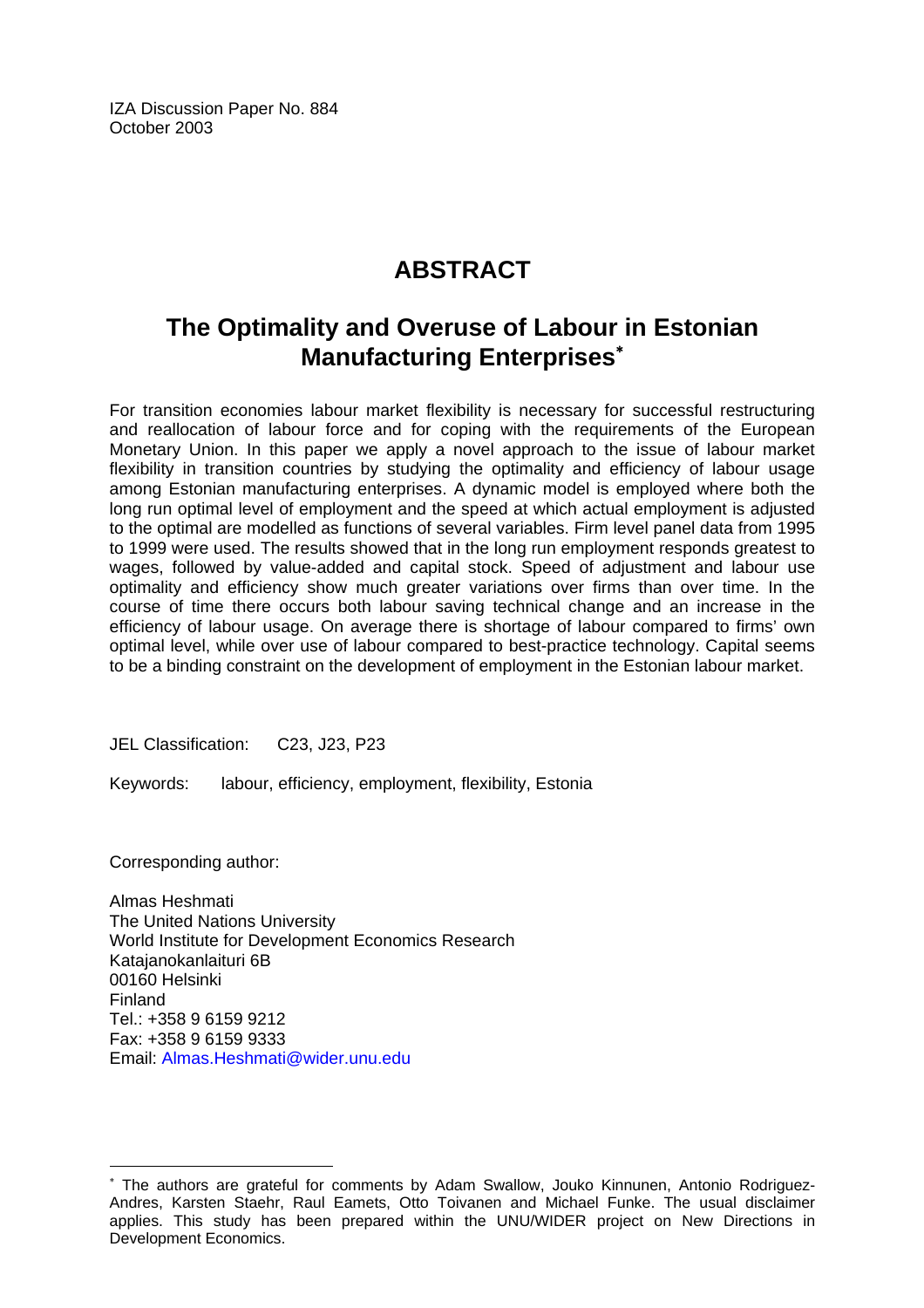#### **1 Introduction**

In the last ten years severe shocks have occurred to the Estonian economy that have forced firms to reduce the amount of labour used. First, in the beginning of the transition processes firms faced the challenge of restructuring and shedding of excess labour. Under socialism there was constant excess demand for labour and widespread labour hoarding to cope with uncertainties in the delivery of inputs and to maximize subsidies for an enterprise (Campos and Coricelli 2002). Output drop and new market conditions forced firms to adjust the number of employees to the demand for their products considering the technological requirements and market circumstances.

Another shock to the economy was in the later period of transition due to the Russian crisis in the second half of 1998. The loss of competitiveness in the Russian market due to the devaluation of the rouble forced Estonian manufacturing industry to carry out extensive restructuring resulting in a significant reduction in employment. However, when the economy started to recover in 2000, labour market indicators did not show improvement. This was interpreted by Eamets, Varblane and Sõstra (2002) to be due to technological factors, when less (unskilled) labour using production technologies were taken into account (though this hypothesis was not tested on enterprise data).

Theoretically, the speed of adjustment in workforce at the firm level, as well as the incidence of excess labour, are related to the multidimensional concept of labour market flexibility and the functioning of the labour market during the transition period. Here we deal mostly with numerical (or external) flexibility, that is, the freedom of employers to expand or contract their workforce as they wish (Treu 1992). It has been argued that the labour market flexibility is high in Estonia compared with other Central and Eastern European (CEE) countries and that this is the key factor in a relatively fast labour reallocation process observed in Estonia (Eamets 2003). The rather high speed of restructuring in Estonia can be observed from the rates of job creation and destruction, which for 1994-1996 were remarkably higher compared to other CEE countries, though later job flows have somewhat decreased (Faggio and Könings 1999; Vodopivec 2003). It has been said that changes in employment structure that took place in Europe and Japan over 25 years, have occurred in Estonia over only four years. External factors like the Russian crisis and its influence on the Estonian economy, technological change and transformation of technology played an important role in the rapid changes.

An overview of studies on labour demand in CEE countries can be found in Svejnar (1999). Just to mention a few of them, Basu, Estrin and Svejnar (2000) estimated dynamic labour demand models for five CEE economies using data from pre-transition and early transition years. Konings and Lehmann (2002) estimated static labour demand equations for Russia for 1997. Brown and Earle (2001) studied whether job reallocation (job destruction) had any positive effect on productivity in Russia. Some papers have estimated dynamic labour demand equations on firm level data in order to test for defensive (cost reducing) restructuring (for example, Domadenik, Prašnikar and Svejnar 2002). However, these studies have not specified or estimated the target for optimal employment.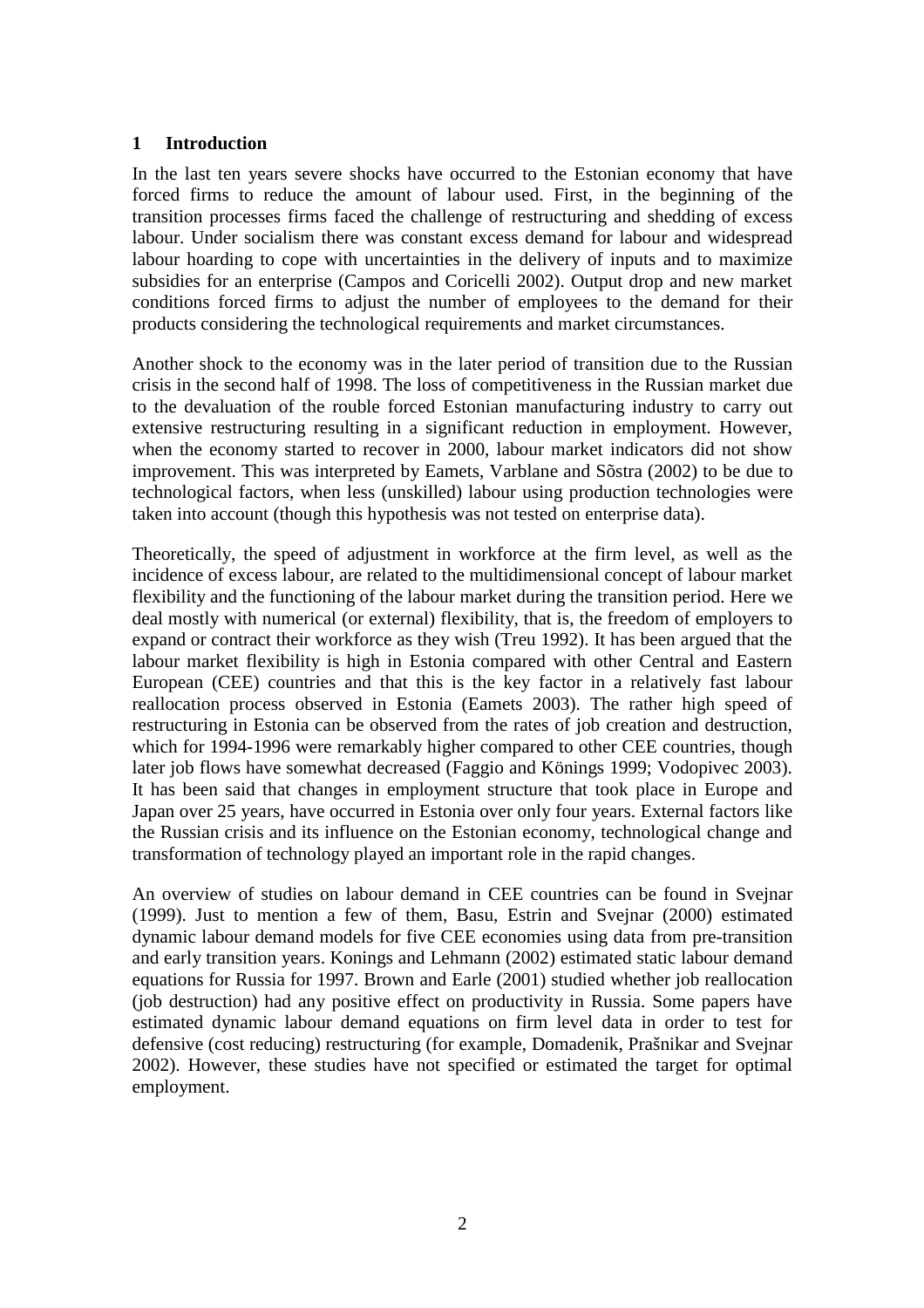In this paper we follow a new approach to flexibility that studies transition economies labour markets. The aim of the paper is to estimate the optimality and efficiency of labour usage among Estonian manufacturing firms, together with the speed of adjustment at which firms attain their target level of employment and eliminate the gap between optimal and observed levels. Inability to adjust employed labour flexibly to changing market conditions leads to inefficiency in labour usage. We use two definitions of efficiency. First, efficiency of labour use is understood as the ratio of actual labour usage to optimal (desired) labour usage at the firm level. Labour hoarding may be the reason for the inefficiently high level of labour hired, that is, in the presence of labour adjustment costs firms lay off fewer workers than in the absence of adjustment costs and would carry excess labour through a slump period (Nickell 1986). Second, efficiency in the use of labour is estimated using a stochastic labour requirement frontier function. Inefficiency is defined as labour used in excess to that of the minimum amount required by the employed best practice technology.

An important feature of our approach is the flexible adjustment speed. Though the latter is often modelled as a constant parameter, this approach would not have good ground in the transition context where labour flexibility is likely to change over time (for example due to increasing administrative enforcement of labour laws) and vary over firms, for example state owned firms versus newly established firms may show different behaviour. In the empirical part of this study we use a database of about 430 firms observed in 1995-1999, compiled by the Statistical Office of Estonia.

This paper contributes to the labour literature concerning firms' adjustment in their labour demand towards an optimal level and analysis of Estonian manufacturing covering a rapid transition period. The main features are as follows. First, we want to investigate what the determinants of the efficiency of labour use are. Of particular interest are the determinants associated with firm, time and industrial sectors. For instance, is it the case that in more unionized industries there is more excess labour? Second, how firms responded to the Russian crisis in second half of 1998 and did the efficiency of labour usage diminished due to labour hoarding? Can we see signs in the data on labour saving technical change after the Russian crises, so that less labour was needed thereafter for the same purpose (as argued by Eamets, Varblane and Sõstra 2002)? Third, we are keen on the speed of adjustment, how it depends on factors like firm size, industry, and the degree of inefficiency. One possible definition for labour market flexibility is the speed of adjustment to external shocks and changes in economic conditions. Our interest is whether the speed of adjustment – labour market flexibility – has decreased over the time? One intuitive explanation for the latter may be that if the observance of the enforcement of labour regulations improves over time due to increased administrative capacity, then dismissing employees may become effectively more costly.

The rest of the paper is structured as follows. In section 2 aspects of the institutional environment of labour market relevant for our study are discussed. Section 3 describes our theoretical model. In section 4 we describe the particular database we are using along with some descriptive statistics. In section 5 the empirical model is presented and discussed. The next section, section 6, presents the empirical results and the last section concludes.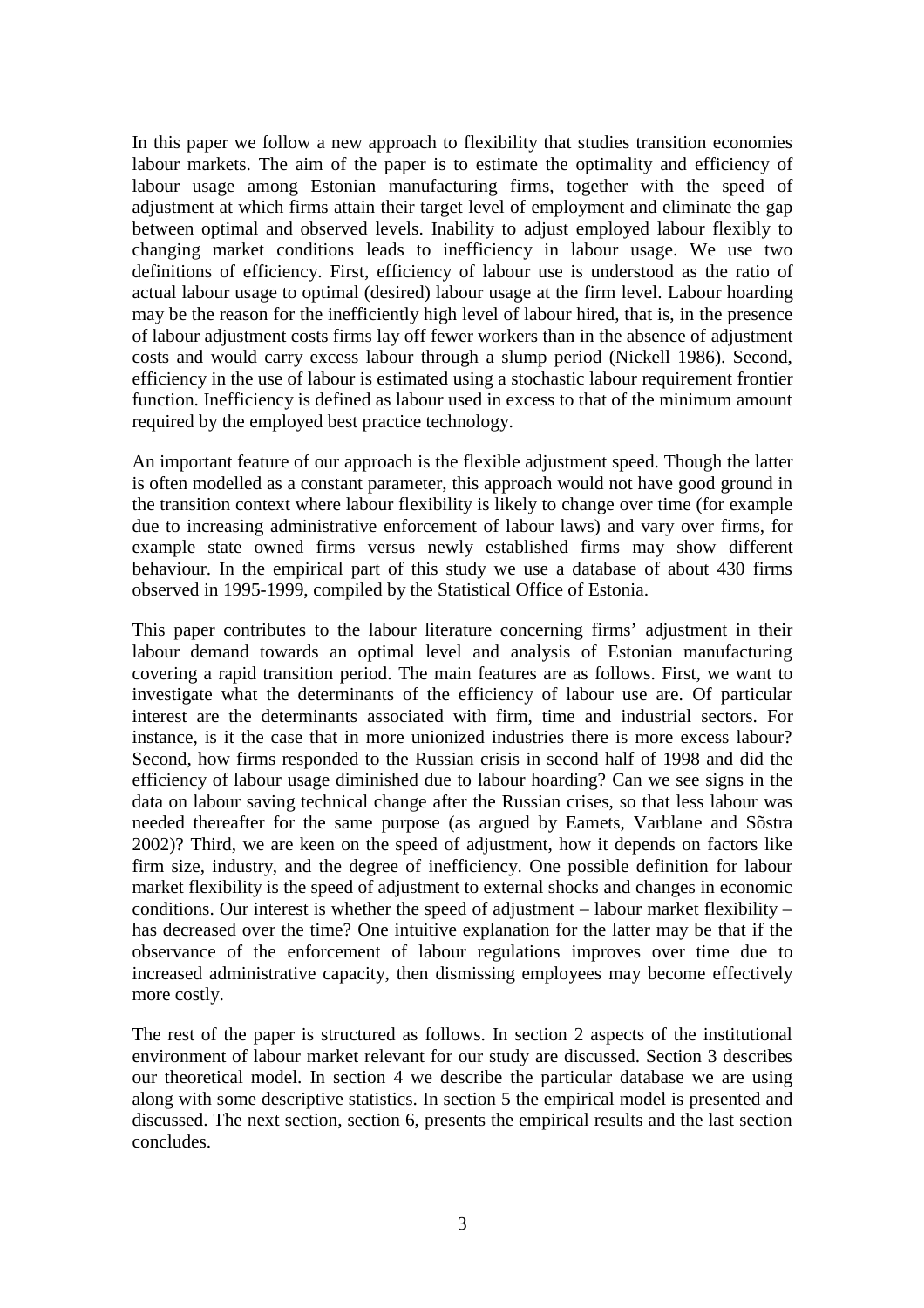#### **2 The Estonian labour market and economy**

#### **2.1 Labour market flexibility and reallocation**

In this section some characteristics of the institutional environment of the labour market in Estonia are discussed. This information is essential for our study as institutions affect the speed and ease with which adjustment in the level of employment occurs. We describe the situation concerning labour market regulations, trade unions, labour policies, the evidence on micro-level flexibility (jobs flows) and also the underlying external causes.

We start with labour laws regulating dismissals, as those make dismissals more costly, give incentives to moderate adjustment to shocks and create labour hoarding. Though labour laws in Estonia follow the main international labour standards, the number of ratified ILO conventions (31) is well below the average numbers of both CEE (62) and EU (88) countries (ILOLEX 2003). The formal strictness of labour regulations against dismissals is usually measured by the OECD index. The index considers restrictions on individual dismissals, regulation of the usage of temporary forms of employment and additional restrictions applied for collective redundancies (OECD 1999). According to these measures the overall strictness of employment protection legislation in Estonia is even higher than the average of European Union countries. The values of an index that varies from 0 to 6 are 2.6 for Estonia and 2.5 for the EU (Eamets and Masso 2003). Both in Estonia and in CEE countries in general collective dismissals in particular are fairly heavily regulated, putting extra pressure on large firms. However, flexibility is increased by less strict restrictions on the use of temporary forms of employment.

An important factor affecting effectiveness and flexibility is poor law enforcement. Firms often violate state regulations in Estonia, for example in 1999 violations were detected in 46 per cent of enterprises inspected by labour inspectors (Labour Inspection 2001) and workers' allegations of violations of labour relations are rather frequently raised in labour dispute commissions (65 per cent of cases in 2000). The enforcement problems are important for transition countries generally, for example in a study in Hungary 85 per cent of private respondents reported they had no serious constraints in dismissing workers (Kuddo 1995). Altogether strict labour regulations increase the costs of hiring and firing workers and may generate labour hoarding and as a consequence lower labour use efficiency, while poor enforcement may counterbalance these negative effects.

Another important characteristic of the Estonian labour market is the rather modest role of trade unions, measured either by the rate of unionization (14.8 per cent in 1999-2001) or the coverage of collective agreements (15 per cent in the end of the 1990s) (Eamets, Kallaste, Masso and Rõõm 2003). While union density is low in CEE countries generally, in Estonia it is even smaller and has decreased over time. Due to low coverage by collective agreements, the majority of employees in the Baltic States rely on individual employment contracts. Very low minimum wages (in 1995 19 per cent, in 2001 29 per cent of average wage) compared with EU countries (34 to 57 per cent of average salary in manufacturing; Nobre 2001) may not have constrained wage flexibility, that is, the ability of wages (usually real wages) to response to economic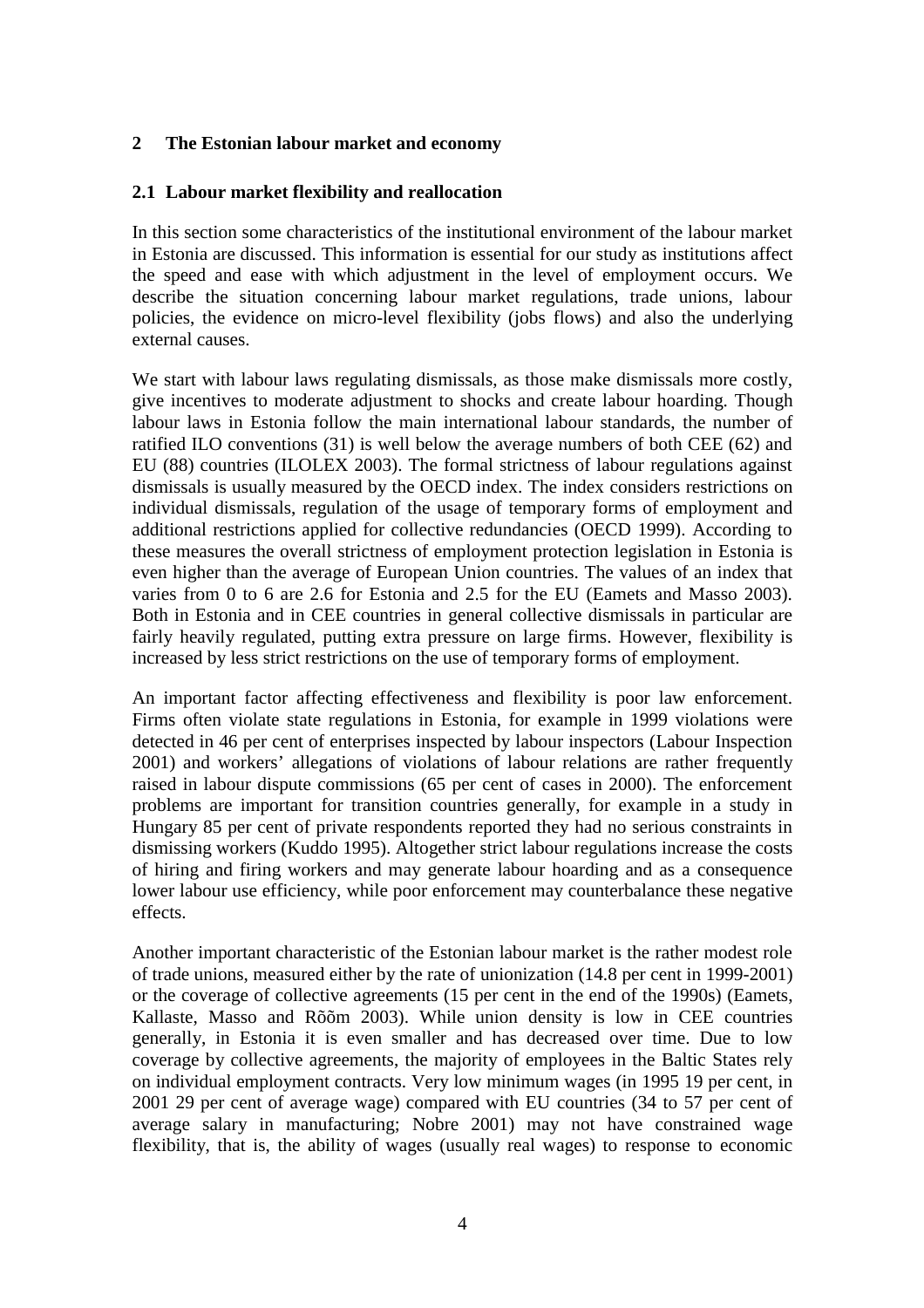fluctuations. So, inflexible institutions combinded with wage and strict dismissal regulations, may promote enterprises to adjust to decreased demand rather than by lowering wages or reducing employment. The empirical analysis on how wages adjusted during recession in 1999, triggered by the Russian crisis, showed that in the open sector especially wages were flexible (Vesilind and Rell 2000).

An important aspect of the labour market is the value of outside options for employees, for example, unemployment insurance and assistance systems. The ratio of fixed sum unemployment benefits to wage was in 2001 less than 10 per cent, and the maximum period the benefit is payable was rather short; only 180 days. Since 2002 a new unemployment insurance scheme was introduced, with a number of important features. First, both the employer and employee make contributions to the fund. Second, the duration of payment of benefit depends on insurance tenure subject to a maximum of 360 days. Finally, the size of insurance payment depends on the person's previous average wage or salary. Generally in CEE countries unemployment benefits are much higher than in former Soviet Union (FSU) countries. Boeri and Terrell (2001) argued that relatively high unemployment benefits in CEE countries created a floor for wages, for example making them rigid and thereby leading to dismissals of employees in old sectors and faster labour reallocation. In FSU countries due to much lower unemployment benefits the bulk of adjustment involved wages, with much less decline in employment and lower labour reallocation. Concerning labour reallocation Estonia is rather the exception among FSU countries and belongs to the group of CEE countries.

A question emerges, how have these institutions affected the flexibility at the firm level. The latter is often studied through job flows, that is job creation and destruction. The rate of job creation shows the number new jobs created in a period compared to the pool of existing jobs in the beginning of the period. Second, the rate of job destruction shows the number of closed jobs in comparison to the number of existing jobs (Davis, Haltiwanger and Schuh 1997). The higher the turnover of jobs, the more flexible the labour markets and the more quickly firms can respond to changed conditions of demand. The comparison of Estonia with other transition and developed European countries reveals that although job reallocation has decreased in Estonia, the value of job flow indicators are still higher than in other countries. Among European countries the United Kingdom has a high job turnover rate. From 1987 to 1995 the net reallocation rate was 9 per cent (average) in the United Kingdom, while in Estonia during 1996-1999 it was 10.2 per cent, in Rumania 7.4 per cent and Bulgaria 2.3 per cent (Eamets 2003). Faggio and Könings (1999) have previously done similar calculations for Estonia, where, for 1994-1997 the rate of job reallocation was even higher, 13.5 per cent.

An important determinant of labour market flexibility at the firm level is labour turnover costs, that is the costs associated with hiring new employees (search costs, training) and dismissing the present employees in the form of advance notice and severance pay requirements. Järve (2002) estimated econometrically that firing cost is about 25 per cent of annual labour costs, while the estimates of hiring costs were surprisingly negative.

Our subsequent empirical analysis follows a different approach to the studying of labour flexibility. The novelty is that quantitative estimates on the size of labour hoarding, that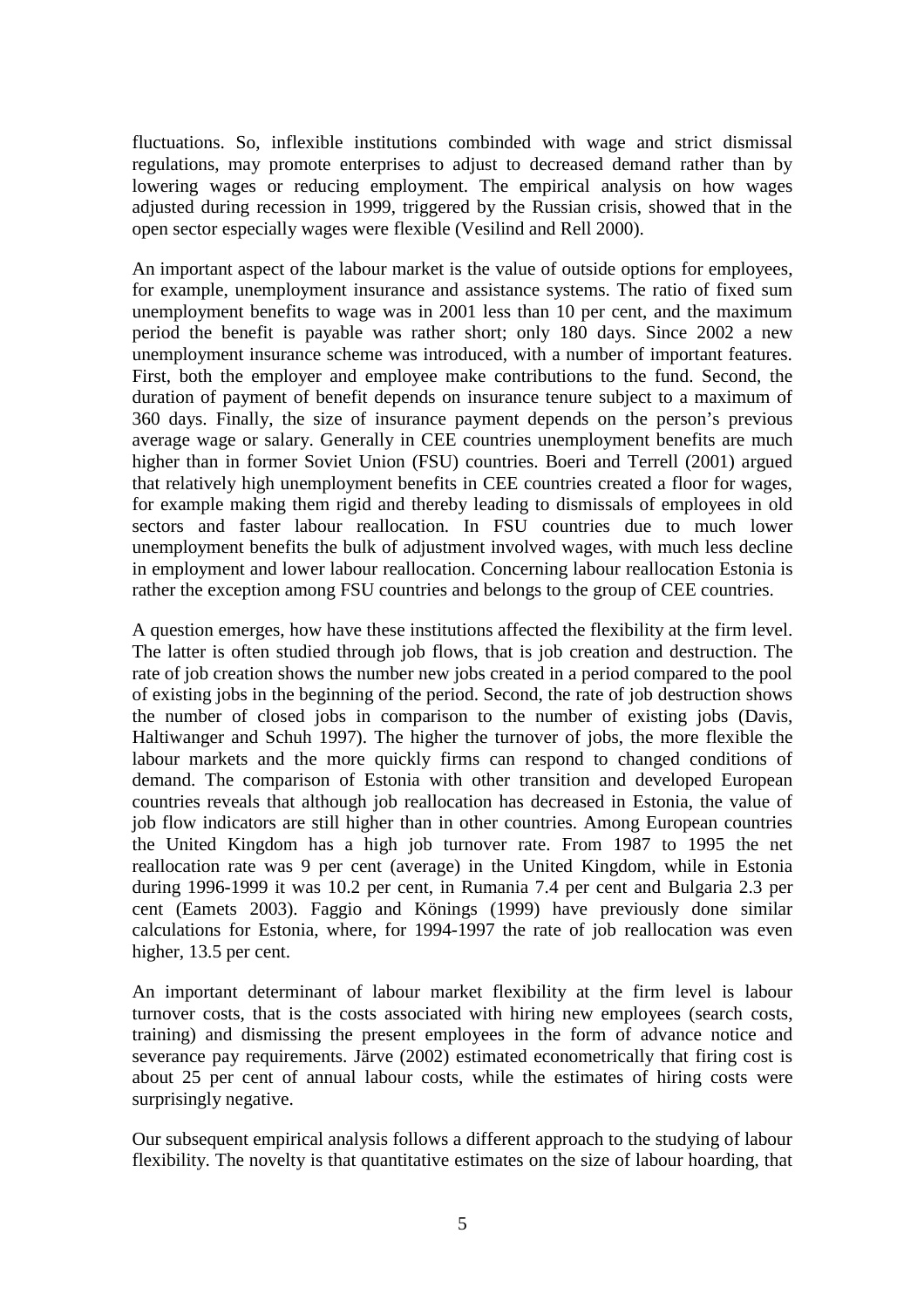is, how much actual labour deviate from the long run optimum level. Higher flexibility should result in faster adjustment, less labour hoarding and improved productivity, profitability and survival of firms. The drawback of flexibility is primarily reduced job security for employees.

#### **2.2 The state of the Estonian economy**

We add to the discussion of flexibility some general background information on the performance of the Estonian economy after regaining independence. Table 1 presents some indicators of the dynamics of Estonian labour market and economy for the years 1992-2001.

|                                                 | 1992  | 1993             | 1994        | 1995           | 1996    | 1997 | 1998    | 1999           | 2000                                                        | 2001 |
|-------------------------------------------------|-------|------------------|-------------|----------------|---------|------|---------|----------------|-------------------------------------------------------------|------|
| Job creation rate, %                            | 8.10  |                  | 10.98 10.25 | 6.94           | 7.88    | 8.13 | 4.96    | 6.00           |                                                             |      |
| Job destruction rate, %                         |       | 13.62 13.24 9.36 |             | 6.28           | 8.11    | 7.10 | 7.46    | 8.12           |                                                             |      |
| Net employment change, %                        |       | $-5.52 -2.25$    | 0.89        | 0.66           | $-0.23$ | 1.03 | $-2.51$ | $-2.12$        | $-1.38$                                                     | 0.26 |
| Excess reallocation rate, %                     | 16.2  | 22.0             | 18.7        | 12.6           | 15.8    | 14.2 | 9.9     | 12.0           |                                                             |      |
| Change in nominal wages, %                      |       | 94               | 63          | 37             | 26      | 20   | 13      | 10             | 11                                                          | 12   |
| Change in real wages, %                         |       | -                | 10          | 6              | 2       | 8    | 4       | $\overline{7}$ | 6                                                           | 6    |
| Labour productivity growth, %                   |       |                  | 4           | 10             | 6       | 11   | 6       | 4              | 10                                                          | 5    |
| Unempl. Rate (annual average), %                | 3.74  | 6.67             | 7.72        | 9.74           | 10.01   | 9.81 | 9.98    |                | 12.43 13.85 12.78                                           |      |
| Particip. Rate (annual average), %              |       |                  |             |                |         |      |         |                | 75.11 73.61 73.77 72.60 72.16 72.35 71.67 70.31 70.44 70.06 |      |
| GDP growth, %                                   |       |                  | $-2.0$      | 4.3            | 3.9     | 9.8  | 4.6     | $-0.6$         | 7.1                                                         | 5.0  |
| Change in volume of industrial<br>production, % | $-36$ | $-19$            | $-3$        | $\overline{2}$ | 3       | 15   | 4       | -3             | 15                                                          |      |
| Capital intensity per employee                  |       |                  |             | 67.4           | 89.8    |      |         |                | 101.9 126.6 211.4 210.9 223.8                               |      |
| Investment share of capital, %                  | -     | 31               | 41          | 37             | 39      | 39   | 29      | 23             | 25                                                          | 26   |
| Wage share in value added, %                    |       | 52               | 57          | 57             | 53      | 52   | 51      | 54             | 50                                                          | 49   |
| Export growth, %                                |       |                  | -           | 22             | 12      | 49   | 19      | $-2$           | 52                                                          | 4    |
| Import growth, %                                |       |                  |             | 36             | 26      | 41   | 13      | -9             | 43                                                          | 4    |
| Share of foreign trade in GDP, %                |       |                  | 120         | 114            | 107     | 126  | 126     | 114            | 147                                                         | 138  |

Table 1. Selected indicators of Estonian labour market and economy, 1992-2001

Sources: Job flows (job creation rate, job destruction rate, net employment change): Estonian Labour Force survey data. Job creation rate is the sum of new jobs as a percentage of existing jobs in the beginning of period. Job destruction rate is the sum of employment losses as a percentage of existing jobs in the beginning of period. Excess job reallocation rate is the sum of creation and destruction rates minus absolute value of net employment change. Source of job flows data: Vodopivec (2003). Wages, unemployment rates, foreign trade and GDP: Statistical Office of Estonia. Capital intensity is defined as the ratio of capital to the number of employees. Capital is measured as the residual value of fixed assets in firms' balance sheets. Investments are the gross capital formation from SNA (System of National Accounts). Wages are deflated with consumer price index, other variables with the producer price index. All real variables are expressed in year 2000 prices.

The rate of GDP growth has been rather volatile: sharp recession in the beginning of the 1990s, in 1995 economic growth became positive, and in 1997 peaked almost 10 per cent. Though there was recession following theRussian crisis, later the growth rates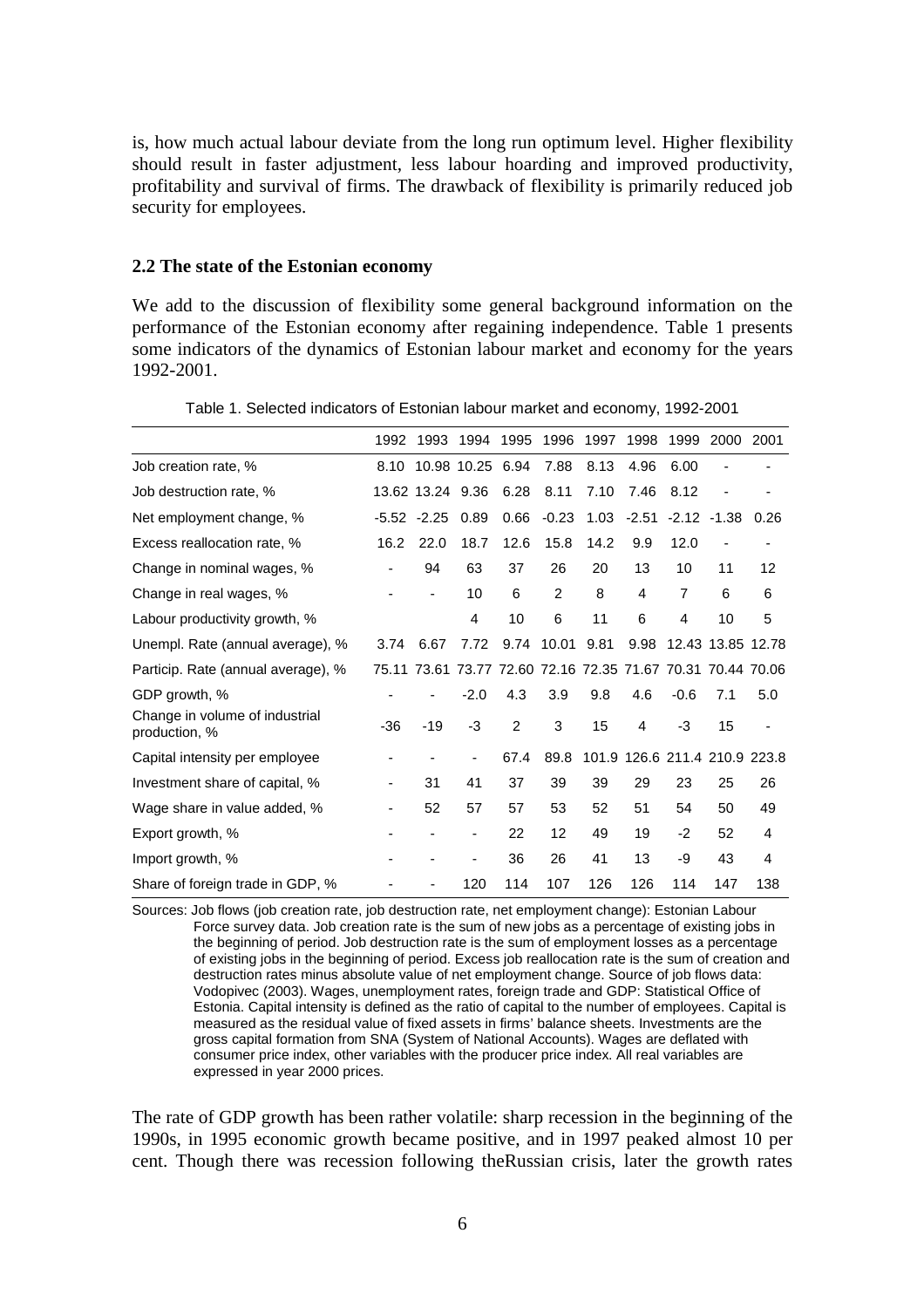have been impressive again. On the average Estonia has performed rather well compared to other CEE countries, whose average growth has been disappointing compared to the expectations prevailing in the beginning of transition (Campos and Coricelli 2002). However, in the literature it has also been suggested that in transition economies real growth rates may be underestimated as usual price indices may overestimate inflation (see Campos and Coricelli 2002; Djankov and Murrell 2002). The numbers on foreign trade follow the changes in economic activity we see in the GDP growth time series. Estonia is a rather open economy; the sum of imports and exports exceeds GDP. This is a reflection of the rapid transition of the economy and integration into the European market.

Concerning labour market indicators, we note once again the rather high rates of job creation and destruction that, however, follow a downward trend. Real wages have been growing throughout the period 6 per cent per year on average. There have been some concerns about wage growth exceeding the growth of productivity (the averages for 1994-2001 are, according to our calculations, 6.2 and 6.9 per cent). The share of wages in value added has been 53 per cent on average, though all CEE countries have shares of wages in value added lower than the average of EU member countries (Eamets, Kallaste, Masso and Rõõm 2003). The share of wages is argued to be a measure reflecting the power of trade unions in the economy and consequently the relative power of capital and labour.

The initially low unemployment rate started to grow from 1993. In 1999 the unemployment rate shot up due to the Russian crisis and only in 2001 can we see some improvement and stability in the labour market. Similar to the other transition economies, labour force participation rates have decreased since the beginning of transition. It is very unlikely that the rate of participation is being influenced by the very low coverage of social security system.

Investment activity has been rather high so that capital intensity measured per employee has grown over the years. Though compared with other transition countries aggregate investment rates have been quite high in the Baltic States: with the beginning of transition investment rates fell and capital shrunk (Campos and Coricelli 2002).

In general the above numbers show that the markets and economy have been rather dynamic during the period of this study, and important structural changes have taken place. High labour market flexibility has been argued to be an important and crucial factor enabling these positive developments.

#### **3 The dynamic adjustment labour-use model**

The continuous and rapid adjustment of the labour market in Estonia was a process of transformation of the market to an optimal one. The use of a static model assuming instantaneous adjustment is not consistent with reality. A partial adjustment model is a more appropriate method of modelling firms' behaviour. In our modelling approach we proceed from articles by Kumbhakar, Heshmati, Hjalmarsson (2002) on labour-use in Swedish banking, Kumbakhar and Hjalmarsson (1997) on labour-use in Swedish social insurance offices, Ncube and Heshmati (1998) on employment in Zimbabwe's manufacturing industries and Haouas, Yagoubi and Heshmati (2002) on Tunisian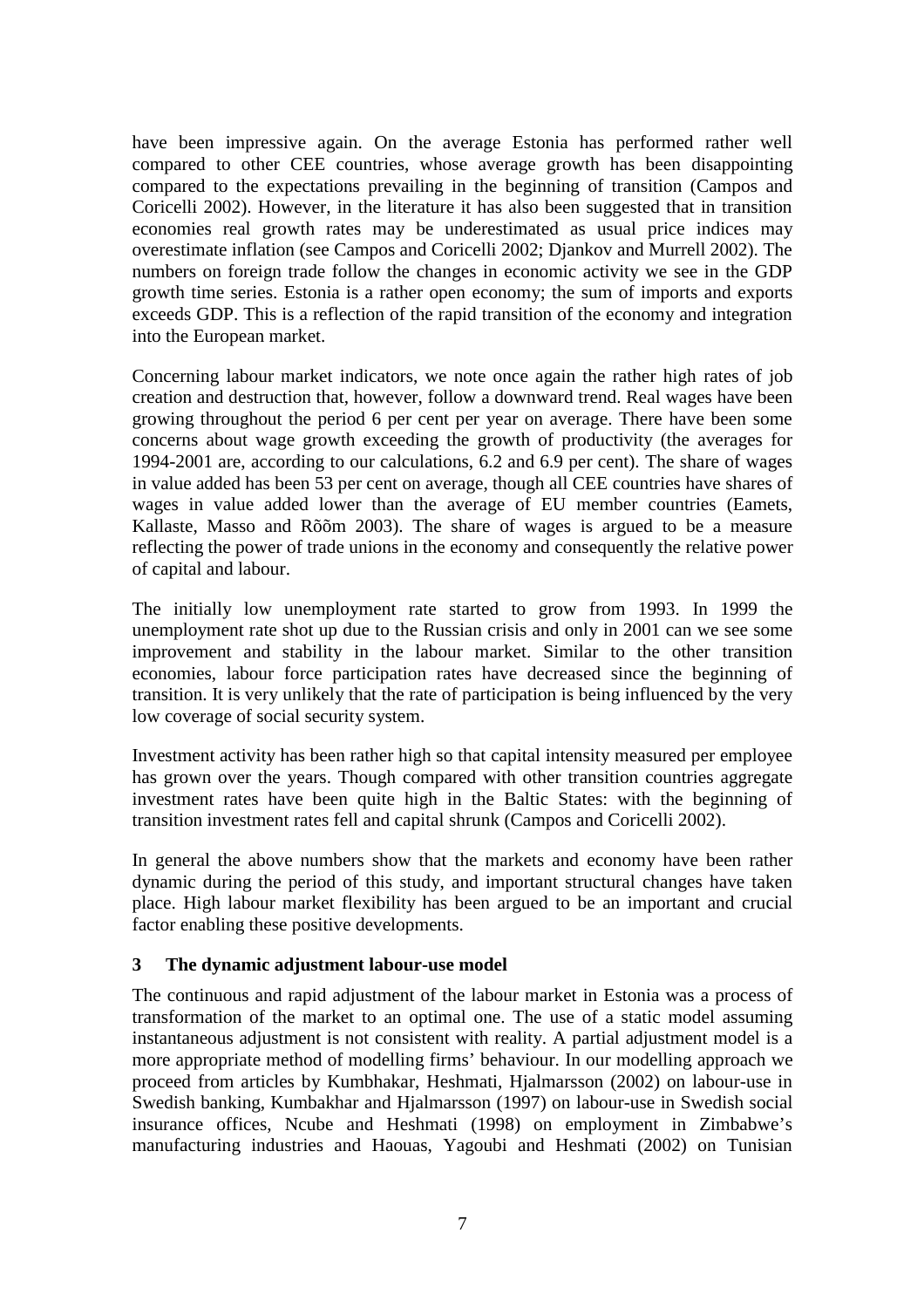manufacturing industries. We use a model that allows for the inoptimality in the usage of labour. By inoptimality we mean deviations from the long run employment target, while inefficiency refers to the use of excess labour to that of the minimum amount required by the employed best practice technology to produce a given level of output. It means that sometimes too much labour is used. Inoptimality is due to costly adjustment; while inefficiency is due to the employed technology being relatively labour intensive compared to the best practice one. It is assumed that labour is the only variable input and capital is quasi-fixed after an investment decision is made (that is fixed in the short run and variable only in the long run).

The assumption in the above is best satisfied for services industries where labour is the dominant production factor and the amount of capital is basically proportional to labour, a fixed amount per employee and about the same standard. Although it is harder to motivate this assumption for the manufacturing data, the high rate of export dependency, the rapid renewal of technology in the beginning of the transition period, capital limitation due to financing (liquidity) constraints and the desire to avoid a high unemployment rate make the model suitable for application even to the type of data that we are using.

If we have the panel data, the frontier or optimal labour requirements function can be defined as follows:3

$$
L_{it}^* = f(W_{it}, Y_{it}, Z_{it}, t : \beta)
$$
\n<sup>(1)</sup>

where  $L_{it}^{*}$  is the optimal or desired level of labour employment,  $Y_{it}$  is real value added,  $W_{it}$  is real wage,  $Z_{it}$  is a vector a variables characterizing the production process and environment, and  $\beta$  are unknown parameters that are associated with determinants of optimal labour-use. This *Z* vector includes quasi-fixed real capital, but also economic policy variables. Finally, variable *t* denotes time, by which we model changes in technology.

Kumbhakar and Hjalmarsson (1997) modelled the relationship between the actual labour used by firm *i* at time *t* (denoted as  $L_i$ ) and the optimal amount of labour  $(L_i^*)$ as:

$$
L_{it} = L_{it}^* e^{u_{it}} \tag{2}
$$

where  $u_{it} \geq 0$   $\forall i$  and variable *t* was interpreted as technical inefficiency. The term  $e^{u_{it}} = L_{it}/L_{it}^{*} \ge 1$  measures optimality or overuse of labour. A  $u_{it} = 0$  implies that  $L_{it} = L_{it}^{*}$ , that is, there is no inoptimality in the use of labour. The model was estimated using standard stochastic frontier techniques in which distributional assumptions were made on the inoptimality (inefficiency) and random error terms.

<sup>3</sup> Diewert (1974) discusses the properties of an input requirement function.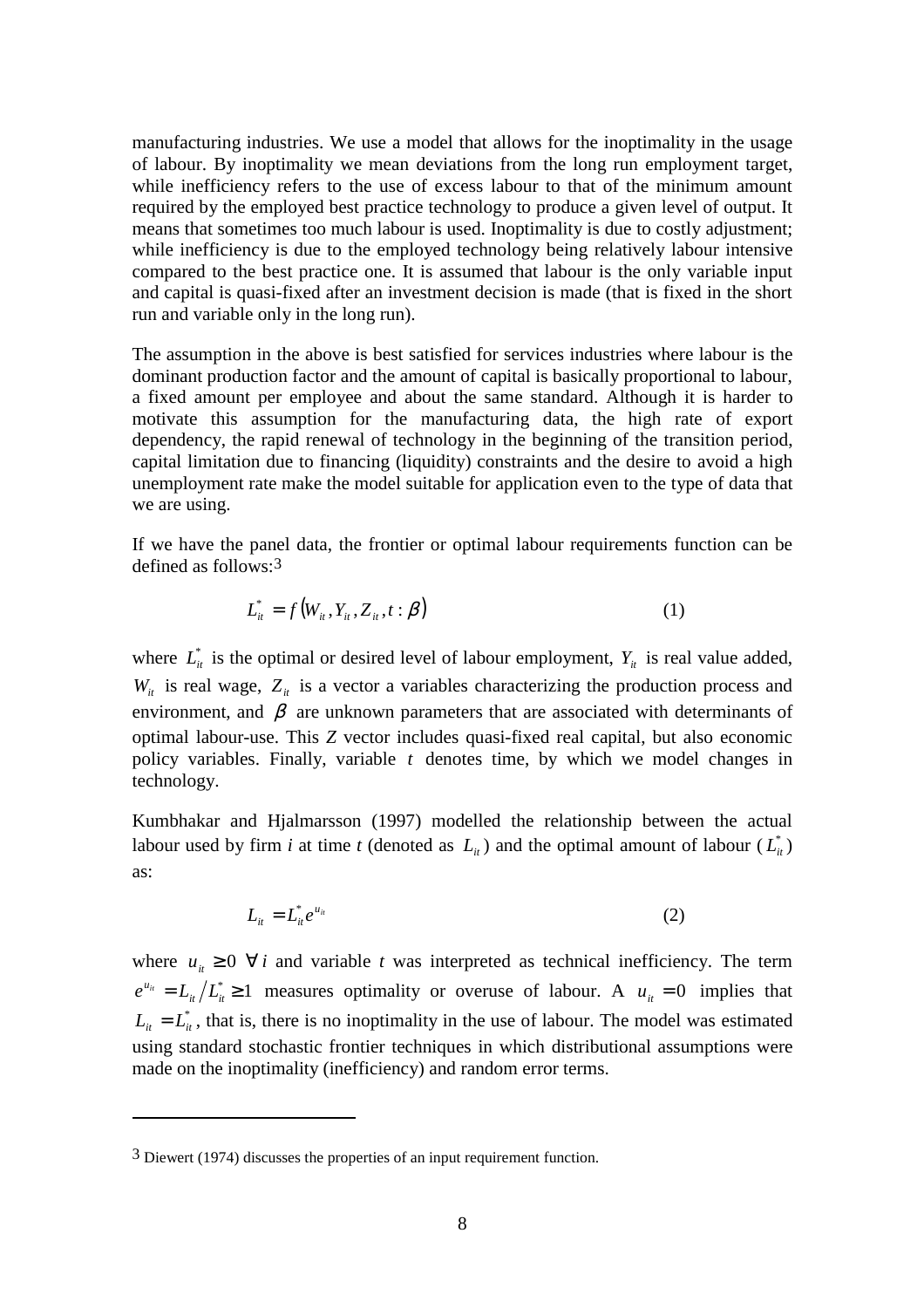The optimality ratio can also be simply defined  $OR = (L_i / L_{i}^*)$  for  $\forall i$  and t. In this case no distributional assumptions on the inefficiency *u*-term is needed. It is to be noted that normally the optimality ratio is expected to be greater than 1. Ratio less than 1 is also possible in cases where an expansion of production is limited for instance by shortage of physical or human capital. In the following inoptimality and inefficiency are used interchangeably. The difference is that an inefficient unit is compared in the sample to best practice technology, while an inoptimal unit is compared with reference to its own optimal level.

Though Kumbakhar and Hjalmarsson (1997) did not suggest any adjustment mechanism in labour use, the followers have adopted a dynamic setting by modelling the adjustment speed with which inefficient units catch up with the frontier of optimal labour use (1), rather than measuring labour use efficiency *per se*. Usually adjustment is costly, for instance, in most countries labour codes impose costs on dismissals, concerning statutory severance payments, advance notice periods, etc. It is often modelled that the marginal adjustment costs are increased in the size of the adjustment, for example collective dismissals may be more heavily regulated. So a partial adjustment model is specified:

$$
L_{it} / L_{i,t-1} = (L_{it}^* / L_{i,t-1})^{\delta_{it}}
$$
\n(3)

where  $0 \le \delta_i \le 1$  is the firm- and time-specific speed of adjustment. Basically it measures the percentage of the difference between actual and optimal levels of labour that is eliminated during one period. If  $\delta_i = 1$ , then full adjustment of actual labour to its optimal level occurs within a single period. If  $\delta_{it} = 0$ , no adjustment occurs and labour is at the optimal level in a given period for a firm. Alternatively, no adjustment is possible for the reasons of capital and labour supply limitations mentioned above.

The important feature of the model is that adjustment is firm- and time-specific. In such a framework the rigidity of the standard partial adjustment model is dropped. In the latter convergence is asymptotic, it occurs only during a rather long period of time and rapid jumps are ruled out (that is  $L_{it} \to L_{it}^*$ , when  $t \to \infty$  and  $0 < \delta < 1$ ). In the flexible model, an inoptimal industry could reduce its inoptimality faster by adjusting some of the factors that affect  $\delta$ . Also in reality different industries have been found to adjust their labour-use differently over time (Kumbakhar, Heshmati and Hjalmarsson 2002). Accordingly the speed of adjustment or catch-up is determined as follows:

$$
\delta_{it} = g(M_{it}, t : \gamma) \tag{4}
$$

where  $M_{it}$  is a vector of determinants of speed of adjustment partly overlapping the  $Z$ vector,  $\gamma$  is the vector of fixed unknown coefficients associated with the determinants of adjustment, and variable *t* here represents the temporal patterns of adjustment. The flexible adjustment speed is found to be an appropriate way of modelling firms' behaviour at the presence of heterogeneity in the cost of adjustment. In modelling  $L^*_{\alpha}$  by including variable *t* we allow for technological change.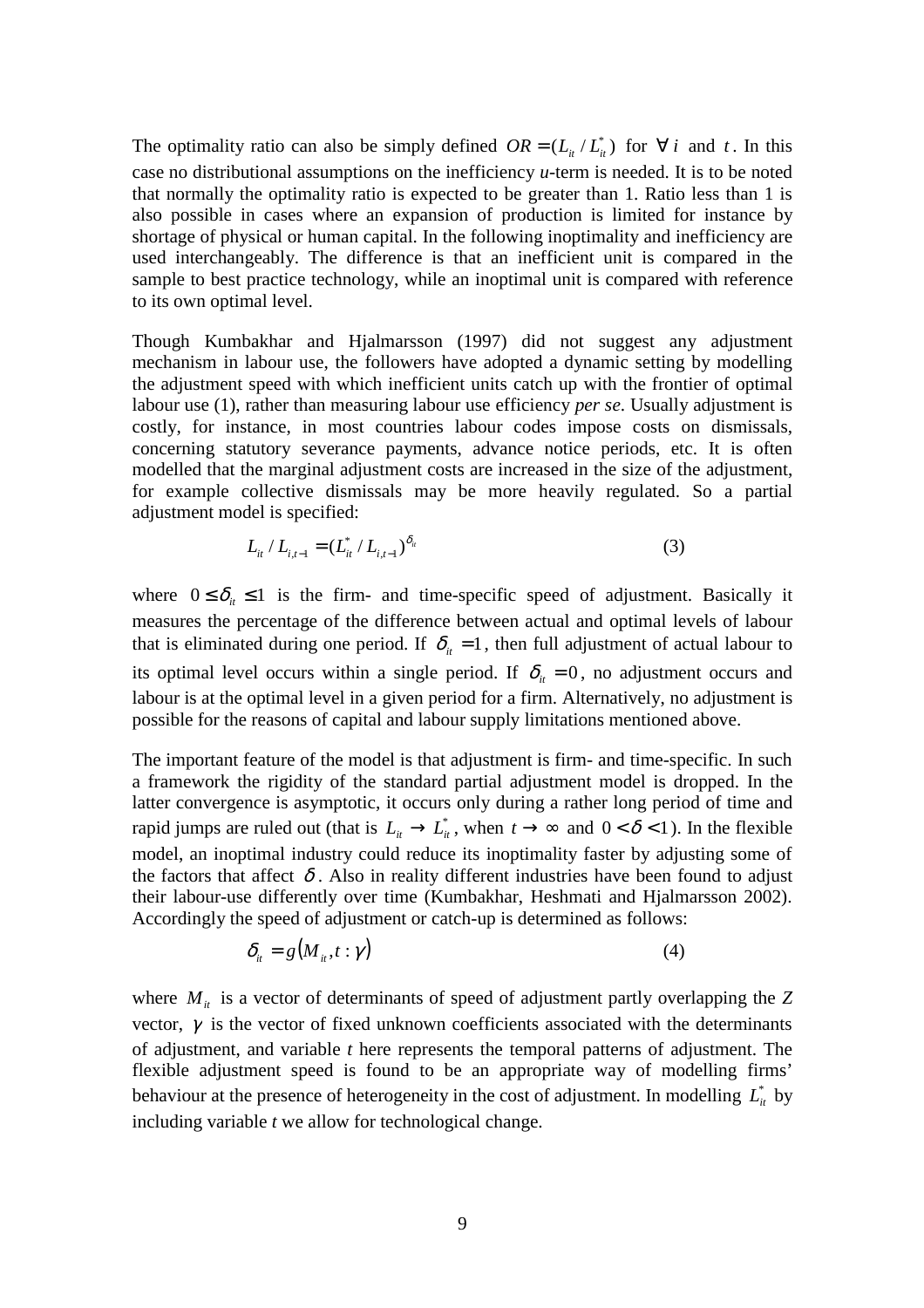Taking logs, rearranging (3) and appending an error term we can express the labour use model as

$$
\ln L_{ii} = (1 - \delta_{ii}) \ln L_{i, t-1} + \delta_{ii} \ln L_{ii}^* + v_{ii}
$$
 (5)

where  $v_{i}$  is the independently and identically distributed error term with mean zero and constant variance. To sum up, the important features of the model is that it is dynamic, less restrictive, allows identifying the determinants of optimal level of employment and quantifying their impacts. Furthermore, we can investigate the variation in the level of the optimal and the adjustment speed and labour use efficiency in response to policy measures both over time and across firms.

#### **4 The data and variables**

The data used in this study has been collected and compiled by the Statistical Office of Estonia. The data set includes up to 70 distinct items from firm-level financial statements. The items also include some general information on the firms, like yearly average number of employees, form of ownership and industry classification. The data set includes 438 enterprises observed for the period 1995-1999, so the early transition period is not covered. For 119 firms we have four consecutive years and for 319 firms five consecutive years of data.4

The labour-use model is specified as a factor input requirement function, where labour is specified to be a function of independent variables like wages, output produced, quasi-fixed capital, technology, production environment and production process characteristics of firms. The dependent variable (*L*) is measured as the yearly average full time equivalent number of employees in a given firm. Unfortunately the data set does not include information on the quality of human capital like on the level of education and the number of employees across skill categories say, blue collar versus white collar workers. The production characteristics variables include export share (*XSHARE*), capital intensity, profitability, ownership and industrial sector. Capital intensity and profitability are defined as capital and profit per unit of labour.

Output (*Y*) can be represented as quantities of goods produced, sales or value added. In this paper we use value added calculated as sales minus costs of intermediate inputs (material and energy expenses). Our wage (*W*) variable is the average wage per employee in a given firm that is obtained from dividing total wages in each firm by the total yearly average number of workers in each firm. Capital stock (*K*) is measured as the average value of capital equipment (fixed assets). The average is taken from the values at the beginning and at the end of each year. Profit is measured as the net income after taxes. Originally wages, capital and value added are expressed in current thousands of Estonian kroons, but we converted these to real values by dividing each with the producer price index. All real values are expressed in 1995 prices. The producer price index of the Estonian Statistical Office for the manufacturing industry was used for deflating nominal values. Though the dynamics of producer prices vary over different

<sup>4</sup> It is not due to excluding firms with less than four years of data but such was the original data.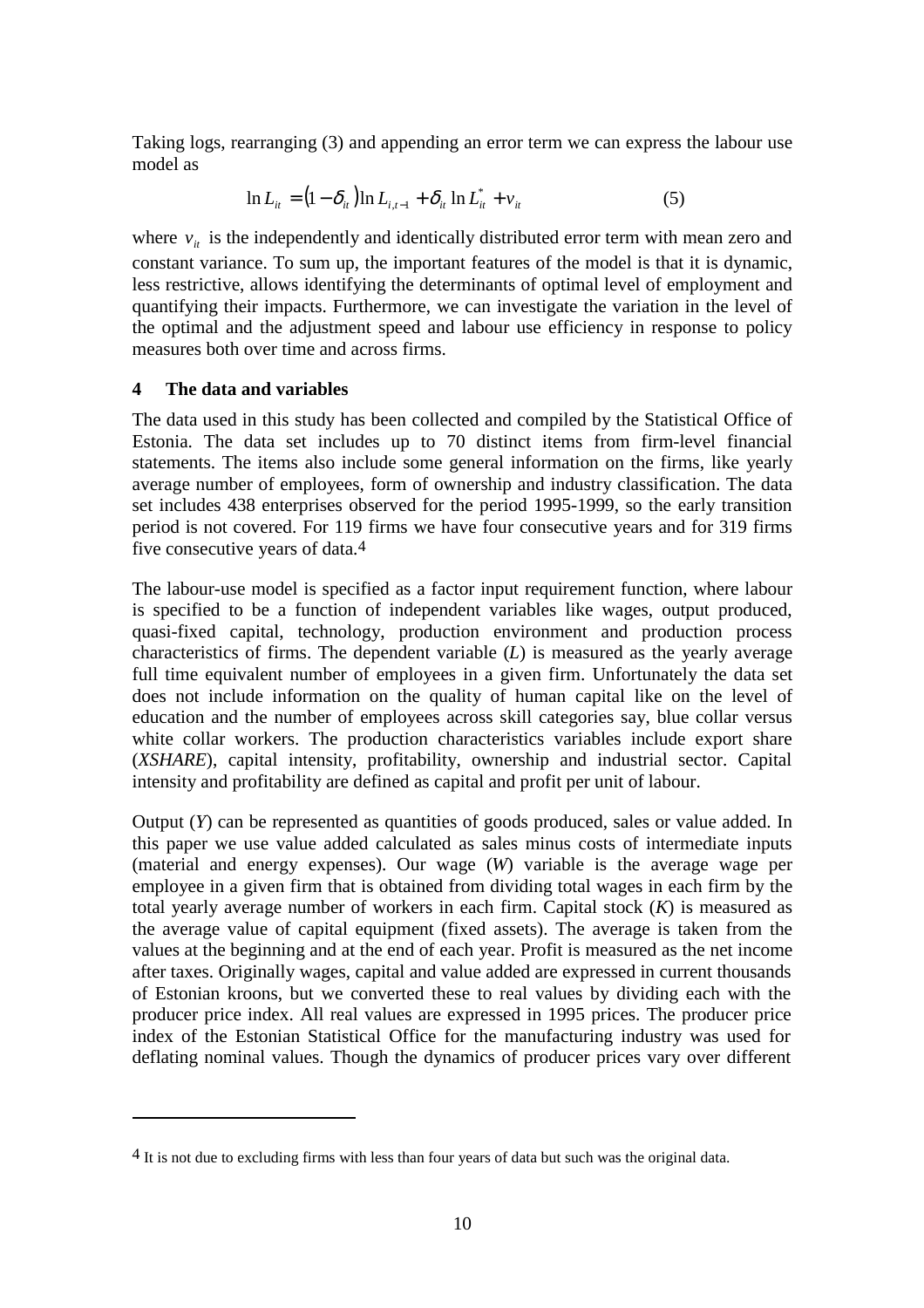industries, the statistical office publishes it only for a few, not for all individual manufacturing industries.

The firms in the sample make up about 70 per cent of the total sales of the Estonian manufacturing industry. The total number of firms in the industry in this period was about 4500 (Statistical Yearbook of Estonia 2000), so including proportionally more large firms than small firms biases the sample representation of population. While there are very few micro firms with less than 10 employees, small and medium sized firms (those with up to 250 employees) constitute 93 per cent of all firms (see also Appendix 1). In order to capture the effect of firms' size on adjustment speed and longrun labour demand, we defined five dummies, respectively for observations with 5-49, 50-99, 100-249, 250-499, and 500+ employees. This classification is consistent with the firm size classification applied by the European Community (see for example, Enterprises in Europe 2001).

The firm's industry classification is determined according to the EMTAK code (Classification of Economic Activities of Estonia) that is based on the Statistical Classification of Economic Activities in the European Community (NACE). We grouped all the firms into 10 industries, and created respective dummy variables that were added into regressions. The industry structure of the sample is described in Appendix 2. Most frequently the firms of our sample belong to the food industry (20 per cent of observations), machinery (18 per cent), paper and pulp (17 per cent) and textile industry (15 per cent).

We also controlled for the type of ownership (Appendix 3). Three dummies were defined for the state owned (1.6 per cent of observations), private Estonian capital owned (77 per cent) and foreign capital owned firms (21 per cent). By the beginning of our sample period privatization of state owned enterprises was almost completed in Estonia. Djankov and Murrell (2002) after reviewing the available extensive literature on enterprise restructuring in transition economies found that privatization is strongly associated with more enterprise restructuring. For some other transition economies soft budget constraints are found to influence negatively the performance of state owned enterprises. This is interpreted as evidence that firms have no incentives to improve their efficiency due to state subsidies or loans from state owned banks (Djankov and Murrell 2002).

Table 2 presents some descriptive statistics. Wages and export share is the only variables with coefficient of variations  $(CV = standard deviation/mean)$  below 1. The highest CV ratio is associated with profitability. Capital intensity also shows a high degree of dispersion among Estonian firms. The pattern is consistent with the volatile and rapidly changing business environment. Though original data was in national currency, for the international reader the monetary values are expressed in euros. In respect to all variables there is significant heterogeneity across firms. The average wage of just 3100 euro (in 1995 prices) indicates to rather low labour costs. According to Eurostat, in 2000 the hourly labour cost in Estonian industry was 2.90 euro, while candidate countries average was 3.25 euro and the EU average was 23.00 euro (Clare and Paternoster 2002). Exports constituted 45 per cent of net sales on the average. For a small open economy like Estonia such a high percentage is rather normal. It is to be noted that the internal market is too small to exploit the economies of scale.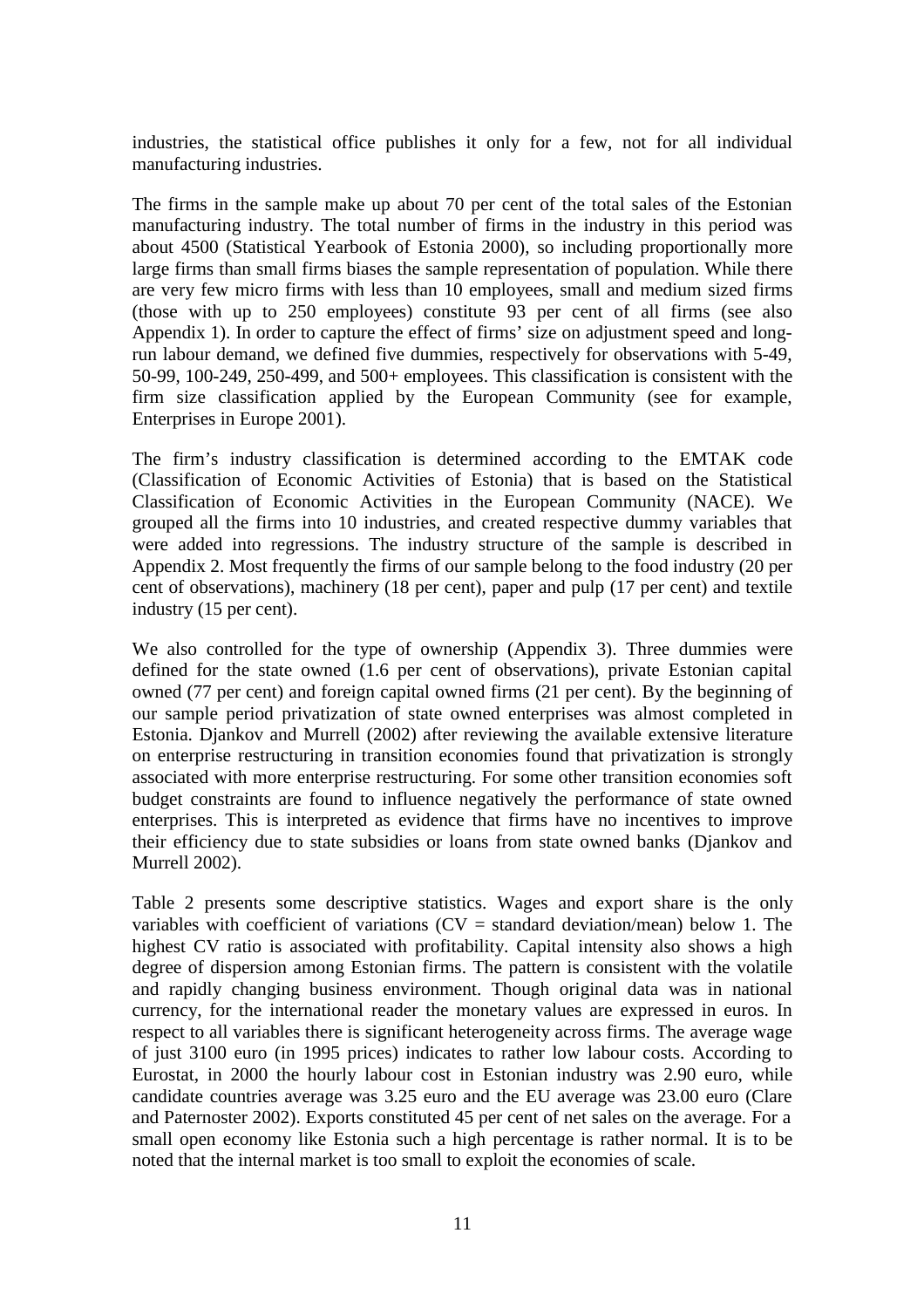| Variable            | Definitions and measures         | Mean    | Std dev. | Coefficient<br>of variation |
|---------------------|----------------------------------|---------|----------|-----------------------------|
| Labour              | Year average number of employees | 166.00  | 222.00   | 1.34                        |
| Wages               | Annual wage cost in euro         | 3100.30 | 1785.45  | 0.58                        |
| Capital             | Capital Stock ('000 euro)        | 1036.21 | 2458.58  | 2.37                        |
| Value added         | Value added ('000 euro)          | 879.22  | 1391.39  | 1.58                        |
| Sales               | Sales ('000 euro)                | 2958.81 | 4859.80  | 1.64                        |
| Profitability       | Profit per employee in euro      | 277.79  | 3292.53  | 11.85                       |
| Capital intensity   | Capital per employee ('000 euro) | 6.59    | 13.42    | 2.04                        |
| Export share        | Share of exports in sales        | 0.45    | 0.37     | 0.81                        |
| No. of firms        | Number of firms                  | 438     |          |                             |
| No. of periods      | Number of years                  | 5       |          |                             |
| No. of observations | Observations                     | 2071    |          |                             |

#### Table 2. Descriptive statistics of the Estonian data, 1995-1999

Sources: Statistical Office of Estonia.

Note. Untill 1999 the Estonian kroon was fixed to the DEM at the exchange rate 1EEK=8DEM. Since 1999 the kroon is fixed to the euro, 1EEK=15.64464 euro.

The correlation matrix (see Table 3) shows that as expected, the number of employees is negatively correlated with wages, and positively with value added, capital, capital intensity, and export share. In general wages and value added per employee increase with the size of the firm. A positive relationship between value added per employee and the size of firm is an indication of economies of scale. However, the relationship may partly be driven also by the fact that in small firms wages might be paid unofficially in cash and underreported in official statistics to avoid taxes. Concerning wages, in the literature it has been observed for some time that there is a positive relationship between employers' size and the wages paid to workers so called employer size–wage premium (Troske 1994). The neoclassical explanations of the phenomena include the costs of employee monitoring, capital-skill complementarity and the complementarity between labour skills and advanced technology capital. However, the exception from this tendency in our data are the firms with more than 500 employees that are characterized by relatively lower wages, high capital intensity and higher export orientation (61 per cent of sales). This class of firms might belong to a type of foreign owned firm involved in recent years with international outsourcing and relocation of production activities to places like Estonia with access to low cost and less skilled labour. The average size of firm has decreased from 178 employees in 1995 to 163 in 1999, reflecting possibly the continued downsizing due to transition from Soviet-time large-scale industry and the emergence of new greenfield (de novo) firms.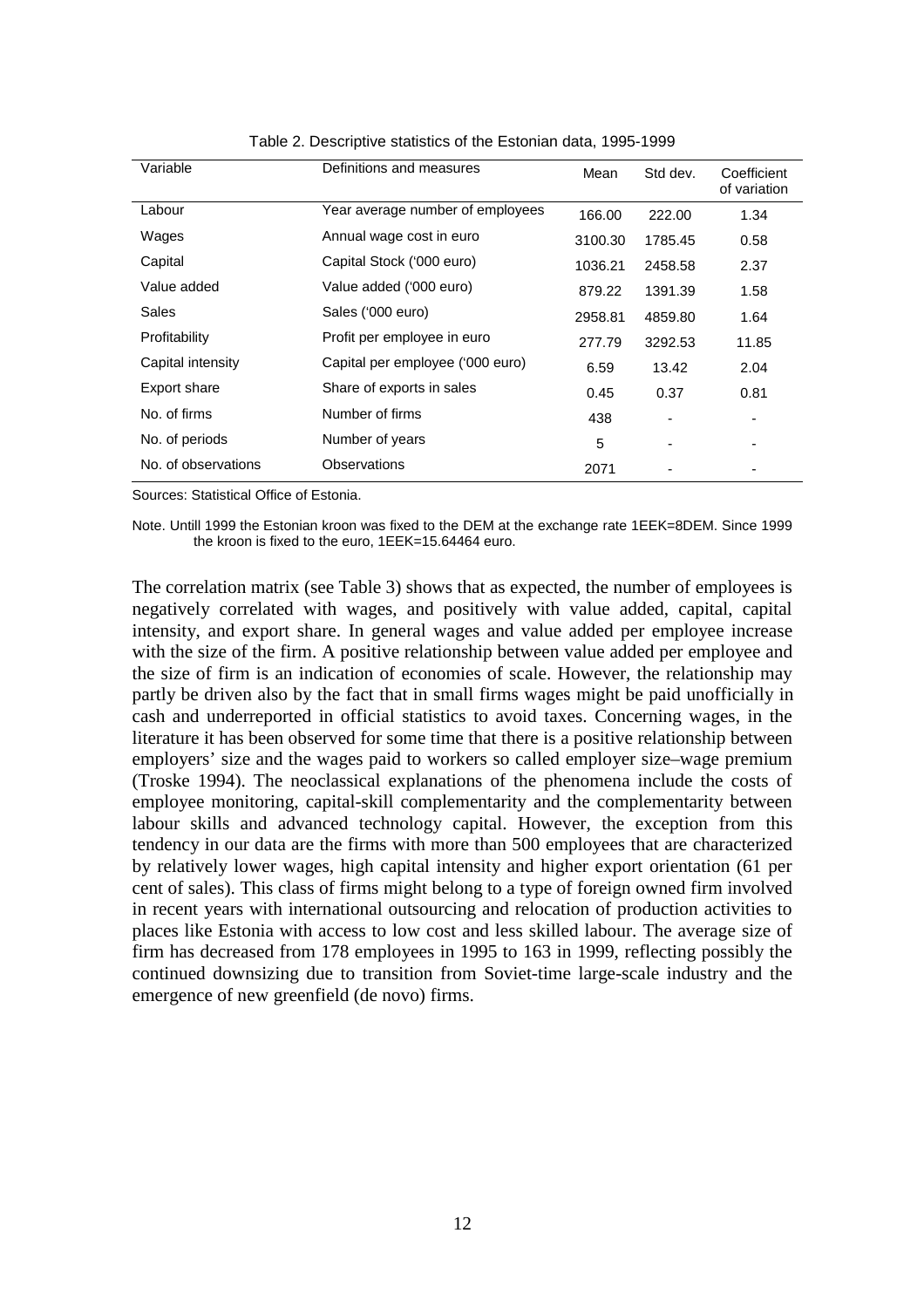| Variable         | Employee | Wages   | Capital | Value<br>added | Sales  | Profit per<br>employee | Capital per<br>employee | Export<br>share |
|------------------|----------|---------|---------|----------------|--------|------------------------|-------------------------|-----------------|
| Employees        | 1.00     |         |         |                |        |                        |                         |                 |
| Wage             | $-0.03$  | 1.00    |         |                |        |                        |                         |                 |
|                  | (0.16)   |         |         |                |        |                        |                         |                 |
| Capital          | 0.43     | 0.23    | 1.00    |                |        |                        |                         |                 |
|                  | (0.00)   | (0.00)  |         |                |        |                        |                         |                 |
| Value added      | 0.71     | 0.30    | 0.68    | 1.00           |        |                        |                         |                 |
|                  | (0.00)   | (0.00)  | (0.00)  |                |        |                        |                         |                 |
| Sales            | 0.64     | 0.34    | 0.65    | 0.84           | 1.00   |                        |                         |                 |
|                  | (0.00)   | (0.00)  | (0.00)  | (0.00)         |        |                        |                         |                 |
| Profit/employee  | 0.02     | 0.16    | 0.01    | 0.23           | 0.19   | 1.00                   |                         |                 |
|                  | (0.36)   | (0.00)  | (0.61)  | (0.00)         | (0.00) |                        |                         |                 |
| Capital/employee | $-0.02$  | 0.34    | 0.55    | 0.23           | 0.27   | $-0.06$                | 1.00                    |                 |
|                  | (0.35)   | (0.00)  | (0.00)  | (0.00)         | (0.00) | (0.01)                 |                         |                 |
| Export share     | 0.12     | $-0.07$ | 0.06    | 0.09           | 0.03   | 0.00                   | $-0.01$                 | 1.00            |
|                  | (0.00)   | (0.00)  | (0.00)  | (0.00)         | (0.22) | (0.87)                 | (0.78)                  |                 |

Table 3. Correlation matrix of the variables

Source: Authors' calculations, Statistical Office of Estonia.

Note: p-values are in parentheses; number of observations  $N = 2071$ .

The correlation between value added and capital is high, indicating the presence of collinearity between the two explanatory variables (Table 3). The relationship applies to sales as well. Hence, the two effects of output and capital might be difficult to separate from each other. However, sensitivity analysis showed that the explanatory power of the model was much better when using value added (as in this paper) to explain variations in employment at the firm level.

#### **5 The empirical model**

In the empirical estimation we exploited translog functional form for modelling labour requirements function, which can be viewed as a second order Taylor series approximation of an arbitrary, twice continuously, differentiable production function (Christensen, Jorgenson and Lau 1971). The model in (5) consisting of (6) and (7) is non-linear in parameters and is estimated simultaneously using the maximum likelihood estimation method. The unobserved optimal labour-use  $L_{it}^{*}$  in (5) specified in terms of observable variables is written as: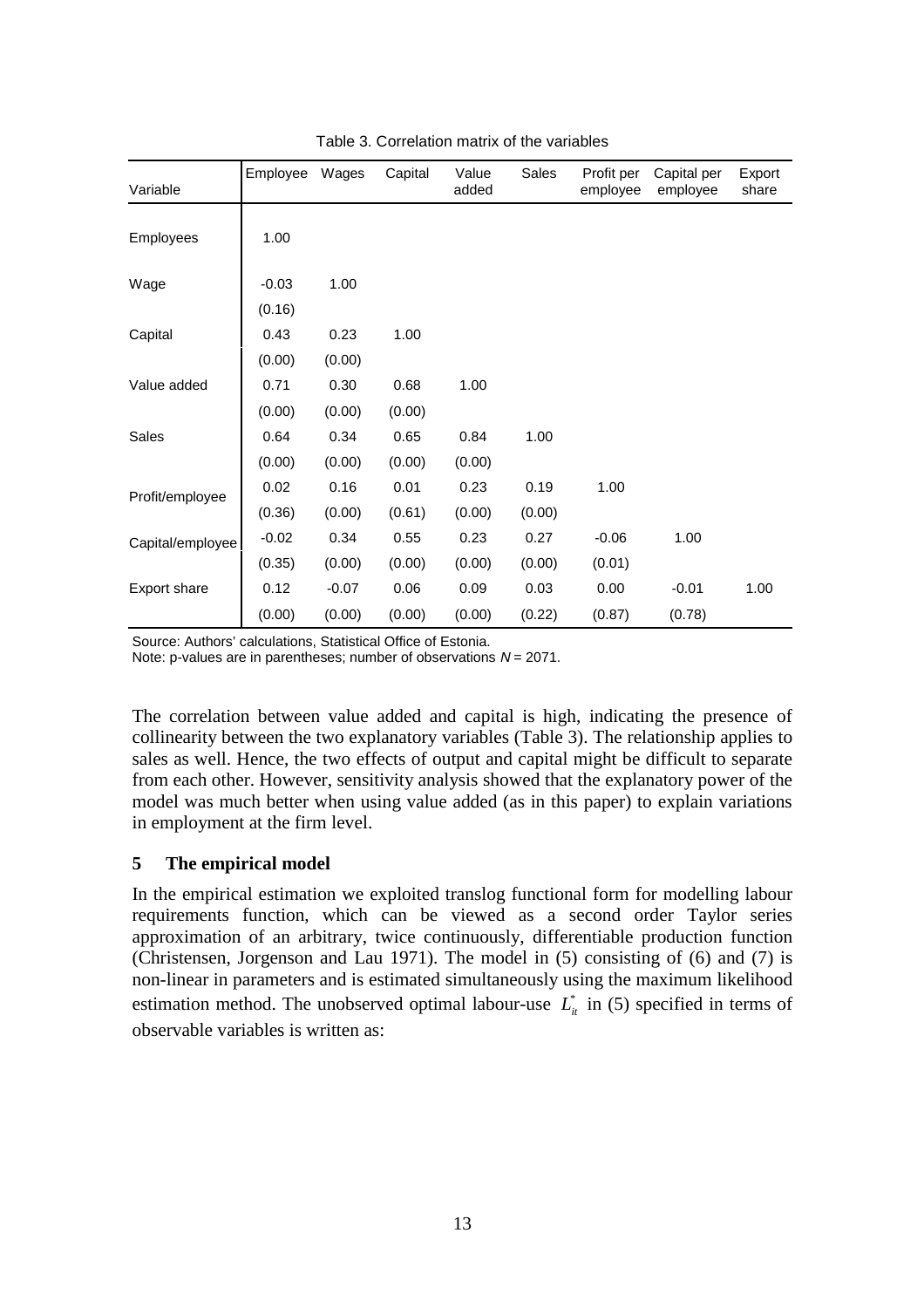$$
\ln L_{ii}^* = \alpha_0 + \alpha_K \ln K_{ii} + \alpha_W \ln W_{ii} + \alpha_Y \ln Y_{ii} + \alpha_T t + 1/2 \Big[ \alpha_{KK} (\ln K_{ii})^2 + \alpha_{WW} (\ln W_{ii})^2 + \alpha_{YY} (\ln Y_{ii})^2 + \alpha_{TT} (t)^2 \Big] + \alpha_{KW} \ln K_{ii} \ln W_{ii} + \alpha_{KY} \ln K_{ii} \ln Y_{ii} + \alpha_{WT} \ln W_{ii} \ln Y_{ii} + \alpha_{KT} (\ln K_{ii}) t + \alpha_{WT} (\ln W_{ii}) t + \alpha_{YT} (\ln Y_{ii}) t + \sum_j \mu_j D_{jit} + \eta_{PRIVATE} PRIVATE_{ii} + \eta_{FOREIGN} FOREIGN_{ii} + \eta_{XSHARE} XSHARE_{ii}
$$

where  $\ln W$ ,  $\ln Y$  and  $\ln K$  are log of wages, output and quasi-fixed capital variables, respectively5 and variable *t* denotes time trend capturing technological change.6 The  $D_{ji}$  are the nine industry dummy variables, *PRIVATE* is the dummy variable for firms controlled by private Estonian capital, *FOREIGN* is the dummy for firms controlled by foreign capital and *XSHARE* is the share of exports in net sales.7 The later characteristic variables are both determinants of the optimal labour use and the speed of adjustment.

The speed of adjustment in the actual amount of labour used in production to its optimal level from (5) can be modelled as a function of firm characteristics or policy variables as follows:

$$
\delta_{it} = \delta_0 + \delta_1 DIST_{it} + \delta_2 XSHARE_{it} + \delta_3 \ln(K/L)_{it}
$$
  
+ 
$$
\delta_{PRIVATE} PRIVATE_{it} + \delta_{FOREIGN} FOREIGN_{it} + \sum_j \zeta_j D_{jit}
$$
 (7)

where  $DIST = \ln L_{it}^* - \ln L_{i,t-1}$ , is a distance variable, the absolute difference between optimal labour for firm *i* in period *t* and actual labour at period *t*-1. The distance variable, *DIST*, is calculated at each iteration while estimating the non-linear model. The larger deviation from optimal, the higher the speed of adjustment is expected to be. The absolute value is taken because  $\delta_{it}$  should increase both with over and under use of labour, otherwise the impact of *DIST* depends on whether  $L_{it} > L_{it}^{*}$  or vice versa. The  $(K/L)$  term is for the relative capital intensity of the production process. The intuition with inclusion of capital intensity is that capital-intensive firms could more easily substitute labour for capital. The alternative is that if there were already relatively few workers per unit of capital (high capital intensity), substitution of remaining excessive workforce will be possible only at a decreasing rate. Due to our specification the adjustment speed can change both over time and firms. We did not include time dummies in the final model, as due to the short period and a high degree of nonlinearity, estimation of the model would have become highly complicated.

<sup>5</sup> The price of the other factor of production, capital, is not included in the list of regressors due to the assumption of quasi-fixity of capital. It is also usually not easy to obtain the variable either.

<sup>6</sup> The other possibility for considering time is to use the general index model of Baltagi and Griffin (1988), that is including time dummies for each period. We did not follow that approach due to the high degree of nonlinearity in our model.

<sup>7</sup> The reference for ownership is public ownership by the state and municipalities.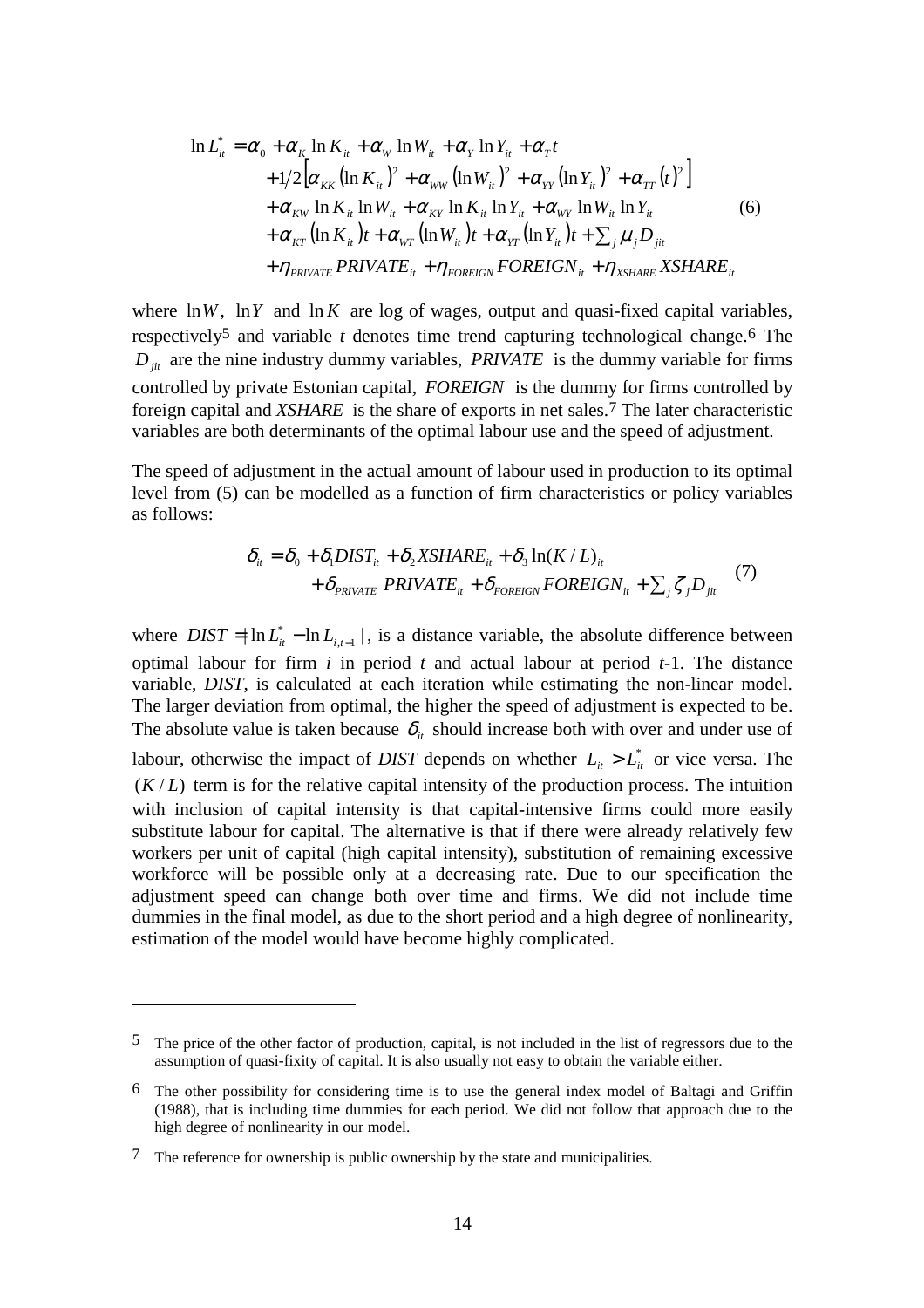Since the parameters  $(\alpha's)$  of the translog function due to the presence of interaction and square terms do not have a direct interpretation, total elasticities of labour with respect to changes in the independent variables (wages, capital, and output) need to be calculated for making any economic inference. Inclusion of the lag value of labour allows distinction between short and long run elasticities. The long run elasticities are obtained from the following relations:

$$
E_K = \partial \ln L_{ii}^* / \partial \ln K_{ii} = \alpha_K + \alpha_{KK} \ln K_{ii} + \alpha_{KW} \ln W_{ii} + \alpha_{KY} \ln Y_{ii} + \alpha_{KT} t \tag{8}
$$

$$
E_{w} = \partial \ln L_{it}^{*} / \partial \ln W_{it} = \alpha_{w} + \alpha_{ww} \ln W_{it} + \alpha_{kw} \ln K_{it} + \alpha_{wr} \ln Y_{it} + \alpha_{wr} t \quad (9)
$$

$$
E_{Y} = \partial \ln L_{it}^{*}/\partial \ln Y_{it} = \alpha_{Y} + \alpha_{YY} \ln Y_{it} + \alpha_{KY} \ln K_{it} + \alpha_{WY} \ln W_{it} + \alpha_{YT}t \qquad (10)
$$

The short run elasticities are obtained by multiplying the long run elasticities with the speed of adjustment. The expected signs of wage and output elasticity are respectively negative and positive. Capital elasticity is positive if labour and capital are complements and negative when they are substitutes. The exogenous rate of technical change is obtained as:

$$
TC = \partial \ln L_{it}^* / \partial t = \alpha_T + \alpha_{TT} t + \alpha_{KT} \ln K_{it} + \alpha_{WT} \ln W_{it} + \alpha_{YT} \ln Y_{it} \quad (11)
$$

If the rate of technical change is positive, an upward shift in the labour requirement function indicates technical regress (more labour using technology is introduced). Contrary, negative technical change implies labour saving technical progress. The rate of technical change can be decomposed into pure, non-neutral and scale augmenting components. The pure (neutral) technical change derives as  $PTC = \alpha_T + \alpha_{TT} t$ . The non-neutral component derives as  $NTC = \alpha_{KT} \ln K_{it} + \alpha_{WT} \ln W_{it}$ . The scale augmenting component of technical change is  $STC = \alpha_{\text{YT}} \ln Y_{\text{it}}$ . It measures shifts in the labour-use over time due to changes in the scale of operation.

As mentioned previously, we use two definitions of optimality and efficiency. By our first definition, labour use is optimal if there is no overuse of labour, that is, when  $L_{it} = L_{it}^{*}$ . In earlier papers (Kumbakhar, Heshmati and Hjalmarsson 2002) it has been measured as:

$$
OR_{it} = (L_{it} / L_{it}^*)
$$
 (12)

This ratio can be described as an optimality ratio, that is, how much (how many times) the actual amount of labour exceeds the optimal labour. For  $L_{it}^* < L_{it}$  (for example, due to rigidities in institutions), labour use is suboptimal and there is labour hoarding. For  $L_{it} = L_{it}^{*}$  labour is at its long-run optimal level. Finally, the case of  $L_{it}^{*} > L_{it}$  has been neglected in previous studies (Kumbhakar, Heshmati and Hjalmarsson 2002 always found  $L_{it}^* < L_{it}$  though their model did not constrain for that). Although firms minimize cost (here labour) such a case may appear for a number of reasons. First, it may be justified with an increasing cost of hiring and training and potential shortage of labour,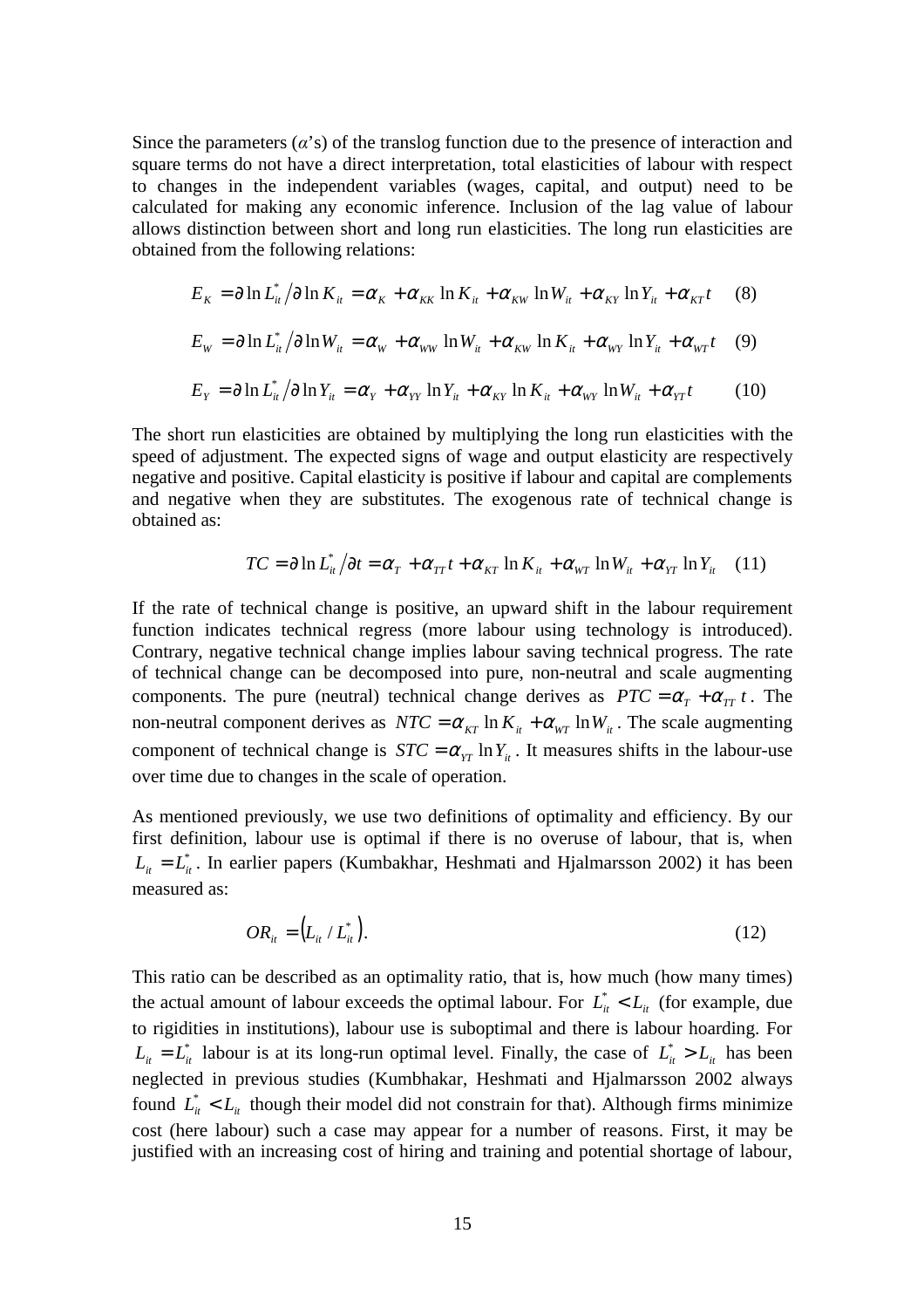that it becomes optimal to adjust labour to a higher optimal level over several periods. Second, the expansion might be limited by the lack of internal (or by difficulties in finding external capital) resources to reach an equilibrium level of employment. In transition economies the latter occurs due to the lending inexperience of the banking sector, firms lacking credit history, collateral, etc. (Pissarides 1998). A third explanation might be expected postive future demand after investment is made resulting in higher optimal employment.

It is to be noted that we may have observations with labour use efficiency both greater and smaller than 1. The intuition is that during the period when production is expanded, for a given capital intensity optimality is  $\lt 1$  (new employees need to be hired), and during times of contracting production optimality is  $> 1$  (part of the workforce is redundant and needs to be dismissed). So in order to obtain optimality always  $\geq 1$ , the optimality ratio can be normalized with respect to the annual minimum optimality value in the sample:

$$
OR_{ii}^N = \left( OR_{ii} / \frac{\text{Min } OR_{ii} \right). \tag{13}
$$

Here the reference is allowed to change over time. Optimality scores are compared with the best optimal labour use technology among firms within a year.

In the second approach, estimation of labour use efficiency is based on the residual from the labour requirement model (5). Using FRONTIER 4.1 (Coelli 1996), and considering the residual plus intercept as a dependent variable, a labour requirement stochastic frontier model (see Battese, Heshmati and Hjalmarsson 2000) is estimated and efficiency point estimates for each observation computed. Formally, the estimable equation then becomes as

$$
v_{it} = \alpha_0 + u_{it} + w_{it} \tag{14}
$$

where the random error term,  $w_{ij}$ , are assumed to be *i.i.d.* normally distributed with  $N(0, \sigma_w^2)$  and independent of the inefficiency  $u_u$ . The latter are non-negative that is random variables assumed to account for the inefficiency in labour use, given the levels of outputs and the quasi-fixed capital input, and are obtained as truncations at 0 of the  $N(m_{ii}, \sigma^2)$  distribution of  $v_{ii}$ . The degree of overuse of labour is explained by a time trend, ownership and export orientation:

$$
m_{ii} = \xi_0 + \xi_1 t + \xi_2 PRIVATE_{it} + \xi_3 FOREIGN_{it} + \xi_4 XSHARE_{it}.
$$
 (15)

It means that time, ownership and export share are the variables affecting the labour use efficiency of a firm. Here  $m_{ii}$  is the average of the normal distribution truncated at 0; higher  $m_{it}$  means higher inefficiency. The frontier model based on (14) and (15) treated as an inverted factor requirement (cost) model is estimated by the method of maximum likelihood. The over use of labour is defined as:

$$
OL_{it} = \exp(u_{it}). \tag{16}
$$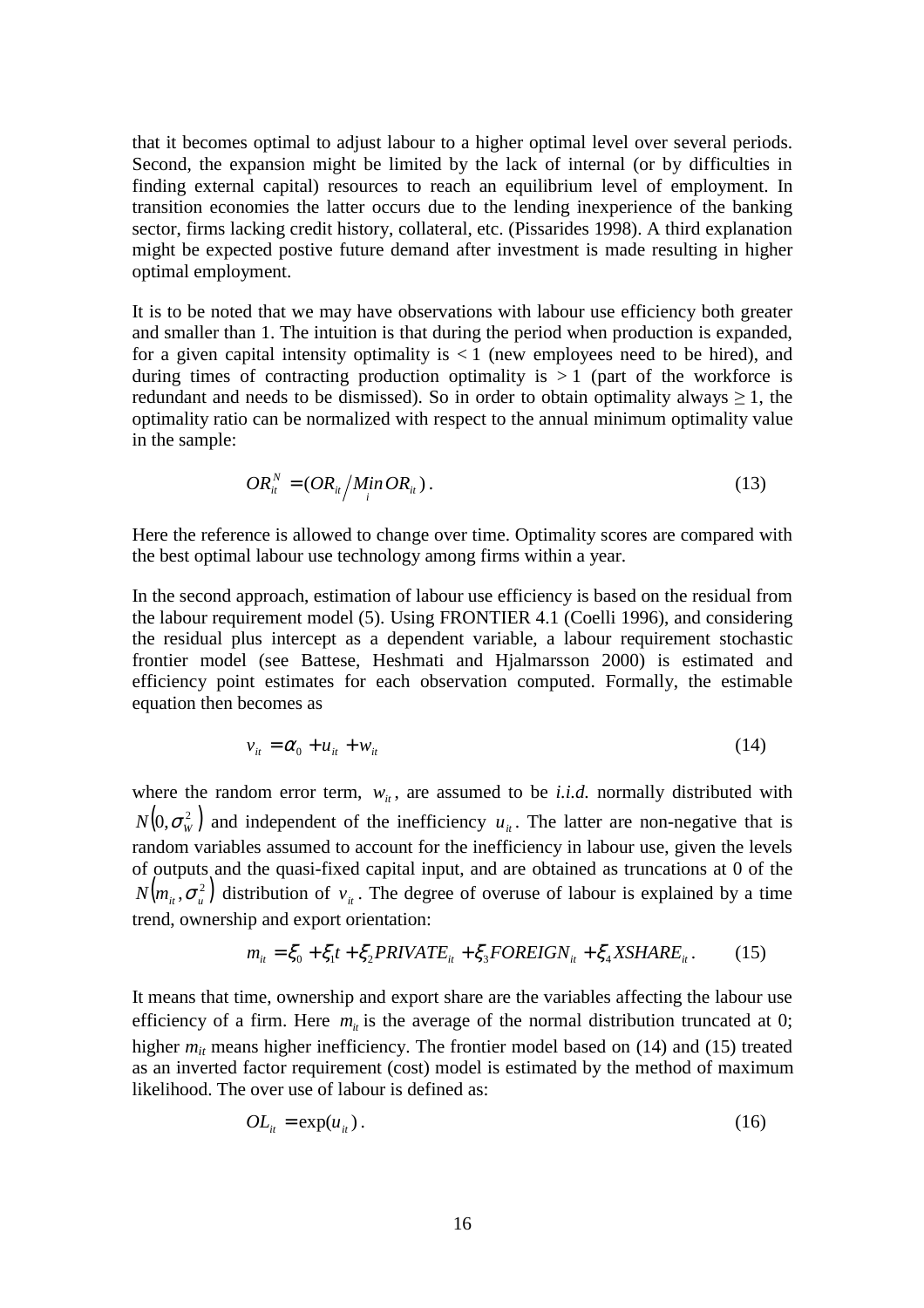The *OL* measure is  $> 1$ , where the amount of excess to 1 indicates percentage over use of labour. The main difference with previously defined optimality ratio, *OR* measure, is that *OL* is estimated by assuming distributional assumptions on the parameters of its distribution. However, *OL* can alternatively be estimated by using fixed or random effects (for example methods of moment) methods to obtain efficiency levels. It is based on the mean or mode of the conditional distribution of inefficiency *u* given the overall residual *v*. For details on the use of such methods see Kumbhakar and Lovell (2000).

#### **6 Empirical results**

We estimated two labour demand models. First a static time trend model was estimated where only the observed amount of labour used is modelled. This model serves as a benchmark model with which we compare the estimated dynamic flexible adjustment model. The time trend model has no difference between the optimal and actual labour use because there is full adjustment, that is,  $\delta_{i} = 1$ . So the estimable equation is written as follows:

$$
\ln L_{it} = \alpha_0 + \alpha_K \ln K_{it} + \alpha_W \ln W_{it} + \alpha_Y \ln Y_{it} + \alpha_T t + 1/2 \Big[ \alpha_{KK} (\ln K_{it})^2 + \alpha_{WW} (\ln W_{it})^2 + \alpha_{YY} (\ln Y_{it})^2 + \alpha_{TT} (t)^2 \Big] + \alpha_{KW} \ln K_{it} \ln W_{it} + \alpha_{KY} \ln K_{it} \ln Y_{it} + \alpha_{WY} \ln W_{it} \ln Y_{it} + \alpha_{KT} (\ln K_{it}) t + \alpha_{WT} (\ln W_{it}) t + \alpha_{TT} (\ln Y_{it}) t + \sum_j \mu_j D_{jit} + \eta_{PRIVATE} PRIVATE_{it} + \eta_{roREIGN} FOREIGN_{it} + \eta_{XSHARE} XSHARE_{it} + v_{it}.
$$
 (17)

Next a dynamic model is estimated assuming a flexible adjustment parameter,  $\delta_{it}$ , that varies both over time and over firms (see equations 5, 6 and 7). The dynamic model is highly nonlinear and an iteration procedure was employed for estimating its parameters. Various tests indicated the lag coefficient being different than zero and not being constant across firms and over time as it is in traditional dynamic models.

|                     | Static model     |                | Dynamic model    |                |
|---------------------|------------------|----------------|------------------|----------------|
| Variables           | <b>Estimates</b> | Standard error | <b>Estimates</b> | Standard error |
| Labour use function |                  |                |                  |                |
| $\alpha_0$          | $-0.4354$        | 0.3899         | 1.4644*          | 0.8686         |
| $\alpha_{v}$        | 0.0876           | 0.0659         | 0.1033           | 0.0963         |
| $\alpha_{w}$        | $1.1817***$      | 0.1585         | $0.8318***$      | 0.2269         |
| $\alpha_{k}$        | $0.1718***$      | 0.0502         | 0.1219           | 0.0779         |
| $\alpha_{t}$        | 0.0769           | 0.0627         | $-0.1934$        | 0.1352         |
| $\alpha_{yy}$       | $0.1524***$      | 0.0063         | $0.1617***$      | 0.0079         |
| $\alpha_{ww}$       | $-0.1132*$       | 0.0611         | $-0.0588$        | 0.0820         |
| $\alpha_{kk}$       | $0.0361***$      | 0.005          | $0.0383***$      | 0.0096         |
| $\alpha_{tt}$       | $-0.1007***$     | 0.0121         | $-0.1580***$     | 0.0313         |
| $\alpha_{\rm vw}$   | $-0.1517***$     | 0.0211         | $-0.1892***$     | 0.0265         |
| $\alpha_{\rm vk}$   | $-0.0373***$     | 0.0053         | $-0.0397***$     | 0.0079         |

Table 4. Parameter estimates of dynamic and static labour demand models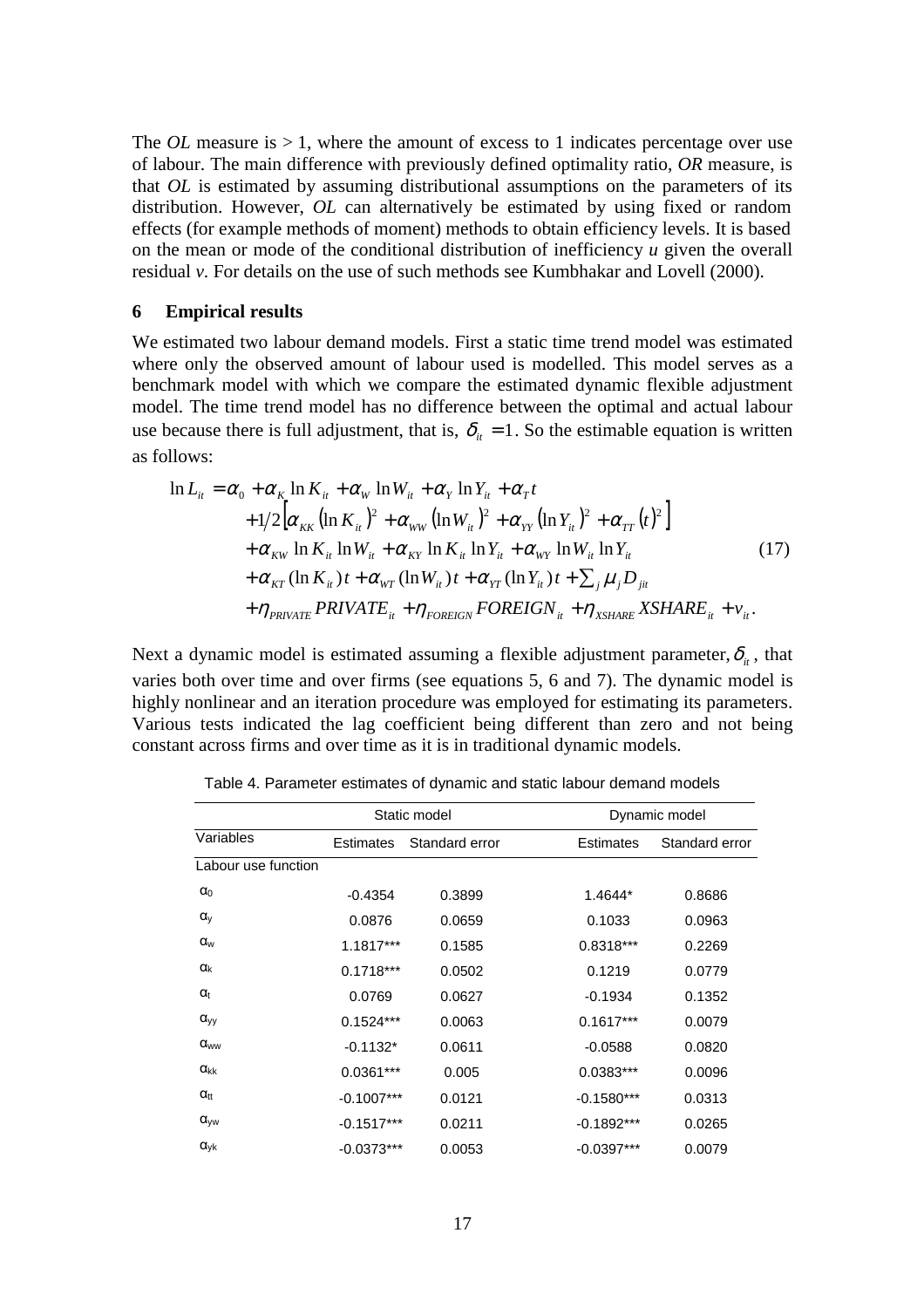|                                                |              | Static model   |              | Dynamic model  |  |  |
|------------------------------------------------|--------------|----------------|--------------|----------------|--|--|
| Variables                                      | Estimates    | Standard error | Estimates    | Standard error |  |  |
| $\alpha_{yt}$                                  | $0.0418***$  | 0.0080         | 0.0696***    | 0.0127         |  |  |
| $\alpha_{wk}$                                  | $-0.0182$    | 0.0149         | $-0.0019$    | 0.0245         |  |  |
| <b>a</b> <sub>wt</sub>                         | $-0.0076$    | 0.0175         | $0.0556*$    | 0.0325         |  |  |
| $\alpha_{\rm kt}$                              | $-0.0050$    | 0.0055         | $-0.0143$    | 0.0104         |  |  |
| <b>N</b> private                               | $-0.2198$    | 0.0728         | 0.1692       | 0.5109         |  |  |
| <b>nforeign</b>                                | $-0.3381***$ | 0.0755         | 0.4981       | 0.5149         |  |  |
| <b>Y</b> mining                                | $-0.0772$    | 0.0677         | $-0.8055**$  | 0.3561         |  |  |
| Yfood                                          | $0.1842***$  | 0.0691         | $-0.6958*$   | 0.3566         |  |  |
| Ytextiles                                      | $0.2474***$  | 0.0805         | $-0.5268$    | 0.3646         |  |  |
| Vleather                                       | $-0.0338$    | 0.0680         | $-0.5349$    | 0.3587         |  |  |
| Y paper and pulp                               | $-0.0986$    | 0.0707         | $-0.9149**$  | 0.3576         |  |  |
| Ychemical                                      | 0.1101       | 0.0677         | $-0.6804*$   | 0.3562         |  |  |
| Ymaschinery                                    | 0.0697       | 0.0881         | $-1.0708***$ | 0.3873         |  |  |
| Y transport equipment                          | 0.0864       | 0.0711         | $-0.7992**$  | 0.3572         |  |  |
| Yfurniture                                     | $-0.1543*$   | 0.0885         | $-1.0111***$ | 0.3649         |  |  |
| Yxshare                                        | $-0.0247$    | 0.0276         | 0.3038***    | 0.0568         |  |  |
| Speed of adjustment function (coeff. of lag L) |              |                |              |                |  |  |
| Yo                                             |              |                | $-0.3466*$   | 0.2014         |  |  |
| <b>Y</b> dist                                  |              |                | $0.2461***$  | 0.0174         |  |  |
| <b>Y</b> xshare                                |              |                | $-0.1828***$ | 0.0313         |  |  |
| Yprivate                                       |              |                | 0.1709       | 0.1947         |  |  |
| Yforeign                                       |              |                | 0.0625       | 0.1970         |  |  |
| Yfood                                          |              |                | 0.3035***    | 0.0895         |  |  |
| Ytextiles                                      |              |                | 0.4885***    | 0.0918         |  |  |
| <b>Yleather</b>                                |              |                | 0.4035***    | 0.0999         |  |  |
| Ypaper and pulp                                |              |                | $0.3013**$   | 0.0915         |  |  |
| Ychemical                                      |              |                | $0.3756***$  | 0.0917         |  |  |
| Ymaschinery                                    |              |                | 0.3576***    | 0.0893         |  |  |
| Ytransport equipment                           |              |                | 0.3755***    | 0.1279         |  |  |
| Yfurniture                                     |              |                | 0.4396***    | 0.0925         |  |  |
| Yservices                                      |              |                | $0.6743***$  | 0.1535         |  |  |
| Yklabour                                       |              |                | $-0.0001***$ | 0.0000         |  |  |
| N                                              |              | 2071           |              | 1633           |  |  |
| $R^2$ adjusted                                 |              | 0.7795         |              | 0.9391         |  |  |
| Root MSE                                       | 0.4025       |                |              | 0.2042         |  |  |

Source: authors' calculations.

Notes: \*\*\* significant at 0.01 level; \*\* significant at 0.05 level; \* significant at 0.10 level.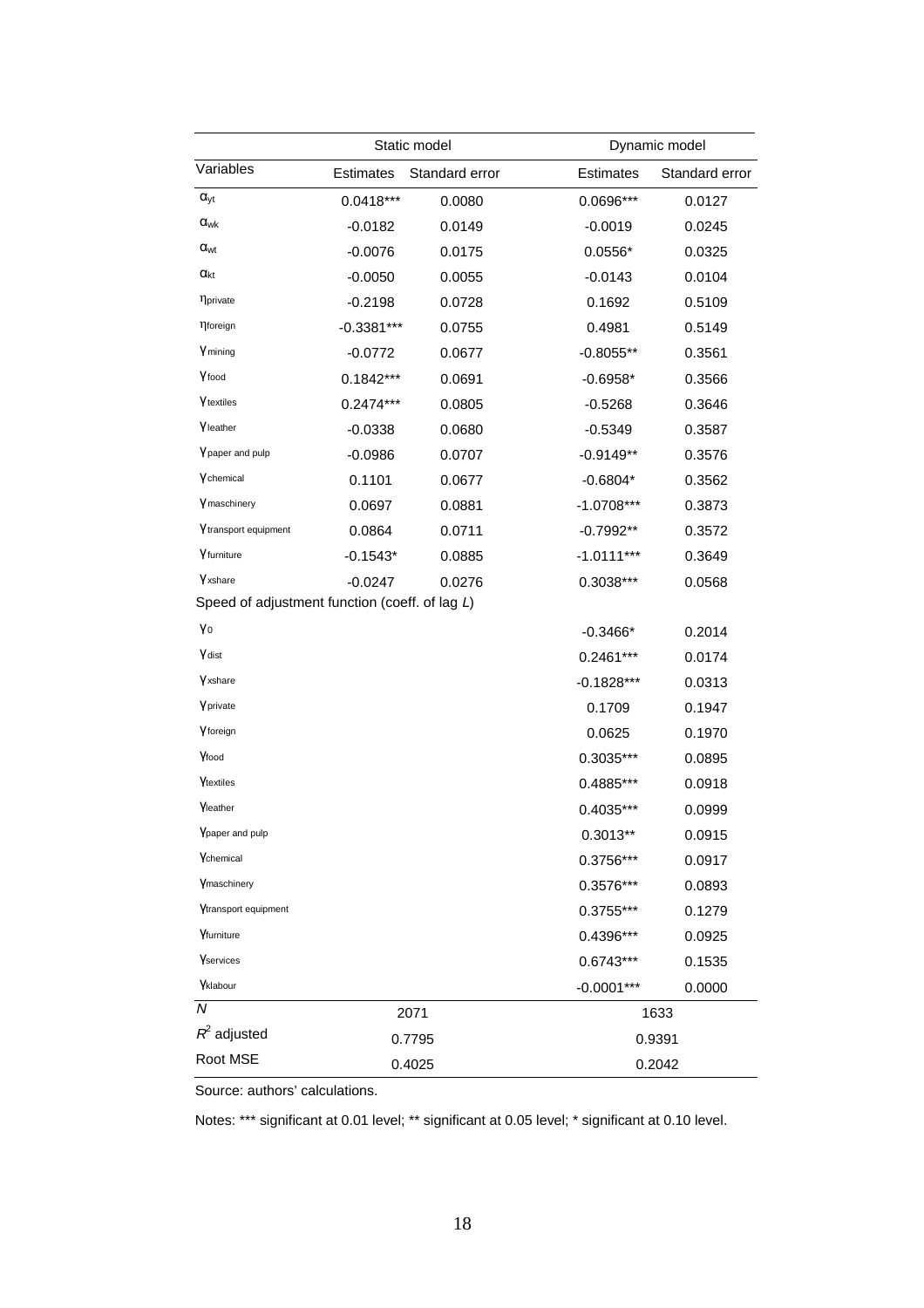The parameter estimates associated with the two static and dynamic models are presented in Table 4. A striking result is the improvement in the goodness of fit  $(R^2)$  due to the inclusion of lagged dependent variable in the dynamic formulation from 78 per cent to 94 per cent. It may be regarded as partial evidence in favour of a model that considers dynamics adjustment. That improvement could not to be seen in papers by Haouas, Yagoubi and Heshmati (2002) and Ncube and Heshmati (1998), that are based on aggregated (industry level) data. Due to aggregation, industry level data may hide some of the heterogeneous dynamics present at the firm level. While rapid changes may be observed at the firm level, the aggregate time series are likely to produce much more smooth results. In the static model 52 per cent of the parameters are statistically significant while in the dynamic model we may say so of about 71 per cent of the parameters; favouring the dynamic model over the static one. Frontier estimation results based on equations (14) and (15) are given in Table 5.

| Variable                       | Coefficient | Standard error | t-ratio  |
|--------------------------------|-------------|----------------|----------|
| Labour use model               |             |                |          |
| $\alpha_0$                     | 0.050       | $0.004***$     | 13.583   |
| Inefficiency (over use) model  |             |                |          |
| Yo                             | $-1.122$    | $0.412**$      | $-2.726$ |
| <b>Yt</b>                      | $-0.077$    | $0.013***$     | $-6.039$ |
| Vprivate                       | 1.234       | $0.398***$     | 3.097    |
| Yforeign                       | 1.197       | 0.396***       | 3.026    |
| <b>YXSHARE</b>                 | $-0.065$    | $0.027**$      | $-2.439$ |
| Variance parameters            |             |                |          |
| $v^2$                          | 0.035       | $0.004***$     | 8.195    |
| γ                              | 0.817       | $0.029***$     | 27.936   |
| Log likelihood function        |             |                | 1342.252 |
| LR test of the one-sided error |             |                | 155.26   |

| Table 5. Parameter estimates of stochastic labour use frontier model |  |  |  |  |  |  |
|----------------------------------------------------------------------|--|--|--|--|--|--|
|----------------------------------------------------------------------|--|--|--|--|--|--|

Source: authors' calculations.

Note: The labour model parameters are estimated using non-linear regression method. Here the dependent variable is the residual (plus intercept) calculated from the labour model parameters.

#### **6.1 Elasticities**

Since the parameters of a translog function give little information that can directly be interpreted economically, inferences will be drawn based on calculated elasticities at each data point. The calculated elasticities are presented in Table 6 (elasticities from static model) and Table 7 (long run elasticities from dynamic model). The short run elasticities are simply the long run elasticities multiplied by the speed of adjustment. The latter at the sample mean are presented in Table 8. The inferences hereby will be mostly based on long-run elasticities from the dynamic model.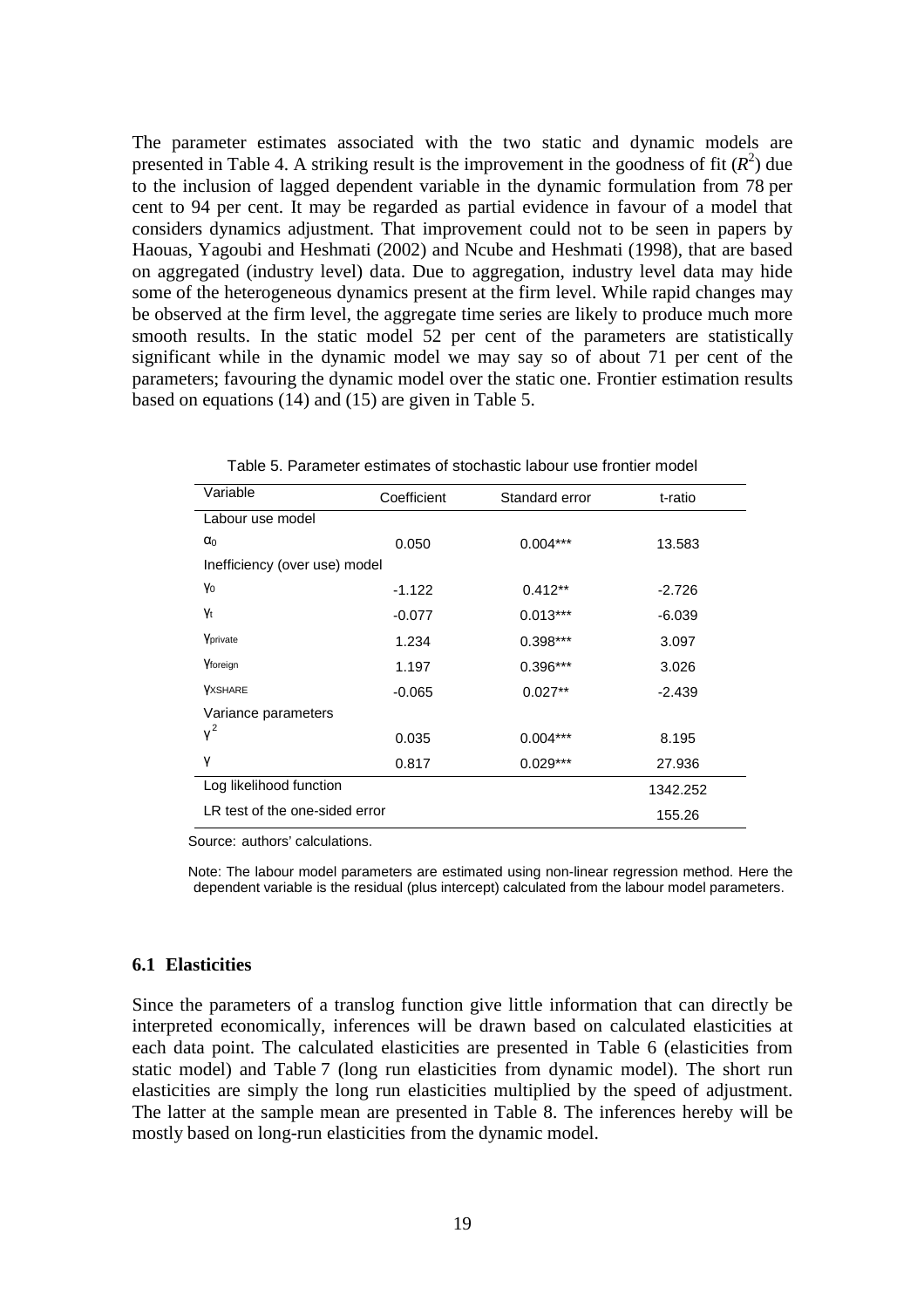| Characteristics                         | Value added | Wages    | Capital | Technical change Returns to scale |       |
|-----------------------------------------|-------------|----------|---------|-----------------------------------|-------|
| Mean by year                            |             |          |         |                                   |       |
| 1995                                    | 0.655       | $-0.685$ | 0.073   | 0.277                             | 1.564 |
| 1996                                    | 0.620       | $-0.703$ | 0.068   | 0.167                             | 1.656 |
| 1997                                    | 0.668       | $-0.757$ | 0.062   | 0.072                             | 1.527 |
| 1998                                    | 0.696       | $-0.789$ | 0.061   | $-0.027$                          | 1.446 |
| 1999                                    | 0.725       | $-0.819$ | 0.059   | -0.127                            | 1.381 |
| Mean by firm size (number of employees) |             |          |         |                                   |       |
| $5 - 49$                                | 0.536       | $-0.526$ | 0.072   | 0.085                             | 1.852 |
| 50-99                                   | 0.627       | $-0.675$ | 0.063   | 0.035                             | 1.599 |
| 100-249                                 | 0.710       | $-0.816$ | 0.061   | 0.085                             | 1.413 |
| 249-499                                 | 0.803       | $-0.987$ | 0.069   | 0.106                             | 1.260 |
| $500+$                                  | 0.899       | $-1.093$ | 0.067   | 0.163                             | 1.123 |
| Mean by ownership                       |             |          |         |                                   |       |
| State owned                             | 0.677       | $-0.740$ | 0.080   | 0.246                             | 1.521 |
| Municipality owned                      | 0.672       | $-0.671$ | 0.082   | 0.170                             | 1.489 |
| Private Estonian capital                | 0.673       | $-0.725$ | 0.062   | 0.068                             | 1.515 |
| Foreign capital                         | 0.668       | $-0.845$ | 0.073   | 0.071                             | 1.523 |
| Mean by industry                        |             |          |         |                                   |       |
| Mining                                  | 0.674       | $-0.759$ | 0.052   | 0.128                             | 1.511 |
| Food                                    | 0.707       | $-0.847$ | 0.075   | 0.089                             | 1.457 |
| <b>Textiles</b>                         | 0.697       | $-0.651$ | 0.049   | 0.063                             | 1.454 |
| Leather                                 | 0.683       | $-0.654$ | 0.053   | 0.060                             | 1.516 |
| Paper and pulp                          | 0.612       | $-0.733$ | 0.075   | 0.051                             | 1.615 |
| Chemical                                | 0.678       | $-0.84$  | 0.074   | 0.076                             | 1.493 |
| Machinery                               | 0.664       | $-0.725$ | 0.055   | 0.067                             | 1.549 |
| Transport equipment                     | 0.711       | $-0.884$ | 0.066   | 0.110                             | 1.450 |
| Furniture                               | 0.688       | $-0.752$ | 0.066   | 0.058                             | 1.505 |
| <b>Services</b>                         | 0.564       | $-0.546$ | 0.064   | 0.117                             | 1.726 |
| Overall sample mean                     | 0.672       | $-0.751$ | 0.065   | 0.071                             | 1.516 |
| Std dev.                                | 0.153       | 0.256    | 0.051   | 0.146                             | 0.291 |

Table 6. Mean elasticities from the static time trend model by year and various firm characteristics

Source: authors' calculations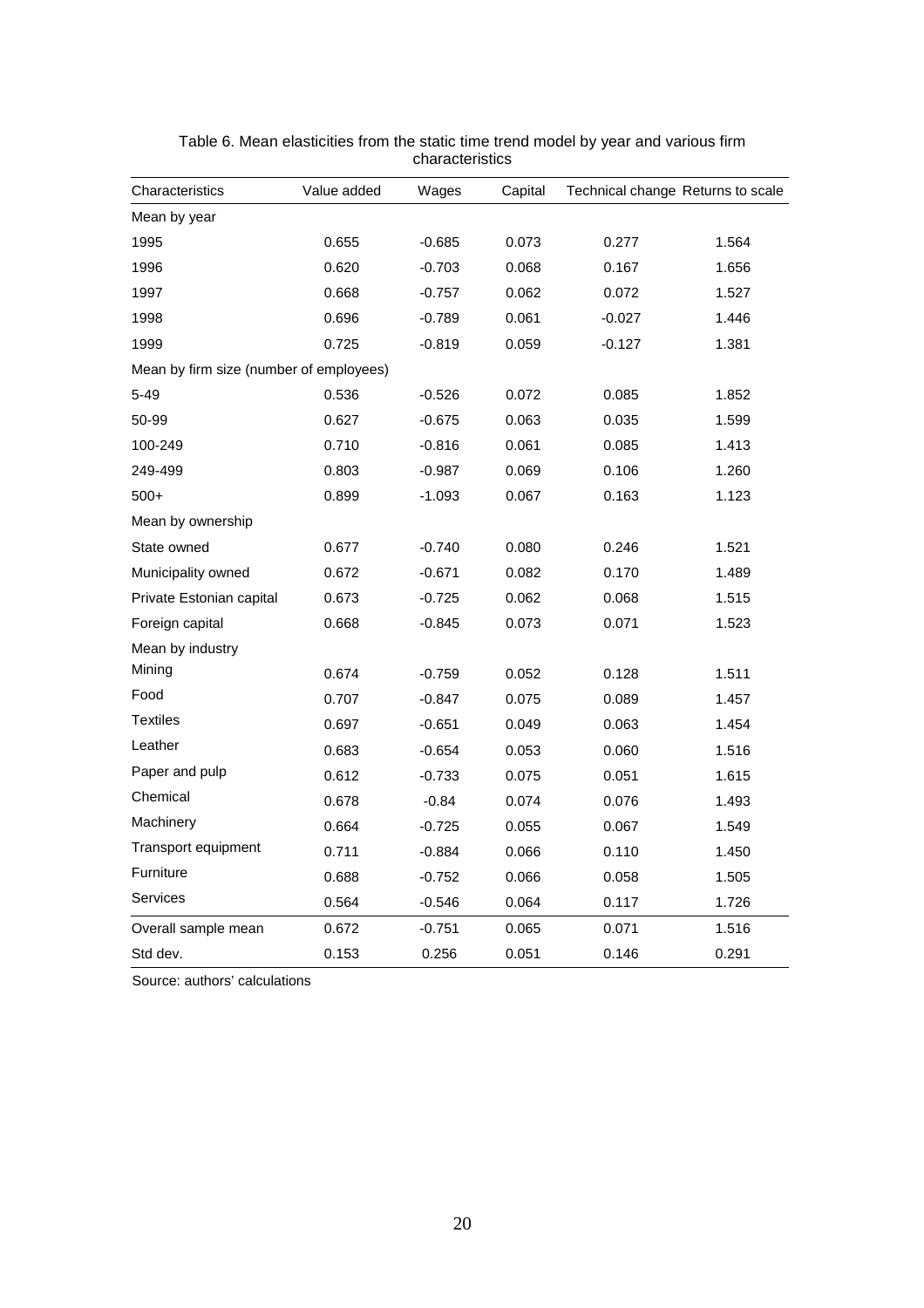|                                         |                |          |         |                     | Speed of        |                         |                    |          |                               |
|-----------------------------------------|----------------|----------|---------|---------------------|-----------------|-------------------------|--------------------|----------|-------------------------------|
| Characteristics                         | Value<br>added | Wages    | Capital | Technical<br>change | adjust-<br>ment | Optimality<br>ratio(OR) | Normal-<br>ized OR | to scale | Returns Over use<br>of labour |
| Mean by year                            |                |          |         |                     |                 |                         |                    |          |                               |
| 1996                                    | 0.625          | $-0.946$ | 0.058   | 0.186               | 0.201           | 0.964                   | 1.737              | 1.650    | 1.105                         |
| 1997                                    | 0.689          | $-0.906$ | 0.043   | 0.035               | 0.206           | 0.963                   | 1.735              | 1.490    | 1.112                         |
| 1998                                    | 0.743          | $-0.871$ | 0.035   | $-0.116$            | 0.182           | 0.962                   | 1.733              | 1.362    | 1.082                         |
| 1999                                    | 0.801          | $-0.837$ | 0.025   | $-0.268$            | 0.179           | 0.996                   | 1.795              | 1.266    | 1.064                         |
| Mean by firm size (number of employees) |                |          |         |                     |                 |                         |                    |          |                               |
| $5 - 49$                                | 0.569          | $-0.679$ | 0.048   | $-0.069$            | 0.256           | 0.901                   | 1.623              | 1.777    | 1.110                         |
| 50-99                                   | 0.666          | $-0.788$ | 0.038   | $-0.082$            | 0.196           | 0.942                   | 1.697              | 1.522    | 1.093                         |
| 100-249                                 | 0.750          | $-0.958$ | 0.037   | $-0.017$            | 0.178           | 0.997                   | 1.796              | 1.354    | 1.083                         |
| 249-499                                 | 0.844          | -1.127   | 0.047   | 0.016               | 0.169           | 1.027                   | 1.850              | 1.204    | 1.076                         |
| $500+$                                  | 0.950          | $-1.279$ | 0.045   | 0.083               | 0.162           | 1.005                   | 1.811              | 1.067    | 1.108                         |
| Mean by ownership                       |                |          |         |                     |                 |                         |                    |          |                               |
| State owned                             | 0.596          | $-0.916$ | 0.058   | 0.130               | 0.045           | 1.039                   | 1.872              | 1.686    | 1.013                         |
| Municipality owned                      | 0.679          | $-0.901$ | 0.065   | 0.156               | 0.070           | 0.885                   | 1.595              | 1.472    | 1.020                         |
| Private Estonian capital                | 0.716          | $-0.863$ | 0.037   | $-0.049$            | 0.209           | 0.981                   | 1.768              | 1.437    | 1.090                         |
| Foreign capital                         | 0.716          | $-0.984$ | 0.051   | $-0.021$            | 0.136           | 0.907                   | 1.634              | 1.443    | 1.083                         |
| Mean by industry                        |                |          |         |                     |                 |                         |                    |          |                               |
| Mining                                  | 0.691          | $-0.920$ | 0.034   | 0.046               | 0.157           | 0.843                   | 1.519              | 1.486    | 1.035                         |
| Food                                    | 0.736          | $-0.977$ | 0.053   | $-0.014$            | 0.266           | 0.992                   | 1.787              | 1.403    | 1.076                         |
| <b>Textiles</b>                         | 0.753          | $-0.809$ | 0.019   | $-0.069$            | 0.215           | 0.959                   | 1.728              | 1.368    | 1.133                         |
| Leather                                 | 0.734          | $-0.801$ | 0.022   | $-0.069$            | 0.162           | 0.949                   | 1.710              | 1.411    | 1.106                         |
| Paper and pulp                          | 0.662          | $-0.857$ | 0.051   | $-0.062$            | 0.187           | 0.927                   | 1.670              | 1.536    | 1.084                         |
| Chemical                                | 0.713          | $-0.969$ | 0.053   | $-0.027$            | 0.177           | 0.983                   | 1.771              | 1.435    | 1.078                         |
| Machinery                               | 0.703          | $-0.858$ | 0.029   | $-0.045$            | 0.181           | 0.996                   | 1.795              | 1.461    | 1.077                         |
| Transport equipment                     | 0.741          | $-1.018$ | 0.048   | 0.021               | 0.227           | 1.044                   | 1.881              | 1.392    | 1.054                         |
| Furniture                               | 0.740          | $-0.891$ | 0.038   | $-0.059$            | 0.443           | 0.978                   | 1.762              | 1.404    | 1.103                         |
| <b>Services</b>                         | 0.603          | $-0.759$ | 0.044   | $-0.012$            | 0.192           | 0.979                   | 1.764              | 1.687    | 1.128                         |
| Overall sample mean                     | 0.715          | $-0.890$ | 0.040   | $-0.042$            | 0.192           | 0.965                   | 1.739              | 1.439    | 1.091                         |
| Std dev.                                | 0.147          | 0.245    | 0.054   | 0.190               | 0.117           | 0.098                   | 0.177              | 0.300    | 0.071                         |

Table 7. Mean long-run elasticities, inoptimality ratio, and speed of adjustment by year, and various firm characteristics calculated from the dynamic model parameter estimates

Source: authors' calculations.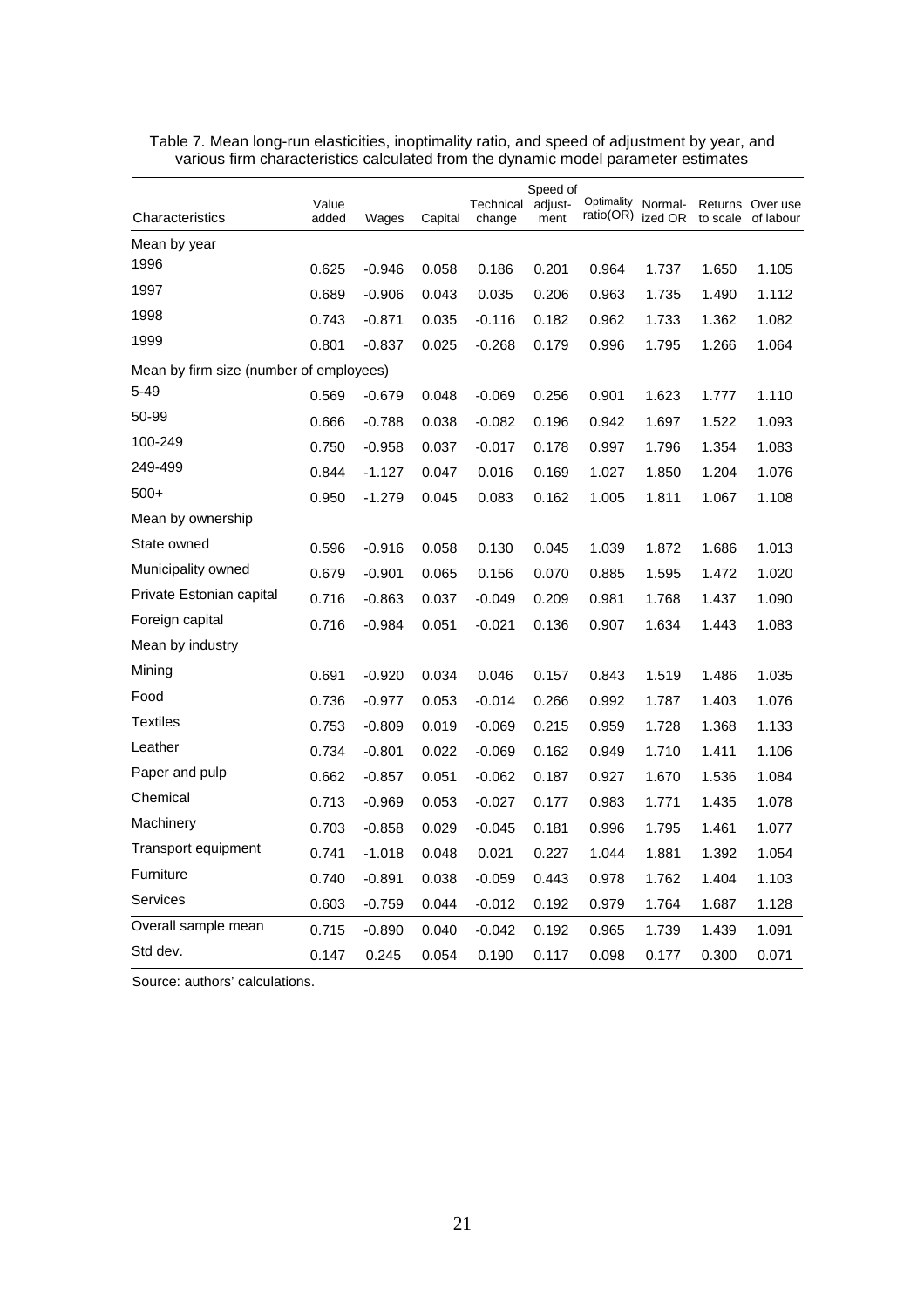| Variable     | Value added | Wages    | Capital | Technical change |
|--------------|-------------|----------|---------|------------------|
| Overall mean | 0.136       | $-0.164$ | 0.007   | $-0.009$         |
| Std dev.     | 0.087       | 0.105    | 0.015   | 0.045            |

Table 8. Overall means and standard deviations of short-run elacticities calculated using the dynamic model parameter estimates

The signs of the mean values of elasticities are consistent with economic theory: wage elasticity is negative, output elasticity positive and capital elasticity also positive. The positive (though in absolute value small) capital elasticity indicates that labour and capital are complements and labour productivity increases with capital. The responsiveness is highest to wages, followed by output and capital.

The mean value of wage elasticity of labour demand is fairly high, -0.89 in dynamic model. The estimate of Järve (2002) for Estonian firms on the subset of our data set was -0.32. Concerning other CEE economies, estimated wage elasticities have been as follows:

Konings and Lehmann (2002) obtained -0.18 for Russia,

Basu, Estrin and Svejnar (2000) obtained estimates of short term elasticities in the range of 0.14 for Russia to -0.96 for the Czech Republic and for the five CEE economies (Slovakia, Czech Republic, Hungary, Poland, Russia) during 1992-1993,

Körösi (1997) obtained -1.6 for Hungary,

Domadenik and Vehovec (2002) obtained -1.0 for Croatia.

So in respect to wage elasticity Estonia belongs rather to the group of central European countries. Concerning estimates reviewed in Hamermesh (1986), our long run elasticity estimates fall on the upper side of those presented.

It means that despite relatively strict job security regulations in place in Estonia (above EU average level), employers adjust their workforce rather strongly to increases in labour cost. Also, the results reflect that in the middle of the 1990s market incentives shaped the behaviour of Estonian firms. However, there is some decrease in the absolute value of elasticity over time (from -0.95 to -0.84). The possible interpretation could be that initially very high labour market flexibility is decreasing. However, the elasticity from static model changes from -0.68 in 1995 to -0.82 in 1999. The elasticities are fairly stable across industries; lowest responsiveness to wages is in services (-0.76) and the highest in transport equipment production  $(-1.02)$ .

The mean output elasticity, 0.72, is again close to the range obtained for other CEE countries by Basu, Estrin and Svejnar (2000), whose long run values ranged from 0.84 to 0.89. From both the static and dynamic model we see that these elasticities are growing over the time. Our short-term elasticity estimate, 0.14 is lower than those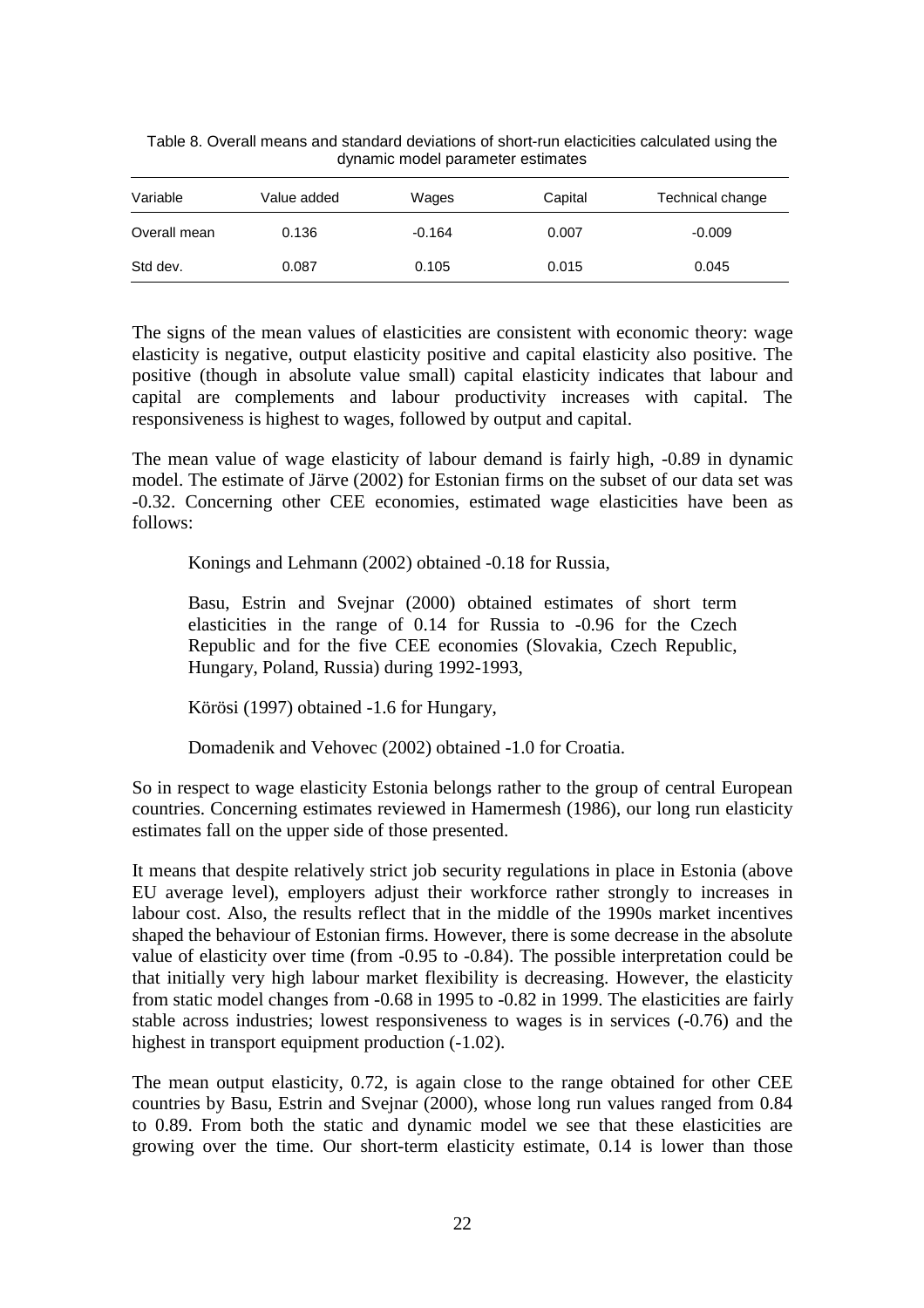obtained by Basu, Estrin and Svejnar (2000), but rising also a little over time. Basu, Estrin and Svejnar (2000) noticed that short-term labour demand elasticities rose in central European countries after the start of the transition.

The mean capital elasticity is 0.04 with a standard deviation of 0.054. The elasticity is lowest in textiles (0.019) and highest in the food industry and chemical industry (0.053). Capital elasticity estimates are decreasing rather rapidly over time, from 0.058 in 1996 to 0.025 to 1999, so less jobs are created due to capital accumulation and the production process becomes more capital intensive (that is also seen from the growing amount of capital per labour over time).

The estimate of returns to scale is 1.44 on average. It is declining over time from 1.65 to 1.27 indicating lowering sub-optimal production processes over time. Less labour intensive technologies are taken into use over time. In all years and groups of firms we observe increasing returns to scale. We may wonder whether that points to the suboptimal size of many small firms. Indeed, returns to scale decreases continuously with firm size from 1.78 to 1.07 reflecting optimal development in resource utilization, learning by doing, and development of institutions.8 The entrepreneurs of small and medium sized firms in transition economies have indicated the output growth to be an objective aside to profit maximization; researches have argued that this may sign the presence of obstacles to firm growth (Pissarides 1998; Pissarides, Singer and Svejnar 2000). Another side of the story is the emergence of many new firms at the start of the transition that have not yet achieved optimal scales of operations.9 Maybe it is interesting to note that though returns to scale measures has decreased over the years, the average size of firms has not increased. The explanation could be that new technologies are adopted that make production more efficient at lower scales. The production of small firms may also be underreported in official statistics for tax evasion that may have some impact on the results.

#### **6.2 Technical change**

The mean rate of technical change is -4.2 per cent: on average one year later the same amount of output can be produced with 4.2 per cent less labour. The rate influenced by the time trend representative of technology is switching from a technical regress (+18.6 per cent) in 1996 to technical progress (-26.8 per cent) in 1999. The major changes are a reflection of the magnitude of the restructuring the industry and inflow of labour saving capital investment and outflow of goods produced. As we saw in 1995- 1999 output per employee rose by 16 per cent. The reason that technical regress (in 1996-1997) was replaced with technical progress (in 1998-1999) could also be that economic recession following the Russian crisis forced enterprises to restructure by adopting new and more productive production technologies using less unskilled labour.

<sup>8</sup> Ideally these measures should be weighted using for instance each categories share of the total value added as shares.

<sup>9</sup> For a comprehensive analysis of small and medium enterprises in transitional economies, their growth, finance and survival, see McIntyre and Dallago (2003).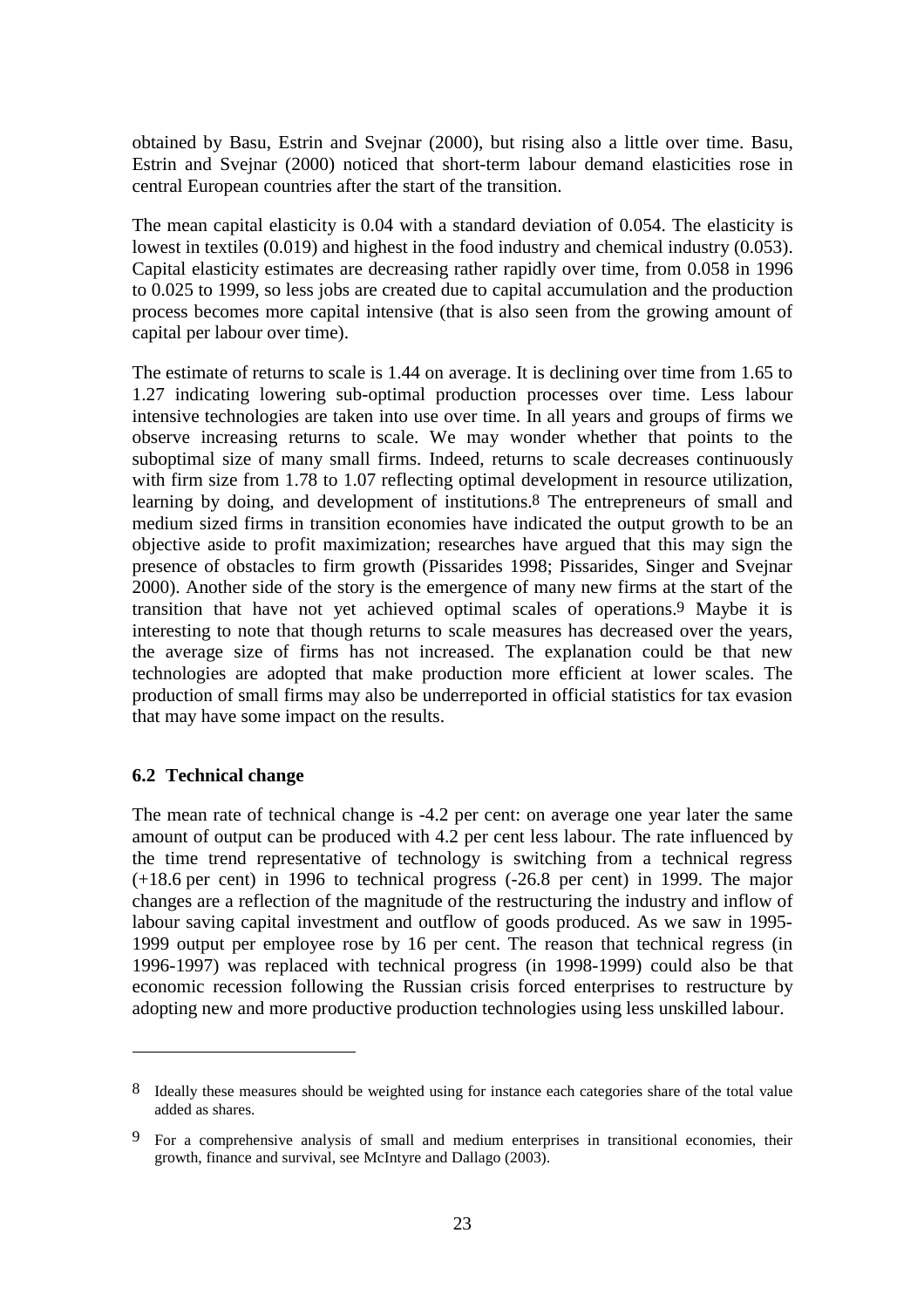Concerning industries, we see mostly technical progress except in mining and the production of transport equipment. The highest rates of labour saving technical change can be observed in the textiles and leather industries, where strong competitive pressure has emerged from countries with cheap labour, like Pakistan and China. The presence of labour using technical change among state enterprises (13 per cent a year) could be due to lack of competitive pressure and the build up of public services as tax revenues increase.10 Finally, small firms have experienced technical progress while large firms experience technical regress. Is it again differences in flexibility in adjustment and the competitive pressures that effect firms' labour demand and employment behaviour?



Figure 1. Mean period rate of technical progress (negative sign is labor saving) by industries from the dynamic model

Decomposition of technical change shows that neutral technical change is strongly labour-saving, though output and employment expanded over time, and the non-neutral change is labour-intensive due to low wages. Scale augmenting technical change is labour intensive because the returns to scale measure decreased from 1.65 in 1996 to 1.27 in 1999. Concerning the bias in technical change, the time and capital interaction term is negative, which may indicate that there is capital intensive technical change for given labour input. So we might consider it as evidence that over time labour is replaced with capital in Estonian industry. However, the parameter is not statistically significant. Furthermore, capital and labour were complements during the process of industrial development.

<sup>10</sup> Though in the literature of transition, state owned enterprises receive a lot of attention, here we do not discuss the results as our sample includes only a few (1.55 per cent) such enterprises.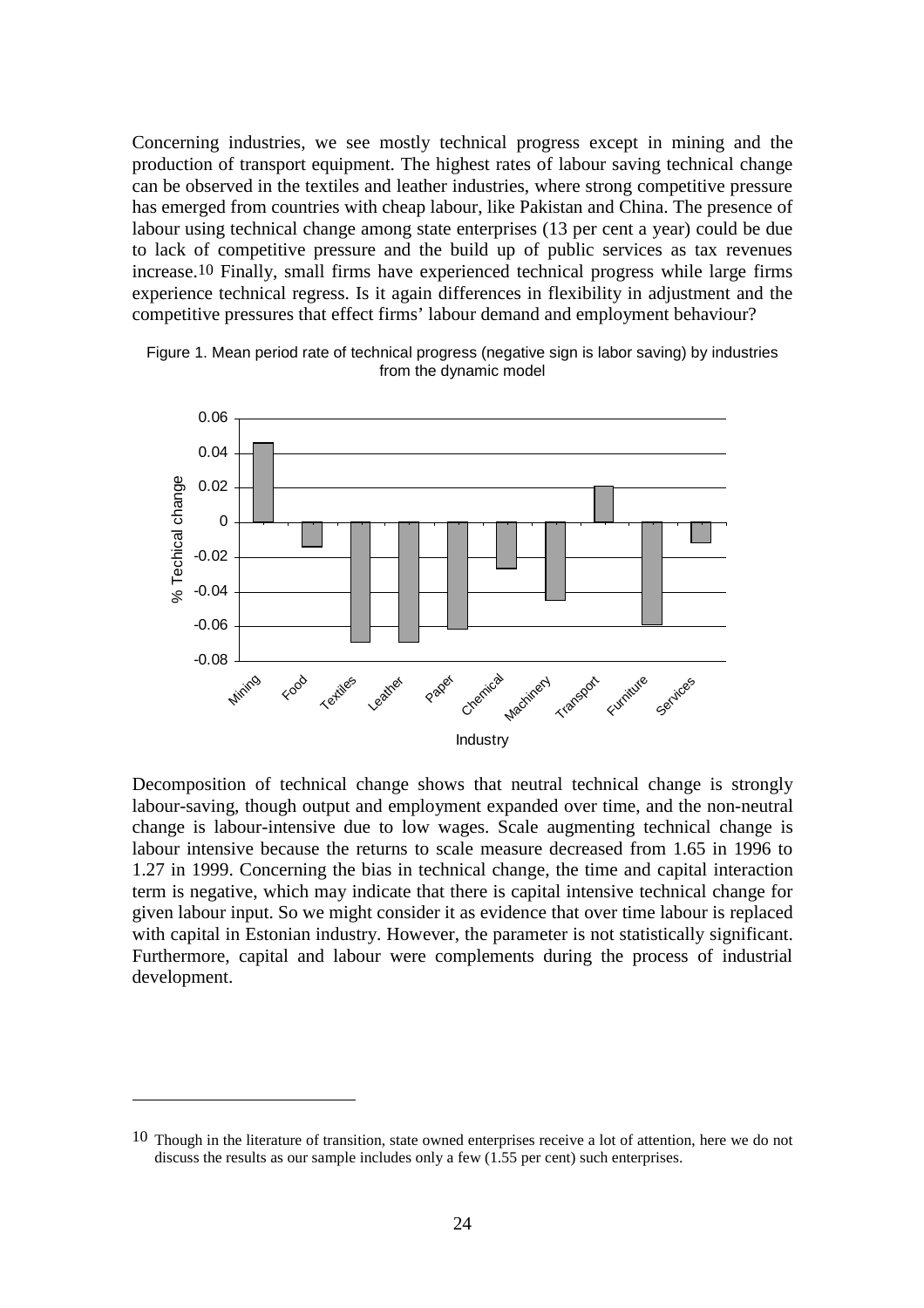#### **6.3 Labour use optimality**

As mentioned above we base our analysis on two different definitions of optimality or efficiency in the use of labour. In the first case, labour use optimality can be defined as the ratio of actual labour  $(L_{ii})$  to the firm's long-run optimal labour  $(L_{ii}^*)$ . An optimality ratio > 1 can be interpreted as overuse of labour for a given level of output produced.

The optimality results are reported in Table 7. The sample mean optimality is 0.965 with standard deviation of 0.098. Optimality ratio varies in the interval 0.555 and 1.623. It means that for firms close to mean on the average the optimal amount of labour would be 3.5 per cent higher than the actual level. In the first sight it may be surprising: in earlier studies this ratio has always been found  $> 1$  so that usually too much labour is used. We also estimated our model with more simple functional forms for the labour requirements function to see whether the translog functional form may cause the optimality ratio on average to be  $< 1$  as it fits the data rather well. So we also used the Cobb-Douglas and generalized Cobb-Douglas, that is the Cobb-Douglas model augmented with squared terms of independent variables. However, these modifications did not change the patterns of the optimality ratio much, neither did it solve the problem of the optimality ratio smaller than 1.

However, our results can be clarified as follows. During the periods when an enterprise needs to expand activities, labour in period *t*,  $L_i$ , exceeds the labour in period  $L_{i-1}$ , so that for speed of adjustment  $0 < \delta_{it} < 1$ , the optimality ratio will be higher than 1. On the other hand, if the amount of labour is to be reduced following for example economic recessions or problems specific to enterprise,  $L_i$  will be smaller than  $L_{i-1}$  so that the optimality ratio will be less than 1. Aggregate employment in Estonia decreased during 1992-1993. It expanded during the recovery period of 1994-1997, followed by another contraction period of 1998-2000 (recall Table 1).

One key factor distinguishing the Estonian manufacturing from others is that Estonia has gone through a comprehensive restructuring of industry in a relatively short time period. After the collapse of the Soviet market production capacity was reduced and it took time to create a stable investment environment, attract foreign investors, go through reorientation of trade to western markets and economic recovery. The rapid restructuring process has caused imbalances between capital and labour causing disruption in the flow of output. The imbalances are due to the limitation of capital to meet a growing demand for good produced using a low paid labour force. The lack of capital together with restrictive labour market regulations has made labour hoarding and an optimal level of labour permanently exceeding the observed level possible. Shortage of capital combined with an increasing marginal cost of adjustment kept the observed level below the optimal level.

For the unexpected range of optimality ratio, in Table 7 we also present the values of the optimality ratio, standardized in respect to the minimum value of the optimality, 0.555. The average of the standardized value is 1.739 with a standard deviation of 0.177. It should be noted that the distribution is very sensitive to the extreme nature of the minimum and maximum values.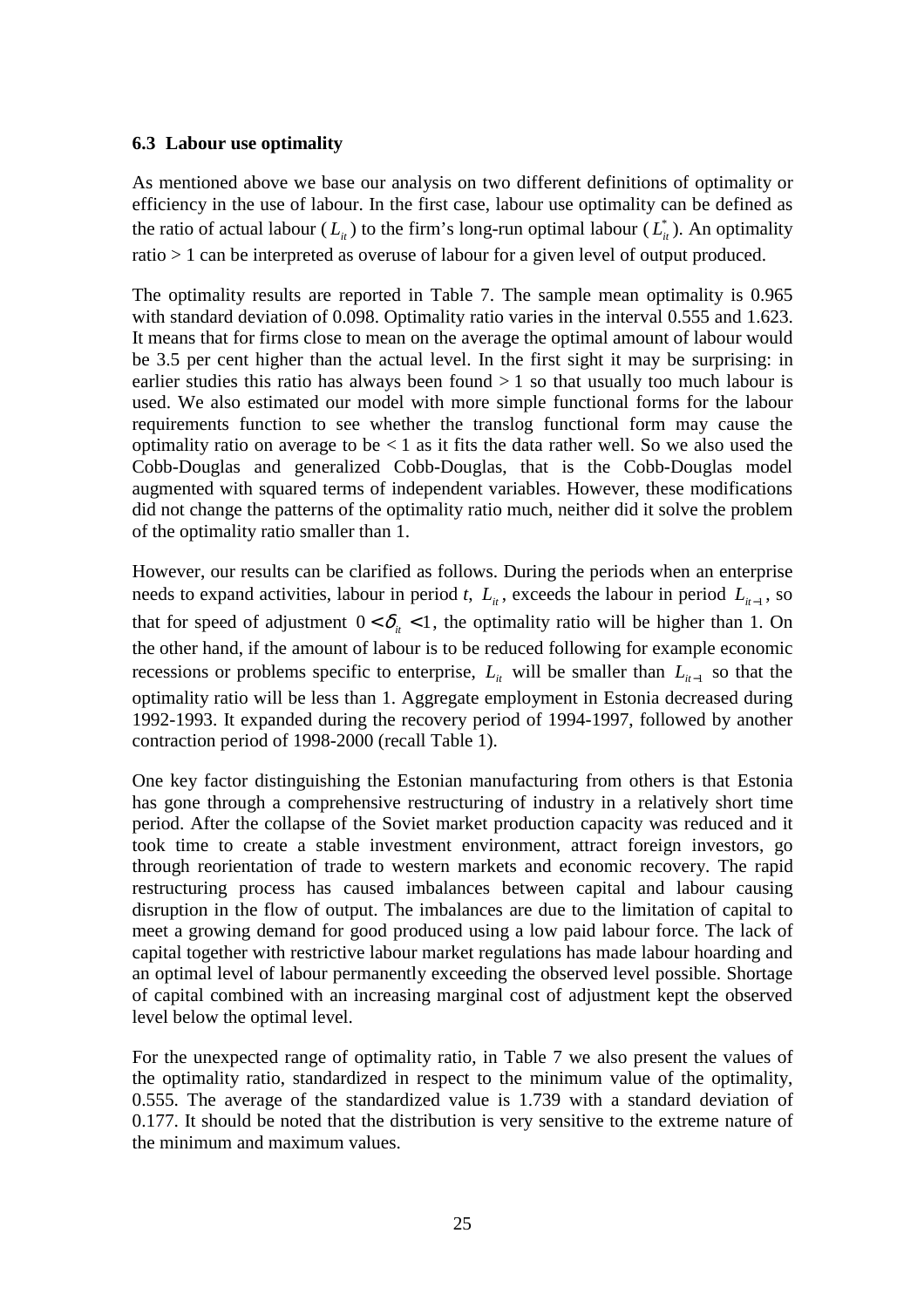The mean labour use optimality is  $<$  1 for all years, and slightly higher in 1999. An explanation could be that in 1999 economic recession in Estonia caused by the Russian crisis generated labour hoarding, widespread dismissals and unemployment to grow. However, while on the whole manufacturing industrial production dropped by 6 per cent in current prices and 2.5 per cent in real terms, employment decreased by 7 per cent. There was also a drop in labour productivity, in 1999 the value of industrial output per employee dropped by 3 per cent (Statistical Office of Estonia). The variation in labour use optimality is more noticeable over firms. The optimality is lowest in the mining and highest in the transport equipment and food industries. The mean optimality  $is < 1$  in groups of firms with up to 250 employees but  $> 1$  among firms with more than 250 employees. The list of explanations includes higher unionization rates among large firms; extra regulations on collective (large-scale) dismissals present in Estonia; employment protection rules are less enforced in small establishments, etc. Cazes and Nesporova (2001) showed that employees in larger establishments in transition economies have significantly longer job tenure in comparison to employees in smaller establishments, probably due to larger job flows in the latter. Finally, state owned firms show a slightly higher normalized optimality compared to firms owned by Estonian private capital (1.76) or foreign capital (1.63).

#### **6.4 Overuse of labour**

According to the second definition, Estonian manufacturing has on average used 9.1 per cent labour in excess of the best practice technology in production of a given level of output. The standard deviation is 7.1 per cent. The period mean firm level overuse of labour ranged from 1.03 to 1.37. The parameter estimates of stochastic labour use frontier model can be found in Table 5.

The degree of overuse of labour is declining over time from 10.5 per cent in 1996 to 6.4 per cent in 1999. The level of overuse of labour is negatively correlated with the size of firms, except for firms with more than 500 employees. State owned and municipality owned firms are more efficient than private and foreign owned. However, as there are few state owned firms we do not emphasize these results much. There is evidence of large variations in overuse of labour by industrial sector. Mining (textile) is the most (least) efficient industrial sector. We also see that export orientation increases efficiency in the use of labour, possibly due to stronger competitive pressure.

Finally we note that though generally research findings refer to a high level of efficiency persistence among firms, and also for some transition economies (see Funke and Rahn 2000 for East and West German manufacturing), that does not appear in our results: the Spearman rank correlations are only 0.24. The end and beginning of the sample period values of efficiency vis-à-vis are plotted in Figure 2. The efficiency improvements are below the 45-degree line; while the efficiency deterioration are above the 45-degree line. The rather flat regression line shows that convergence is quite small. The biggest efficiency improvements can be seen in food and chemicals industries, while smallest in mining and services.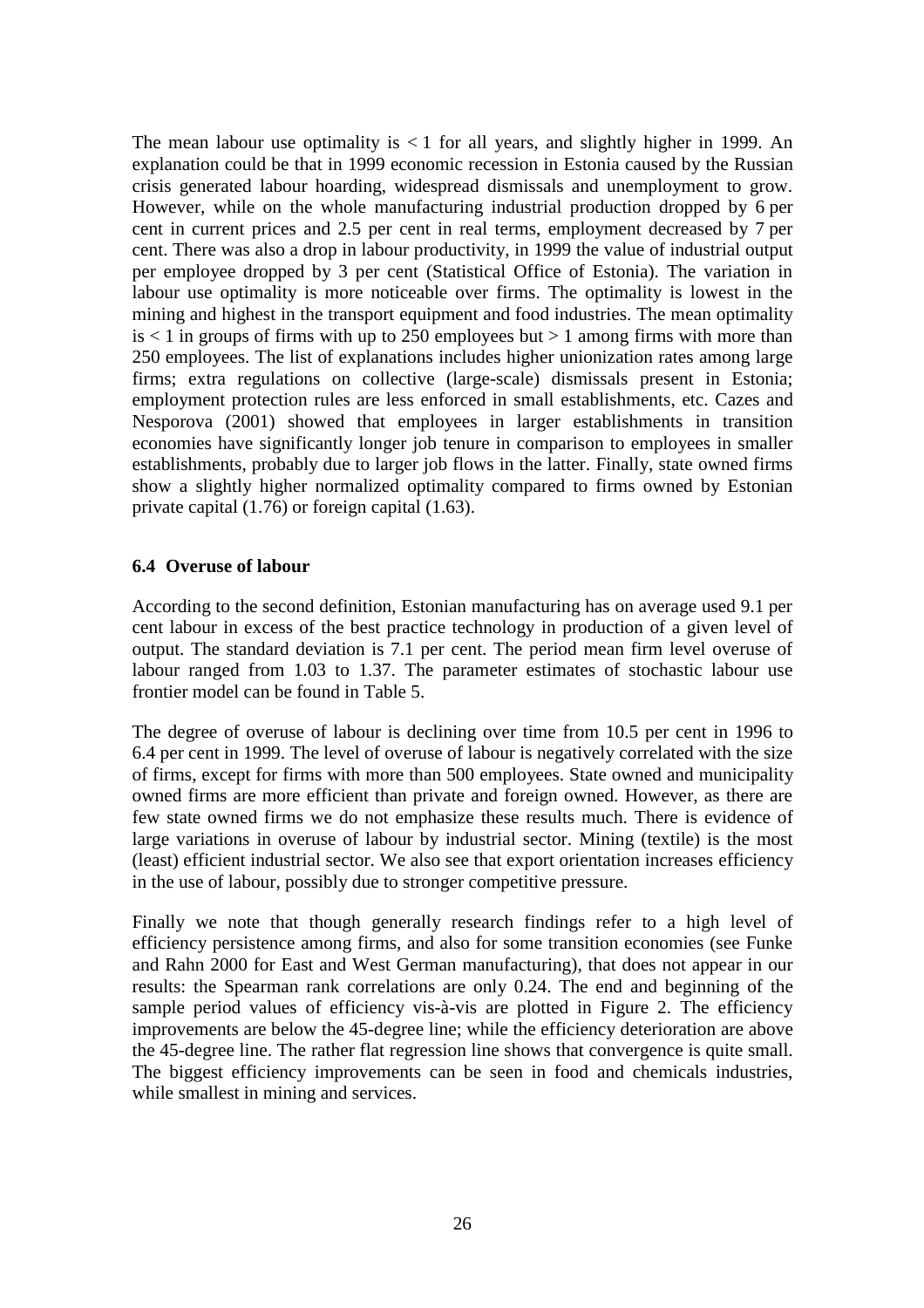

Figure 2. The dynamics of overuse of labour

Source: authors' calculations.

#### **6.5 Speed of adjustment**

The estimates of the speed of adjustment can be found in Table 7. The sample mean is 0.192 and standard deviation 0.117. The point estimate means that industries close to mean adjust 19 per cent of their deviations off the equilibrium during one year. In regard to previous studies this estimate is of average size. Earlier estimates range from 7.1 per cent (Haouas, Yagoubi and Heshmati 2002) to 33 per cent (Ncube and Heshmati 1998) per year. The median lag length is 3.25 years or 13 quarters.11 It means that it takes 13 quarters for employers to move half way to the eventual equilibrium in response to a shock in labour demand. Considering the results of studies reviewed in Hamermesh (1993), it is a fairly large number. The result is somewhat surprising, as other studies referred in our paper have indicated to the rather high flexibility of the Estonian labour market. The speed of adjustment is very much determined by the credit market and inflow of foreign direct investment (that is, supply of capital).

The adjustment speed has somewhat decreased over time (from 20 per cent to 18 per cent). Though that may in principle imply decreasing labour market flexibility, the change is rather modest. Much more noticeable is the variation over firms. The adjustment speed is highest in services (44 per cent), followed by textiles (26 per cent), furniture (23 per cent) and leather (22 per cent). The far lowest speed of adjustment is found for mining (over 5 per cent). That evidence is in line with western studies. In services the production is less capital intensive and labour is relatively unspecialized and needs relatively little training and a higher share of temporary forms of employment (fixed-term contracts, temporary work, agency employment) may be the reason. In services also the influence of unions is probably much weaker due to the higher share of

<sup>11</sup> The median lag length  $t^*$  derives from the formula  $(1 - \delta)^{t^*} = 0.5$  (Hamermesh 1993: 248).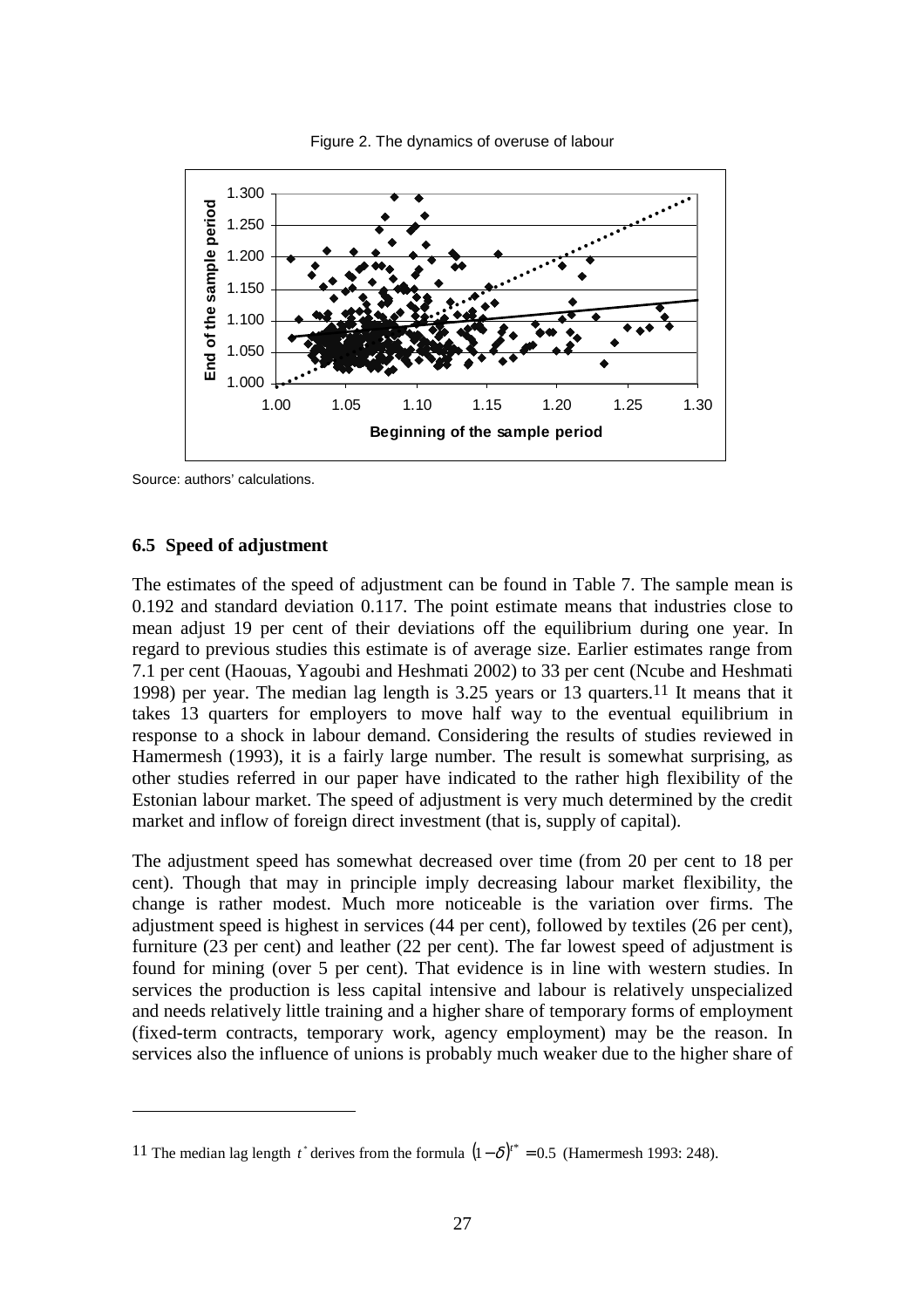small size firms. In mining industry the trade unions have usually much more power that prevents adjustments by means of dismissals and production is capital intensive.

State owned enterprises are much slower adjusters of excess workforce, their catch up speed is 4.5 per cent a year compared with 20 per cent in Estonian private firms and 14 per cent in foreign owned firms. Commenting on the difference between Estonian and foreign owned firms, Hannula and Tamm (2003) argued that domestically owned enterprises use rather defensive restructuring by being more focused on cutting costs through reducing the number of employees while foreign owned firms use rather strategic restructuring activities (focused on increasing revenues). Unsurprisingly also small firms are more flexible, and the size of the adjustment parameter declines continuously with firms' size class.

Our results also show that there is a positive relationship between the gap between current and optimal labour and the speed of adjustment (see Table 5). Firms less efficient (further away from the labour requirements function) are expected to adjust faster. We also see statistically significant and negative impact of capital intensity on adjustment speed. The intuition for the relation could be that capital is a binding factor for adjustment in labour. More capital-intensive firms have less labour, so the possibilities to adjust the stock of employees downwards are rather limited. Finally export intensity is slows down the adjustment speed as well. The explanation could be that if fluctuations in export markets are more likely to be considered temporary compared to changes in the domestic market, it is less necessary to adjust to the former.

The correlation matrix concerning the adjustment speed, current and optimal levels of labour and optimality ratio and their relation with time are presented in Table 9. As we see, adjustment speed is positively correlated with the optimality ratio, implying that with faster adjustment there is less labour hoarding and actual labour is closer to optimal. There is a statistically significant, though numerically small, decrease in adjustment speed over time. Adjustment speed decreases with both optimal and actual labour due to the effect of firm size.

|                  | Time    | Adjustment<br>speed | Optimality<br>ratio | Actual<br>labour $(L)$ | Optimal<br>labour $(L)$ |
|------------------|---------|---------------------|---------------------|------------------------|-------------------------|
| Time             | 1.00    |                     |                     |                        |                         |
| Adjustment speed | $-0.09$ | 1.00                |                     |                        |                         |
|                  | (0.00)  |                     |                     |                        |                         |
| Optimality ratio | $-0.13$ | 0.13                | 1.00                |                        |                         |
|                  | (0.00)  | (0.00)              |                     |                        |                         |
| Actual labour    | $-0.01$ | $-0.18$             | 0.36                | 1.00                   |                         |
|                  | (0.83)  | (0.00)              | (0.00)              |                        |                         |
| Optimal labour   | $-0.07$ | $-0.25$             | $-0.19$             | 0.84                   | 1.00                    |
|                  | (0.01)  | (0.00)              | (0.00)              | (0.00)                 |                         |

|  | Table 9. Correlation between time and various parameters of the dynamic adjustment model |
|--|------------------------------------------------------------------------------------------|
|--|------------------------------------------------------------------------------------------|

Source: authors' calculations.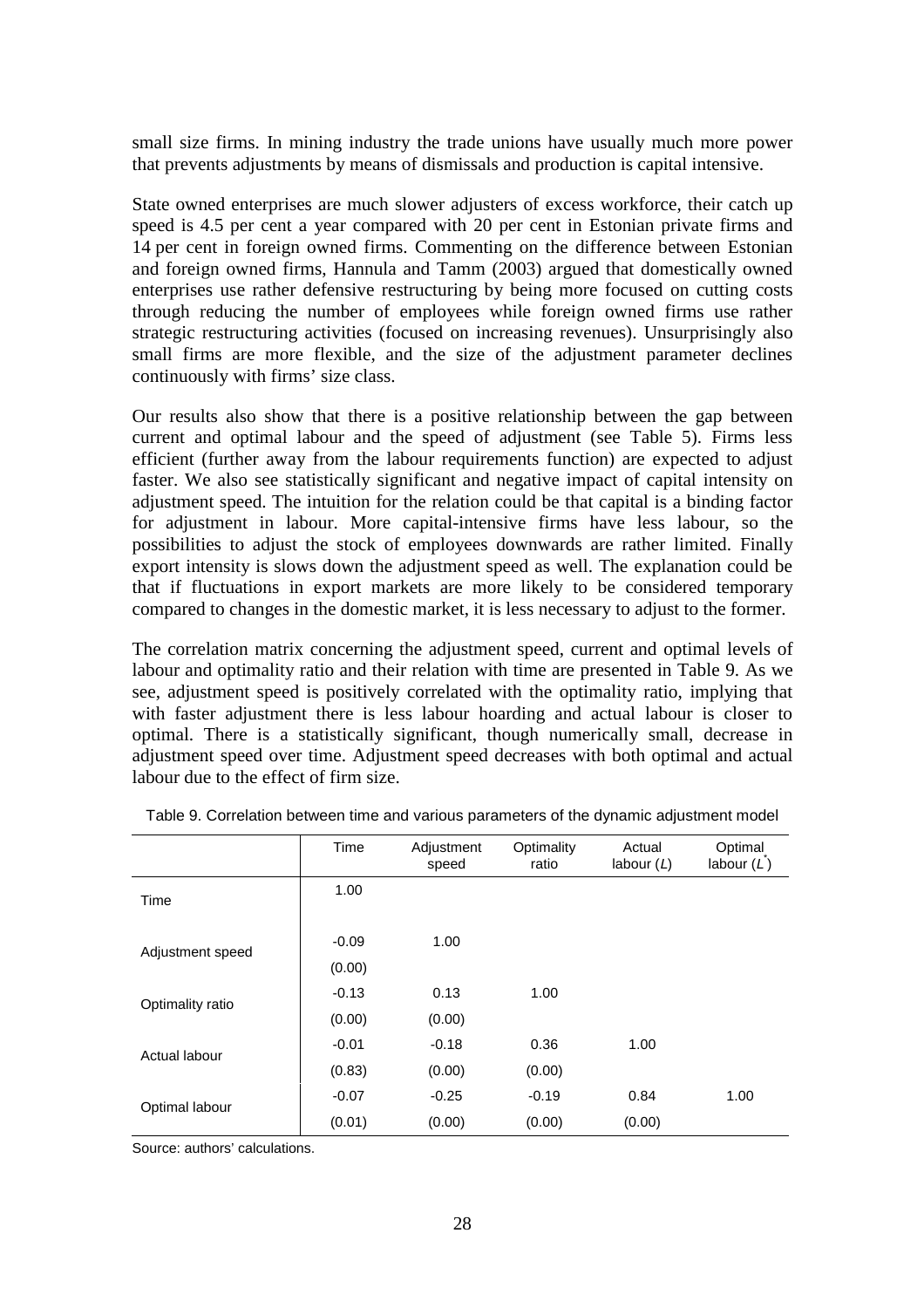#### **7 Summary and conclusions**

The purpose of this study is to model labour demand in Estonian manufacturing in a dynamic fashion, by deducing quantitative estimates on labour use optimality and labour hoarding, and the size of adjustment speed in attaining the optimal level of employment. The long run labour demand is represented by the labour requirements function. Short run labour demand depends also upon the last period labour and adjustment speed were allowed, on several determinant factors. Thus employers choose their own individual adjustment paths to catch up with the labour requirements frontier.

For the purposes of sensitivity analysis, both dynamic and static models are estimated. The models perform well and explain a high proportion of variations in labour use. The results are found to be consistent with the theoretically expected ones. Concerning results of the dynamic model, long run employment responds greatest to wages, followed by value added and capital stock. The mean elasticity of labour demand is fairly high in international comparison, so employers adjust their workforce rather strongly to increases in labour cost. Capital elasticity estimates are decreasing rather rapidly over time, so that fewer jobs are created due to capital accumulation and the production process becomes more capital intensive.

Technical change is generally labour saving. The initially positive rate (regress) of technological change has become negative (labour saving) partly probably due to the effects of the Russian crisis. The highest rates of labour saving technical change can be observed in textiles and leather industries more imposed to external competition. While pure technical change is labour saving, the non-neutral change is labour using, to a large extent due to labour using scale biased technical change. In all years and groups of firms we observe increasing returns to scale that may indicate the suboptimal size of many small firms. However, the degree of sub-optimality in the scale of operation is declining over time as a result of learning by doing and comprehensive restructuring process.

The mean optimality ratio shows that optimal labour is larger than actual by 3.5 per cent and by the second efficiency measure overuse of labour is 9.1 per cent on the average. According to the first (second) measure the degree of overuse of labour has slightly increased (decreased) over time. It means, that due to adjustment of labour and technological changes employed labour has increased to catch up with the firms own optimal level and labour overuse compared to best practice technology, that has decreased. The optimality ratio is lowest in the mining and highest in the transport equipment, textiles and food industries. According to the first measure the mean optimality is  $\langle 1 \rangle$  in groups of firms with up to 250 employees but  $> 1$  in groups of firms with more than 250 employees. According to the second measure overuse of labour is negatively correlated with the size of firms, except for firms with 500+ employees. Export orientation increases efficiency in the use of labour.

The estimates of adjustment speed show that industries close to mean adjust 19 per cent of their deviations off the equilibrium during one year. It also means that it takes about 13 quarters for employers to move half way to the eventual equilibrium in response to a shock in labour demand. The adjustment speed is surprisingly low compared to other studies' findings of an indication of the high flexibility in the Estonian labour market. The adjustment speed is highest in services and textiles and lowest in mining.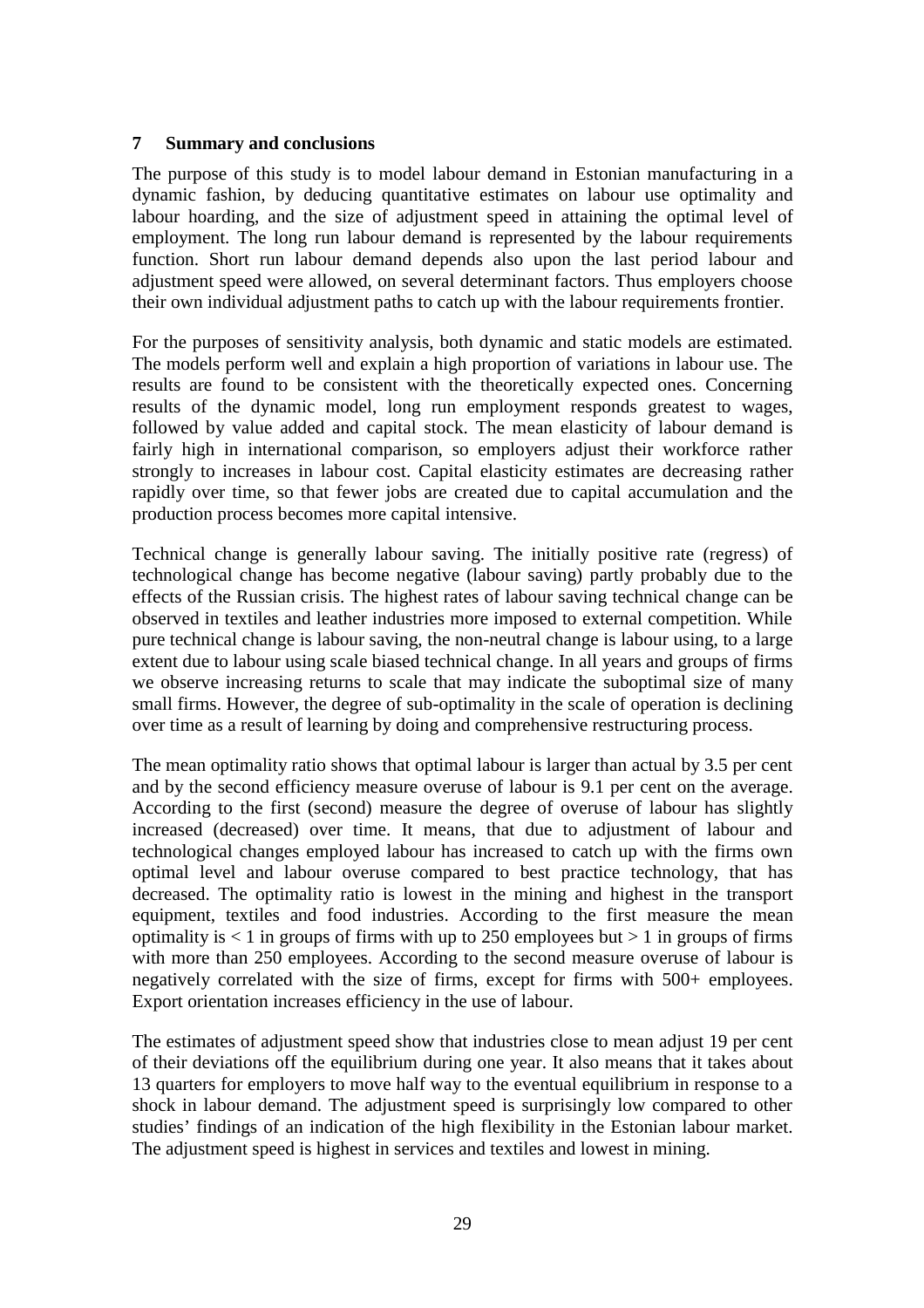So all in all, though some of our results have indicated high flexibility (high wage elasticity of labour demand) in some sectors, others have indicated modest flexibility (relatively modest size of adjustment speed). Considering that, and the limitations of our data, future studies or expansion of the current study of Estonian industries may need to make some developments in a few directions. First, our industry coverage is mostly limited to manufacturing firms, while results for other areas like service sectors may be quite different. Second, the adjustment of low and high skilled workforce is probably rather different; with the latter the adjustment should probably be more costly. A decomposition of labour into high and low skilled categories would be benefitial. The other improvement for having data by educational categories would be that the nature of skill biased technical progress could be analyzed more thoroughly.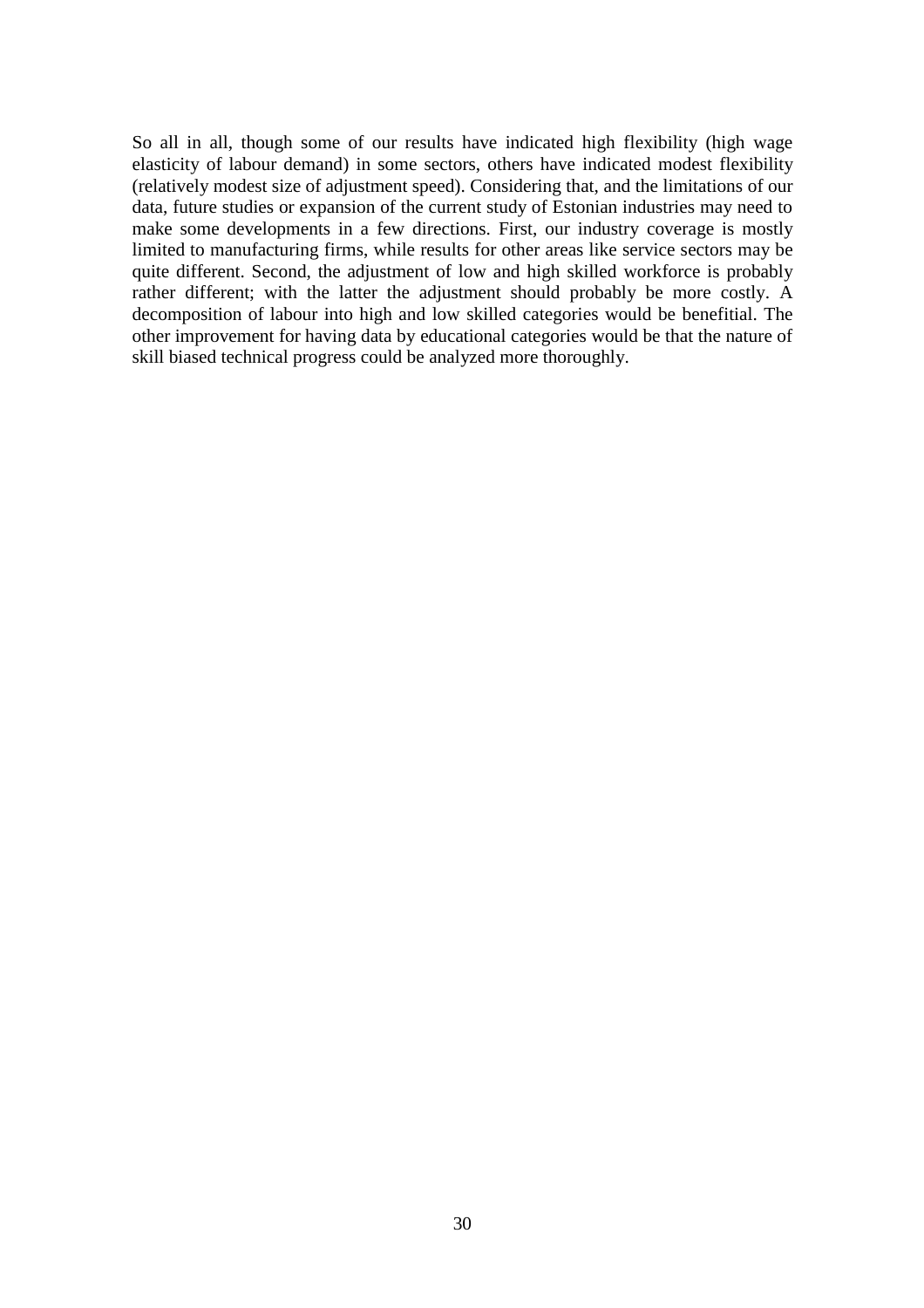| Size class | Number of employees | Frequency | Percent |
|------------|---------------------|-----------|---------|
|            | $5 - 49$            | 291       | 14.05   |
| 2          | 50-99               | 862       | 41.62   |
| 3          | 100-249             | 584       | 28.20   |
| 4          | 250-499             | 200       | 9.66    |
| 5          | $500+$              | 134       | 6.47    |

**Appendix 1. Distribution of observations across firm size classes**

#### **Appendix 2. Distribution of observations across industries**

| Number         | Description         | 3-digit EMTAK Code | Frequency | Percent |
|----------------|---------------------|--------------------|-----------|---------|
| 1              | Mining              | 100-140            | 40        | 1.93    |
| 2              | Food                | 150-159            | 417       | 20.14   |
| 3              | Textile             | 170-183            | 325       | 15.69   |
| 4              | Leather             | 190-193            | 72        | 3.48    |
| 5              | Paper and pulp      | 200-222            | 357       | 17.24   |
| 6              | Chemicals           | 240-268            | 205       | 9.90    |
| $\overline{7}$ | Machinery           | 270-333            | 372       | 17.96   |
| 8              | Transport equipment | 340-351            | 46        | 2.22    |
| 9              | Furniture           | 360-366            | 190       | 9.17    |
| 10             | <b>Services</b>     | $370 -$            | 47        | 2.27    |

**Appendix 3. Distribution of observations across firms with different types of ownership**

| Number | Ownership type                                                | Frequency | Percent |
|--------|---------------------------------------------------------------|-----------|---------|
|        | State owned enterprise                                        | 32        | 1.55    |
| 2      | Municipality owned enterprise                                 |           | 0.05    |
|        | Enterprise with majority owned by private domestic<br>capital | 1598      | 77.16   |
|        | Enterprise with majority foreign ownership                    | 440       | 21.25   |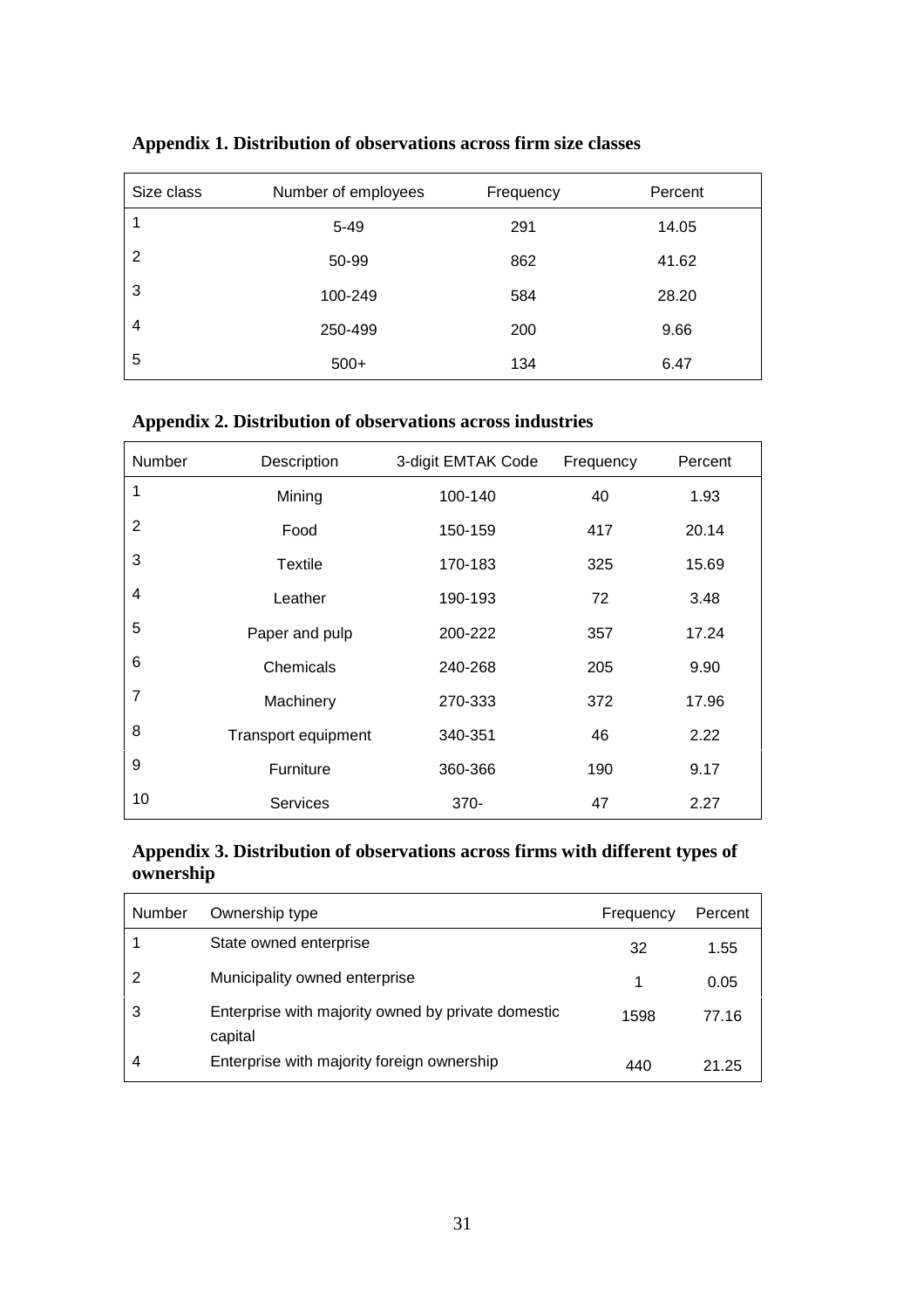#### **References**

- Baltagi B. H. and J. M. Griffin (1988), 'A General Index of Technical Change', *Journal of Political Economy* 96, 20-41.
- Basu S., S. Estrin and J. Svejnar (2000), 'Employment and Wages in Enterprises Under Communism and in Transition: Evidence from Central Europe and Russia', William Davidson Institute Working Paper No. 114b, Ann Arbor, MI: University of Michigan Business School.
- Battese G. E., A. Heshmati and L. Hjalmarsson (2000), 'Efficiency of Labour use in the Swedish Banking Industry: A Stochastic Frontier Approach', *Empirical Economics* 25, 623-640.
- Boeri T. and K. Terrell (2001), 'Institutional Determinants of Labour Reallocation in Transition', William Davidson Institute Working Paper No. 384, Ann Arbor, MI: University of Michigan Business School.
- Brown J. D. and J. S. Earle (2001), 'Gross Job Flows in Russian Industry Before and After Reforms: Has Destruction Become More Creative?', SITE Staff Papers No. 01/03, Stockholm School of Economics.
- Campos N. F. and F. Coricelli (2002), 'Growth in Transition: What We Know, What We Don't and What We Should', *Journal of Economic Literature* 40, 793-836.
- Cazes S. and A. Nesporova (2001), 'Job Insecurity in Transition Economies: How Much is Too Much, *International Labour Review* 140(3), 293-325.
- Christensen, L., D. Jorgenson and L. Lau (1971), 'Conjugate Duality and the Transcendental Logarithmic Production Function', *Econometrica* 39, 255-56.
- Clare, R. and A. Paternoster (2002), 'Labour Costs Survey 2000: Candidate Countries', *Statistics in Focus, Population and Social Conditions*, Theme 3, 23/2002, Eurostat.
- Coelli T. J. (1996), 'A Guide to FRONTIER Version 4.1: A Computer Program for Stochastic Frontier Production and Cost Function Estimation', CEPA Working Paper 96/07, Department of Econometrics, University of New England, Armidale.
- Davis S. J., J. C. Haltiwanger and S. Schuh (1997), 'Job Destruction and Job Creation', Cambridge, MA: MIT Press.
- Diewert, W. E. (1974), 'Functional Forms for Revenue and Factor Requirements function', *International Economic Review* 15, 119-130
- Djankov S. and P. Murrell (2002), 'Enterprise Restructuring in Transition: A Quantitative Survey', *Journal of Economic Literature* 40, 739-792.
- Domadenik P., J. Prašnikar and J. Svejnar (2002), 'Defensive and Strategic Restructuring of Firms during the Transition to a Market Economy: Theory and Evidence from Central Europe', paper presented at the Russian-European Centre for Economic Policy seminar 'Corporate Governance in Transition Economies', Moscow, 26-27 April.
- Domadenik P. and M. Vehovec (2002), 'Defensive Restructuring of Firms in Transition Economies: the Case of Slovenia and Croatia', paper presented at the seventh biennial EACES conference 'Globalization and Economic Governance', Forli (Bologna), 6-8 June.
- Eamets R. (2003), 'Tööturuliikumiste analüüs piirkonniti', unpublished paper, Tartu.
- Eamets R. and J. Masso (2003), 'Labour Market Flexibility and the Employment Protection Regulation in the Baltic States', unpublished paper, Tallinn Technical University.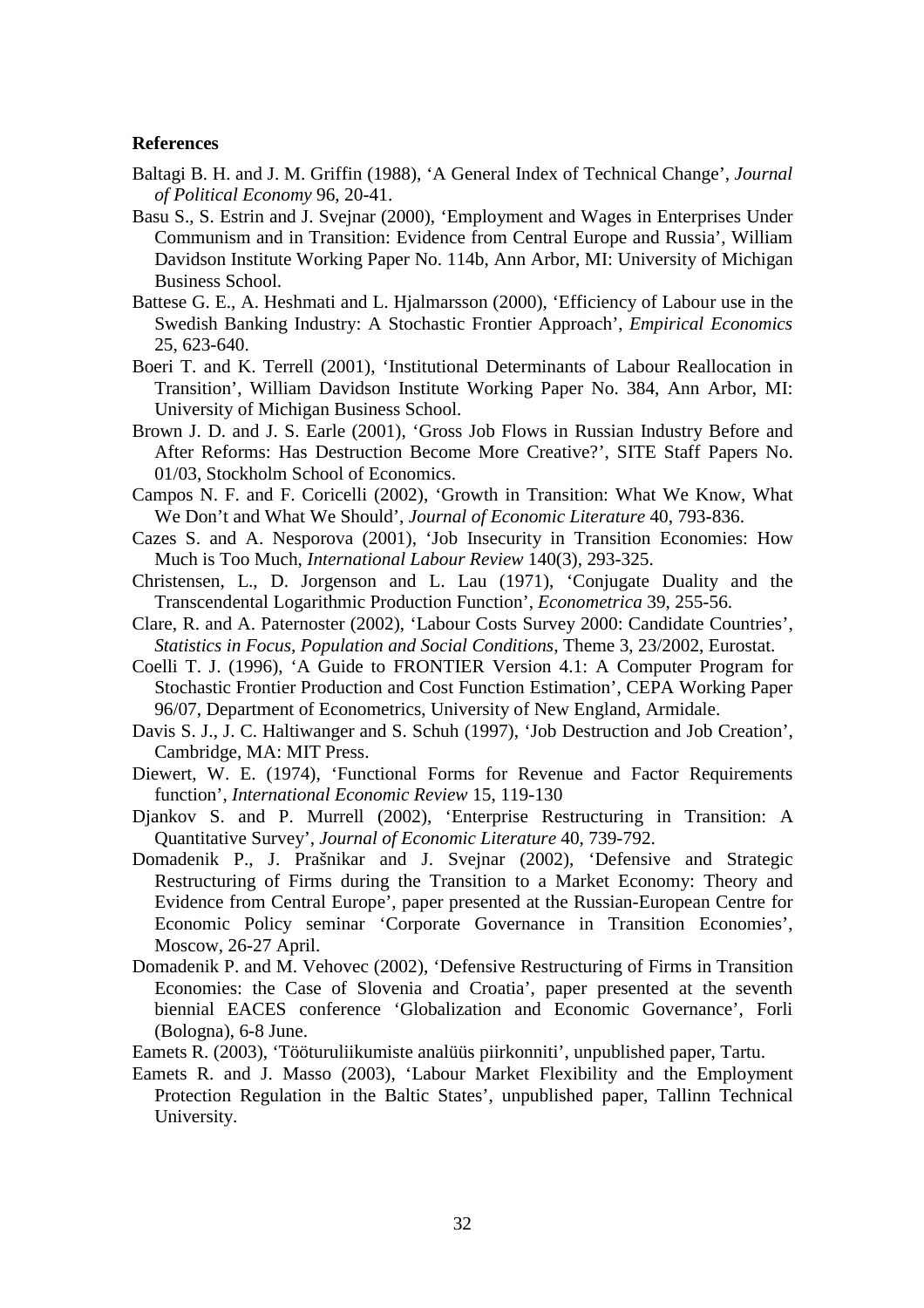- Eamets R., E. Kallaste, J. Masso and M. Rõõm (2003), 'How Flexible are the Labour Markets in CEE Countries. Macro Level Approach', *TRANSFER* (Quarterly of the European Trade Union Institute), 9, 1: 1001-121.
- Eamets R., U. Varblane and K. Sõstra (2002), 'External Macroeconomic Shocks and Estonian Economy: How Did the Russian Financial Crises Affect Estonian Unemployment and Foreign Trade?', paper presented at the International Conference 'An Enterprise Odyssey: Economics and Business in The New Millenium', Zagreb, pp. 122-137.
- Enterprises in Europe (2001), *Data 1987-1997*, sixth report, Eurostat.
- Faggio G. and J. Könings (1999), 'Gross Job Flows and Firm Growth in Transition Countries: Evidence Using Firm Level Data on Five Countries', CEPR Discussion Paper No. 2261 (October), London: Centre for Economic Policy Research.
- Funke M. and J. Rahn (2000), 'How Efficient is the East German Economy? An Exploration With Micro Data', Quantitative Macroeconomics Working Paper Series 6/00, Hamburg University.
- Hamermesh D. S. (1986), 'The Demand for Labour in the Long Run', in O. Ashenfelter and R. Layard (eds), *Handbook of Labour Economics*, Volume 1, North-Holland, pp. 429-470.
- Hamermesh D. S. (1993), *Labour Demand*, New Jersey: Princeton University Press.
- Hannula H. and K. Tamm (2003), 'Restructuring and Efficiency in the Estonian Manufacturing Industry: the Role of Foreign Ownership', FEBA Working Paper No. 15, University of Tartu.
- Haouas I., M. Yagoubi and A. Heshmati (2002), 'Labour-Use Efficiency in Tunisian Manufacturing Industries', WIDER Discussion Paper 2002/103, Helsinki: UNU/WIDER.
- ILOLEX (2003), Database on International Labour Standards. www.ilo.org/ilolex.
- Järve J. (2002), 'Tööjõukulude mõju tööjõu nõudlusele', unpublished MA thesis.
- Kuddo A. (1995), 'Emerging Labour Markets', World Development Studies 2, Helsinki: UNU/WIDER.
- Konings J. and H. Lehmann (2002), 'Marshall and Labour Demand in Russia: Going Back to Basics', *Journal of Comparative Economics* 30, 134-159.
- Körösi G. (1997), 'Labour Demand During Transition in Hungary', William Davidson Institute Working Paper No. 116, Ann Arbor, MI: University of Michigan Business School.
- Kumbhakar S. C., A. Heshmati and L. Hjalmarsson (2002), 'How Fast Do Banks Adjust? A Dynamic Model of Labour-use with an Application to Swedish Banks', *Journal of Productivity Analysis* 18(1): 79-102.
- Kumbhakar S. C. and L. Hjalmarsson (1997), 'Labour-Use Efficiency in Swedish Social Insurance Offices', *Journal of Applied Econometrics* 10, 33-47.
- Kumbhakar S. C. and C. A. K. Lovell (2000), *Stochastic Frontier Analysis*, Cambridge: Cambridge University Press.
- Labour Inspection [Tööinspektsioon] (2001), Statistika, www.ti.ee.
- McIntyre, R. J. and B. Dallago (2003), *Small and Medium Enterprises in Transitional Economies*, Studies in Development Economics and Policy Series, Basingstoke: Palgrave-Macmillan.
- Ncube M. and A. Heshmati (1998), 'A Flexible Adjustment Model of Employment with Application to Zimbabwe's Manufacturing Industries', SSE/EFI Working Papers in Economics and Finance 1998/227, Stockholm School of Economics.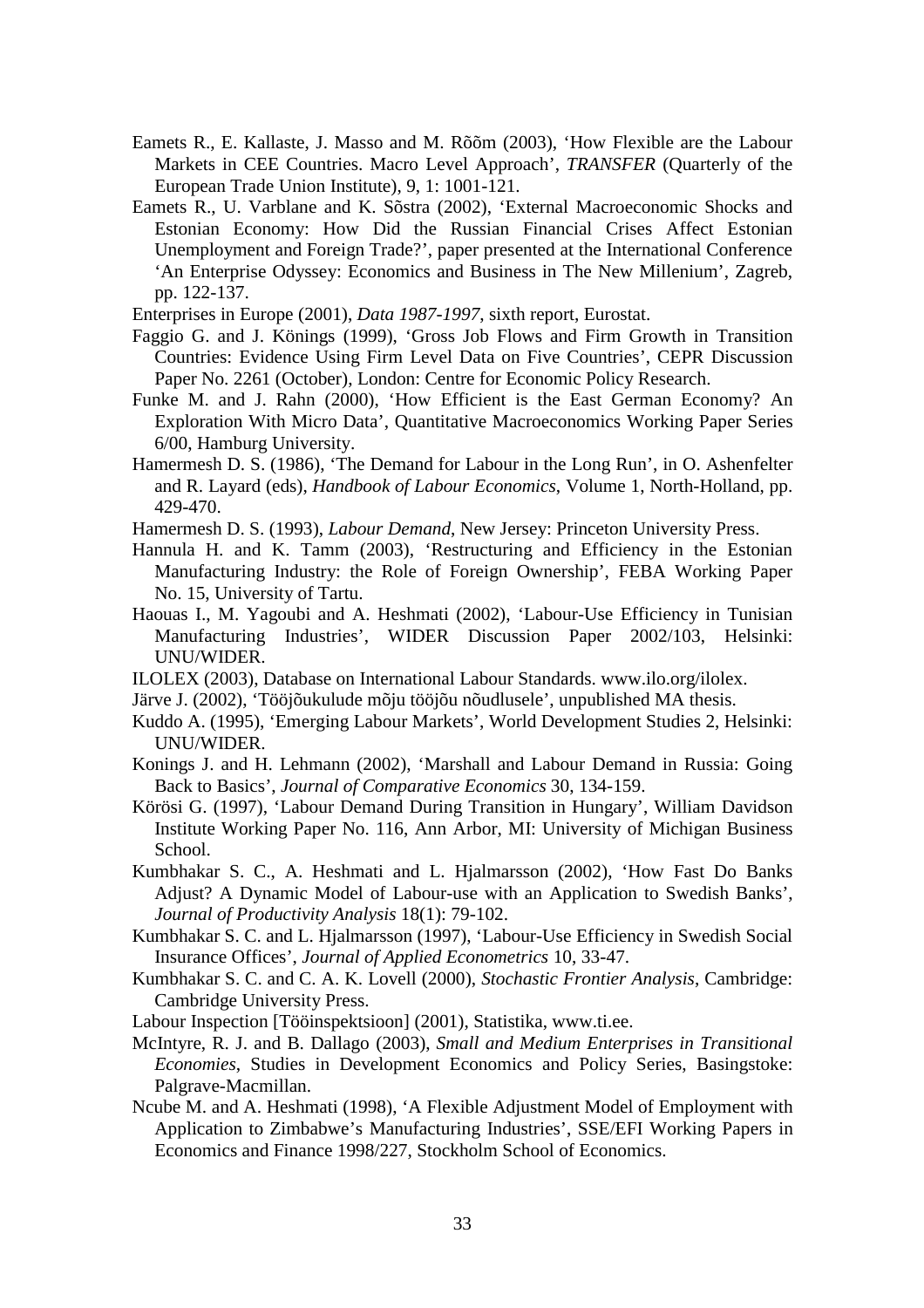- Nickell S. J. (1986), 'Dynamic Models of Labour Demand', in O. Ashefelter and R. Layard (eds) *Handbook of Labour Economics*, Volume 1, North-Holland, pp. 473- 522.
- Nobre A. (2001), 'Minimum Wages in the European Union', Theme 3−2, Eurostat.
- OECD (1999), *Employment Outlook*, Paris: OECD.
- Pissarides F. (1998), 'Is Lack of Funds the Main Obstacle to Growth? The EBRD's Experience with Small and Medium-Sized Businesses in Central and Eastern Europe', EBRD Working Paper No. 33, London.
- Pissarides F., M. Singer and J. Svejnar (2000), 'Objectives and Constraints of Entrepreneurs: Evidence from Small and Medium Size Enterprises in Bulgaria and Russia', William Davidson Institute Working Paper No. 346, Ann Arbor, MI: University of Michigan Business School.
- Svejnar J. (1999), 'Labour Markets in the Transitional Central and East European Economies', in O. Ashenfelter and D. Card (eds) *Handbook of Labour Economics*', Elsevier Science B.V., pp. 2809-2857.
- Statistical Office of Estonia (various), www.stat.ee (assessed 3 July 2003).
- Statistical Yearbook of Estonia (2000), *Statistical Yearbook of Estonia 2000*, CD-ROM, Statistical Office of Estonia.
- Treu T. (1992), 'Labour Flexibility in Europe', *International Labour Review* 131, 497- 513.
- Troske K. (1994), 'Evidence on the Employer Size-Wage Premium From Worker-Establishment Matched Data', paper 94-10, Leuven: Center for Economic Studies.
- Vesilind A. and M. Rell (2000), 'Palga ja tootluse seosed majandussektoriti', *Eesti Panga Toimetised*, nr 1, 27 lk.
- Vodopivec M. (2003), 'Data on Job Flows in Estonia for 1989-1999 based on Estonian Labour Force Survey Data', personal communication.